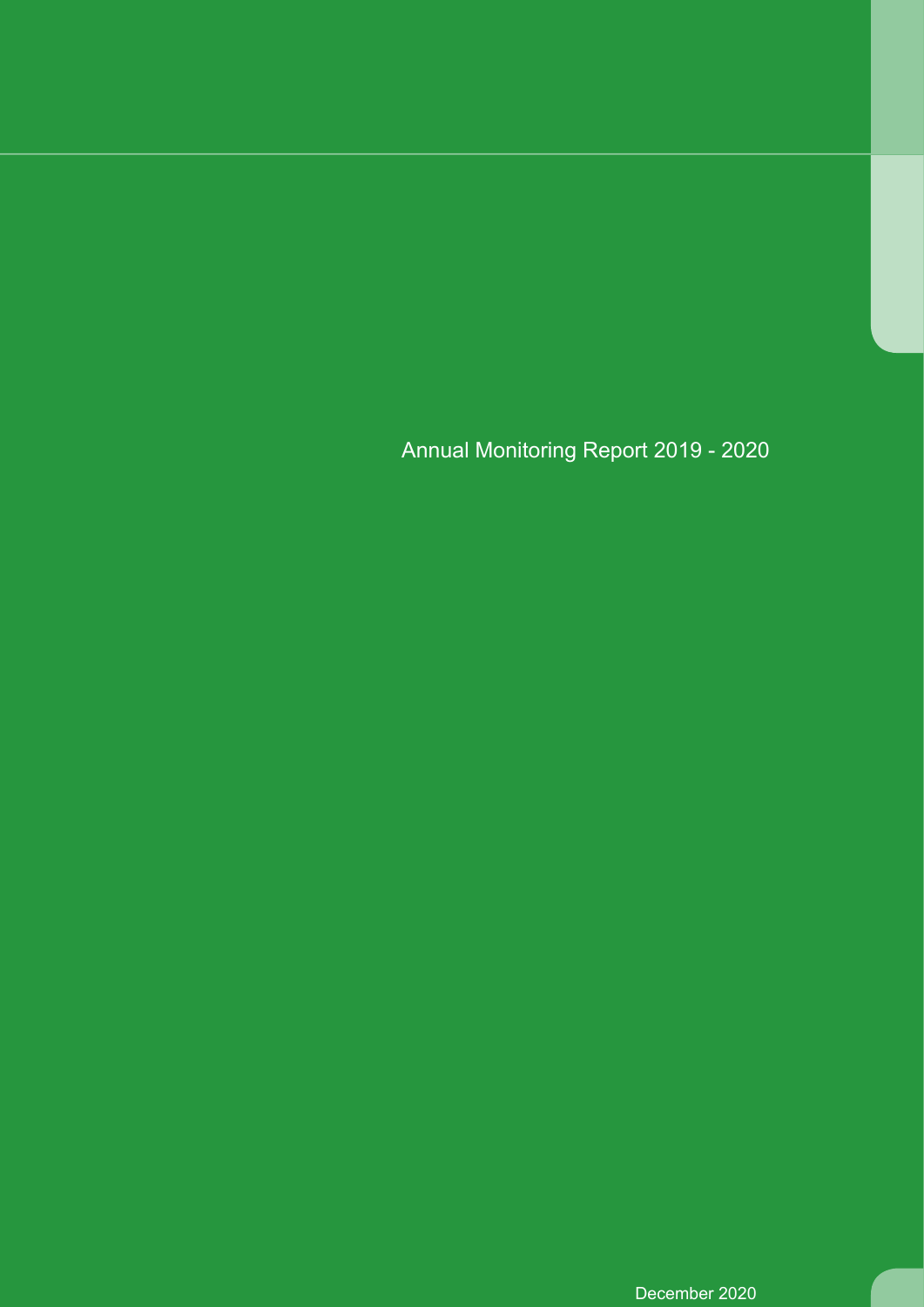| 1 Introduction                          | 4  |
|-----------------------------------------|----|
| 2 Timetable                             | 6  |
| 3 Employment Progress                   | 11 |
| 4 Housing Progress                      | 21 |
| 5 Open Space                            | 24 |
| 6 Town Centres / Retail                 | 28 |
| 7 Duty to Co-operate                    | 32 |
| 8 Statement of Community Involvement    | 57 |
| 9 Neighbourhood Planning                | 59 |
| <b>10 Community Infrastructure Levy</b> | 63 |
| 11 Self Build Register                  | 65 |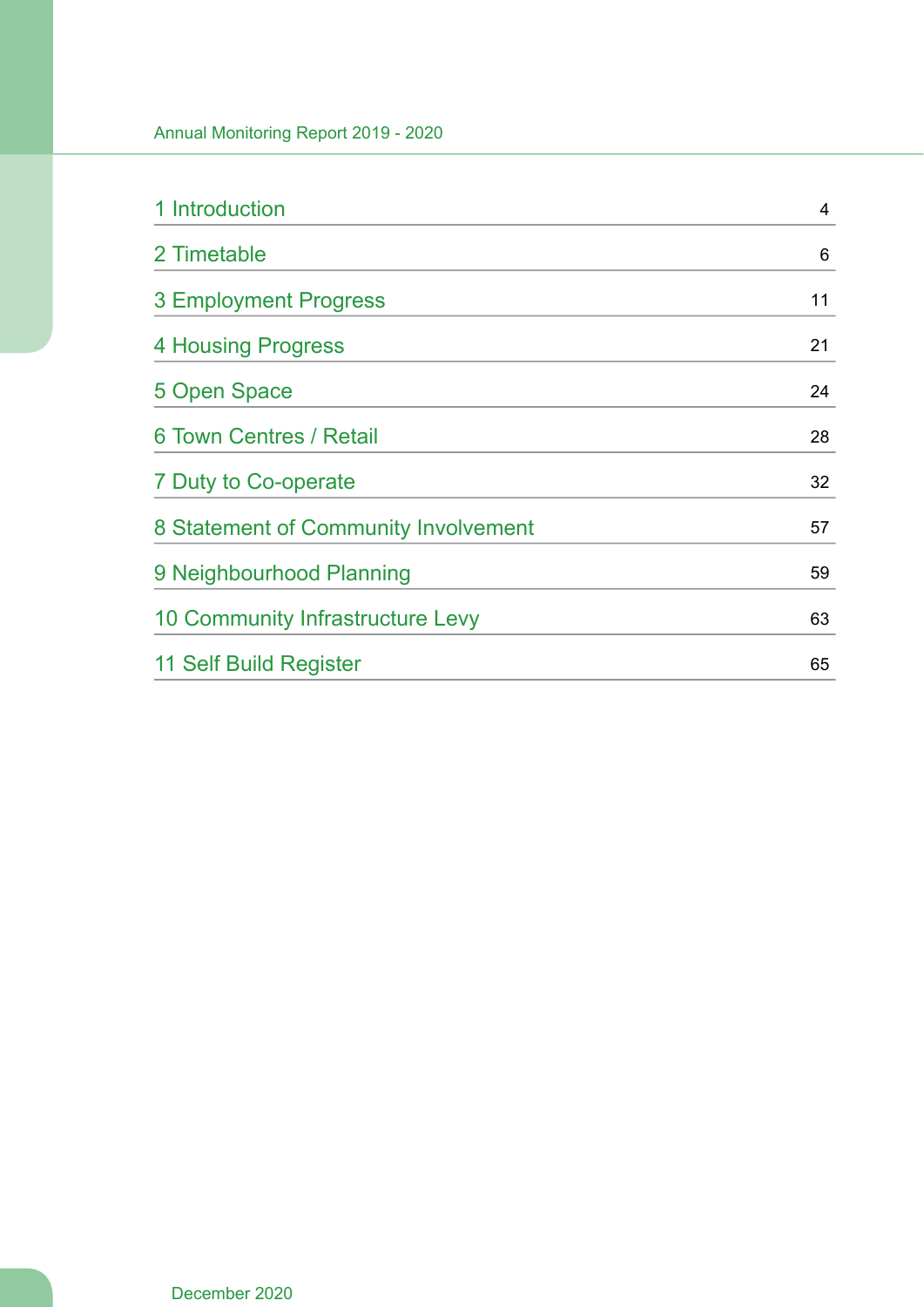Introduction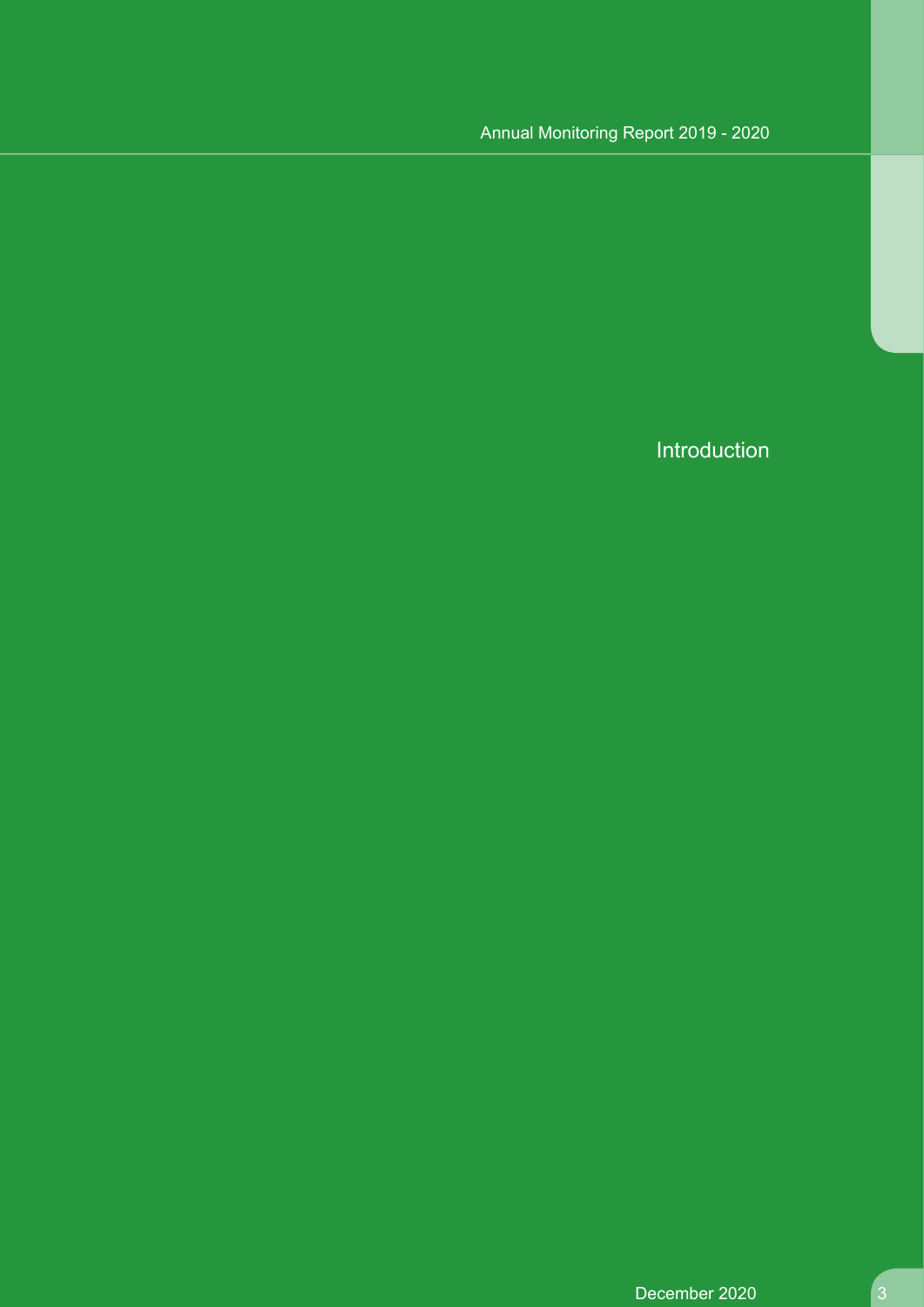# **1 Introduction**

**1.1** This Annual Monitoring Report (AMR) produced by Staffordshire Moorlands District Council covers the 12 month period from 1 April 2019 - 31 March 2020.

**1.2** The report covers the following aspects outlined in the Town and Country Planning (Local Planning) (England) Regulations 2012:

- Details of the Local Development Scheme and how the Council is performing against time scales and milestones for preparing LDF documents as set out in the document;
- Details of progress towards the housing requirement and the number of new affordable homes provided;
- The Duty to Co-operate;
- The Statement of Community Involvement;  $\blacksquare$
- Neighbourhood Planning; and  $\bullet$
- The Community Infrastructure Levy  $\bullet$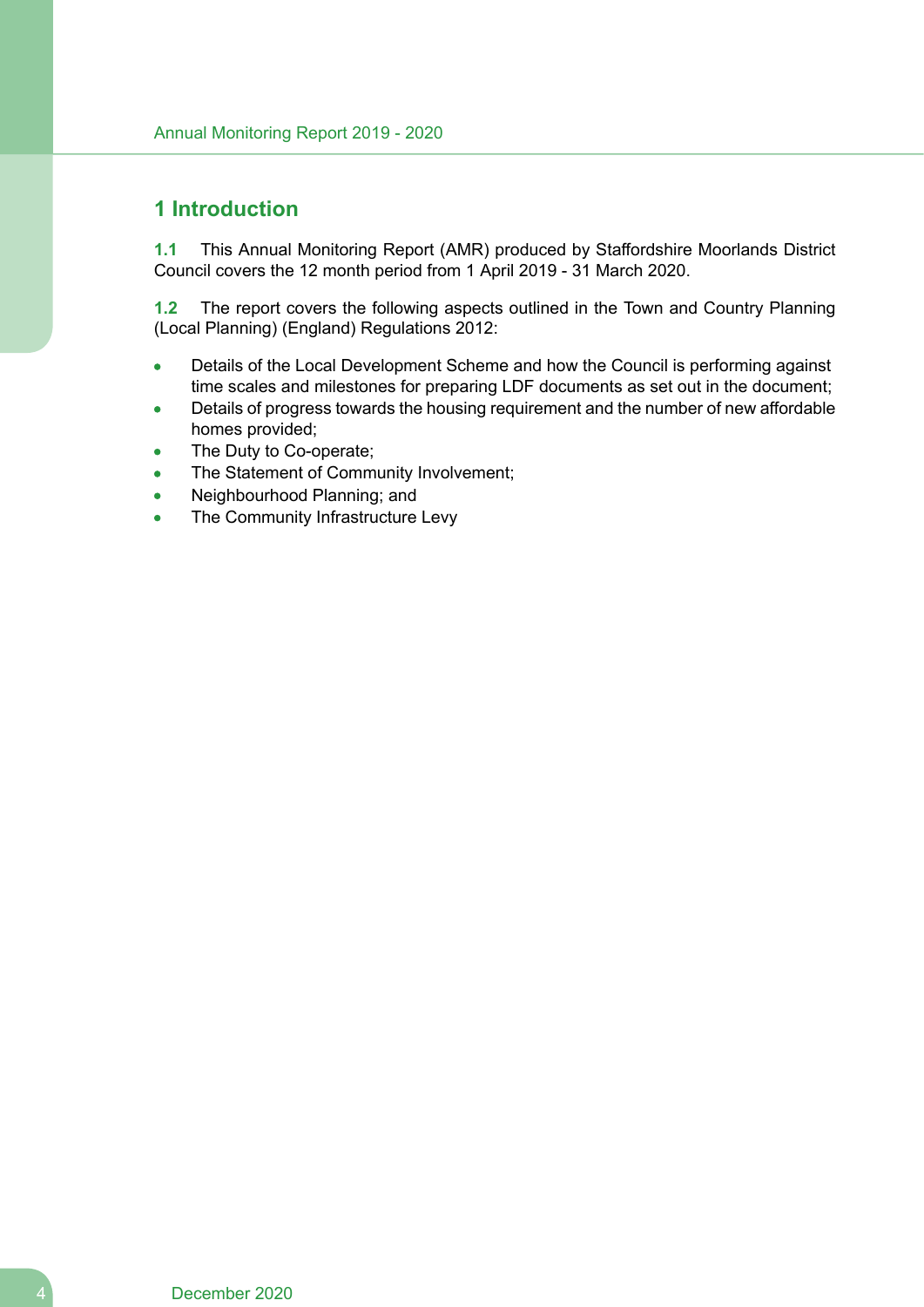**Timetable**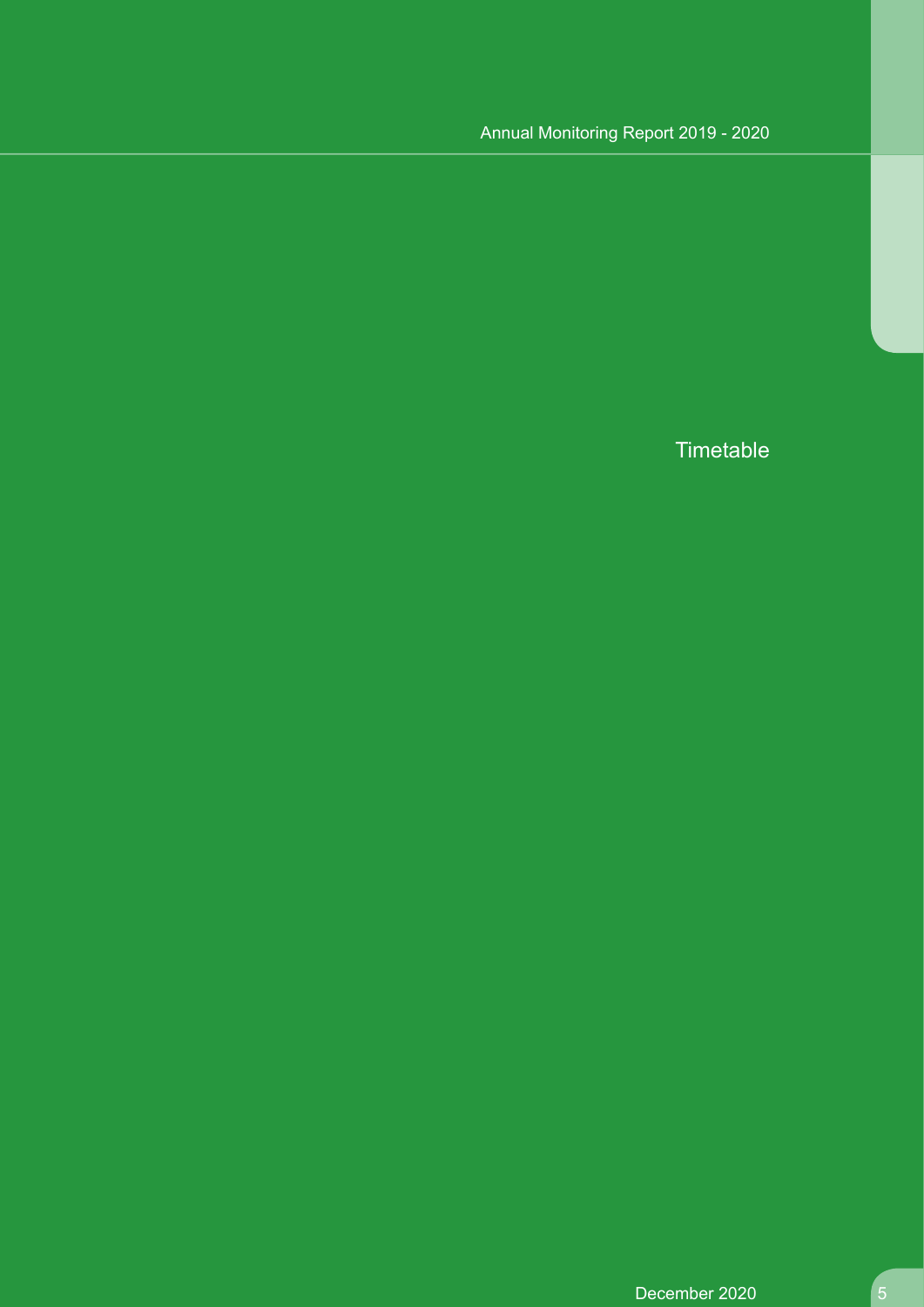# **2 Timetable**

#### **Local Development Scheme**

**2.1** The Planning and Compulsory Purchase Act 2004 (amended by the Localism Act 2011) introduced the requirement for councils to prepare and maintain a Local Development Scheme (LDS). The LDS specifies the documents which, when prepared, will comprise the Local Plan for the area. It must be made available publicly and kept up to date. It is important that local communities and interested parties can keep track of progress. Local planning authorities should publish their LDS on their website.

**2.2** Following changes to the Regulations in 2009, there is no longer a requirement for Supplementary Planning Documents (SPDs) to be listed in the Local Development Scheme. Whilst this LDS continues to include SPDs in order to provide information on their content, the timetable for the production of SPDs in this LDS is indicative only. An up-to-date timetable is published on the Council's website where 'real time' information on the progress of all planning documents is given.

**2.3** The current Local Development Scheme was agreed and brought into effect by the Council in February 2018. This LDS sets out the planning policy documents that are in the pipeline for the District. This includes the Local Plan which has been published and submitted for examination in line with the timetable agreed by the Council. The document supersedes the previous Local Development Scheme that was adopted by the Council in 2012.

**2.4** This Local Development Scheme incorporates a number of changes from the 2012 version. They include; the removal of the Core Strategy and Biddulph Town Centre Area Action Plan which have been adopted, expanding the scope of the Site Allocations DPD to encompass a full Local Plan with a revised timetable and amendments to the proposed Supplementary Planning Documents to reflect those identified in the emerging Local Plan.

- **2.5** The future programme for planning policy in the District includes the following:
- Staffordshire Moorlands Local Plan (2016 to 2031) and Policies Map
- Design Guide SPD
- Developer Contributions SPD
- Open Space, Sport and Recreation SPD
- Neighbourhood Plans
- Monitoring Reports
- Community Infrastructure Levy (potential)

#### **Stafffordshire Moorlands Local Plan and Policies Map**

# **Purpose and scope**

A spatial strategy and vision for the District and the policies and site allocations to deliver them. What is the subject of the document?

#### 6 December 2020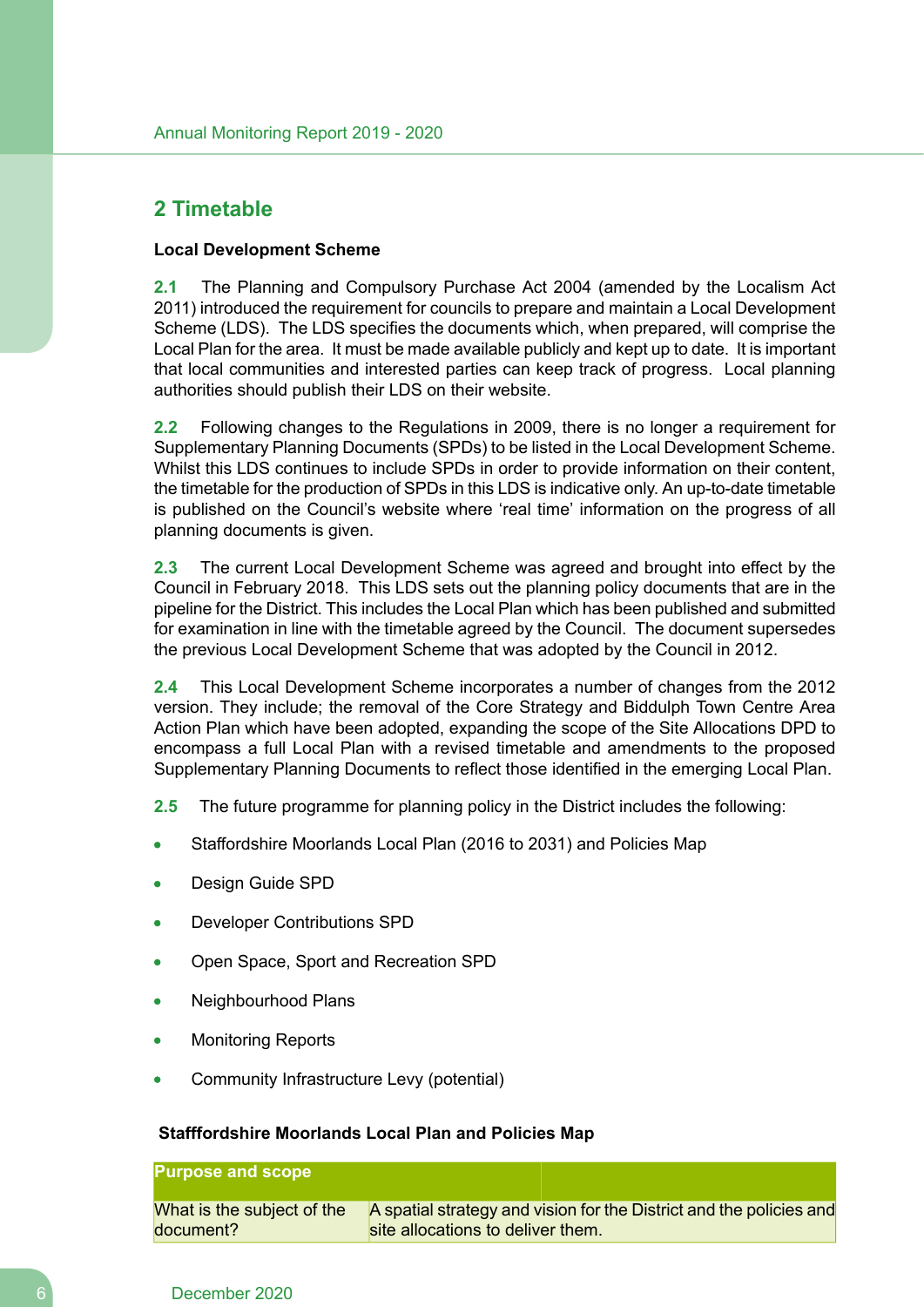| <b>Purpose and scope</b>                                                 |                             |                                                                                     |  |  |
|--------------------------------------------------------------------------|-----------------------------|-------------------------------------------------------------------------------------|--|--|
| What is the status of the<br>document?                                   | Part of Development Plan.   |                                                                                     |  |  |
| What will it replace?                                                    | Plan.                       | The Core Strategy and Biddulph Town Centre Area Action                              |  |  |
| <b>Timetable</b>                                                         |                             | <b>Progress against target</b>                                                      |  |  |
| <b>Options consultation</b>                                              | <b>July 2015</b>            | Consultation carried out 6 <sup>th</sup> July - 1 <sup>st</sup><br>September 2015   |  |  |
| Preferred Options Sites and April 2016<br><b>Boundaries Consultation</b> |                             | Consultation carried out 28 <sup>th</sup> April -<br>13th June 2016                 |  |  |
| Preferred Options Local Plan July 2017<br>consultation                   |                             | Consultation carried out 24 <sup>th</sup> July -<br>15 <sup>th</sup> September 2017 |  |  |
| <b>Publication of Local Plan</b>                                         | February 2018               | Plan publication period 27 <sup>th</sup> February -<br>11 <sup>th</sup> April 2018  |  |  |
| <b>Submission of Local Plan</b>                                          | <b>June 2018</b>            | Local Plan submitted 29 <sup>th</sup> June 2018                                     |  |  |
| Examination                                                              | September / October<br>2018 | Hearings held in October 2018<br>Consultation on main modifications took            |  |  |
|                                                                          |                             | place in September-October 2019                                                     |  |  |
|                                                                          |                             | <b>Further hearing session in February</b><br>2020                                  |  |  |
| <b>Adoption</b>                                                          | March / April 2019          | The Plan was adopted beyond the<br>monitoring period in September 2020              |  |  |

# **Design Guide SPD**

| <b>Purpose and Scope</b>   |                                                    |                                           |  |
|----------------------------|----------------------------------------------------|-------------------------------------------|--|
| What is the subject of the | Guidance regarding design to supplement Policy DC1 |                                           |  |
| document?                  | (Design Considerations)                            |                                           |  |
| What is the status of the  | <b>Supplementary Planning Document</b>             |                                           |  |
| document?                  |                                                    |                                           |  |
| What will it replace?      | N/A                                                |                                           |  |
| <b>Timetable</b>           |                                                    | <b>Progress against target</b>            |  |
| Consultation               | February - March 2016                              | Consultation carried out 29 <sup>th</sup> |  |
|                            |                                                    | February - 29th March 2016                |  |
| Adoption                   | February 2018                                      | 21 <sup>st</sup> February 2018            |  |

# **Developer Contributions SPD**

| <b>Purpose and Scope</b>                |                                                                                     |                                                                 |
|-----------------------------------------|-------------------------------------------------------------------------------------|-----------------------------------------------------------------|
| What is the subject of the<br>document? | developer contributions required to make development<br>acceptable in planing terms | Guidance for the application of Local Plan policies relating to |
| What is the status of the<br>document?  | <b>Supplementary Planning Document</b>                                              |                                                                 |
| What will it replace?                   | Guidance (2004)                                                                     | Developer / Landowner Contribution Supplementary Planning       |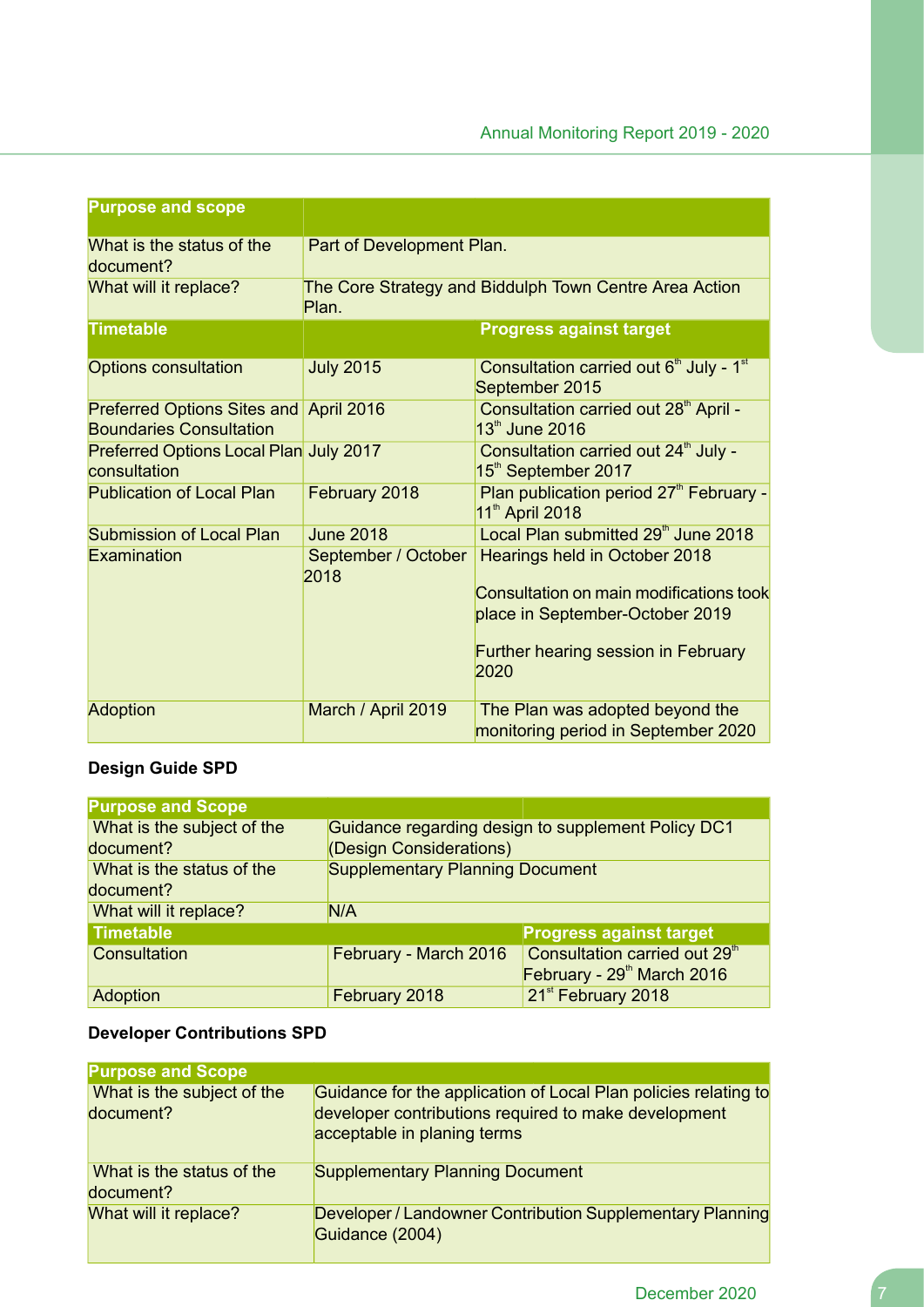| <b>Purpose and Scope</b> |            |                                |  |
|--------------------------|------------|--------------------------------|--|
| l Timetable              |            | <b>Progress against target</b> |  |
| <b>Consultation</b>      | <b>TBD</b> | N/a                            |  |
| <b>Adoption</b>          | <b>TBD</b> | N/a                            |  |

# **Open Space Sport and Recreation SPD**

| <b>Purpose and Scope</b>                |                                                                                                                                                              |                                |  |
|-----------------------------------------|--------------------------------------------------------------------------------------------------------------------------------------------------------------|--------------------------------|--|
| What is the subject of the<br>document? | Guidance for the application of Local Plan policies relating to<br>developer contributions towards, and the provision of open<br>space, sport and recreation |                                |  |
| What is the status of the<br>document?  | <b>Supplementary Planning Document</b>                                                                                                                       |                                |  |
| What will it replace?                   | Public Open Space Supplementary Planning Guidance (2004)                                                                                                     |                                |  |
| <b>Timetable</b>                        |                                                                                                                                                              | <b>Progress against target</b> |  |
| Consultation                            | TBD                                                                                                                                                          | N/a                            |  |
| Adoption                                | TBD                                                                                                                                                          | N/a                            |  |

# **Neighbourhood Plans**

| <b>Purpose and Scope</b>                 |                                                                                                                                                                                                            |                                |  |
|------------------------------------------|------------------------------------------------------------------------------------------------------------------------------------------------------------------------------------------------------------|--------------------------------|--|
| What is the subject of the<br>documents? | To be determined by the relevant Parish Councils.                                                                                                                                                          |                                |  |
| What is the status of the<br>document?   | Part of the Development Plan for the respective Parishes.<br>Plans must be in general conformity with the strategic policies<br>of the development plan (as set out in the Core Strategy or<br>Local Plan) |                                |  |
| What will it replace?                    | TBD                                                                                                                                                                                                        |                                |  |
| <b>Timetable</b>                         |                                                                                                                                                                                                            | <b>Progress against target</b> |  |
| <b>Consultations</b>                     | TBD                                                                                                                                                                                                        | N/a                            |  |
| <b>Adoptions</b>                         | TBD                                                                                                                                                                                                        | N/a                            |  |

# **Monitoring reports**

| <b>Purpose and Scope</b>   |                                                   |                                                              |  |
|----------------------------|---------------------------------------------------|--------------------------------------------------------------|--|
| What is the subject of the |                                                   | Presentation and analysis of data for indicators relating to |  |
| document?                  | development plan policies                         |                                                              |  |
| What is the status of the  | <b>Monitoring Report</b>                          |                                                              |  |
| document?                  |                                                   |                                                              |  |
| What will it replace?      | Monitoring Report to be replaced annually         |                                                              |  |
| <b>Timetable</b>           |                                                   | <b>Progress against target</b>                               |  |
| Consultation               | N/A                                               | N/a                                                          |  |
| <b>Publication</b>         | Monitoring report published<br>December each year |                                                              |  |
|                            |                                                   | annually                                                     |  |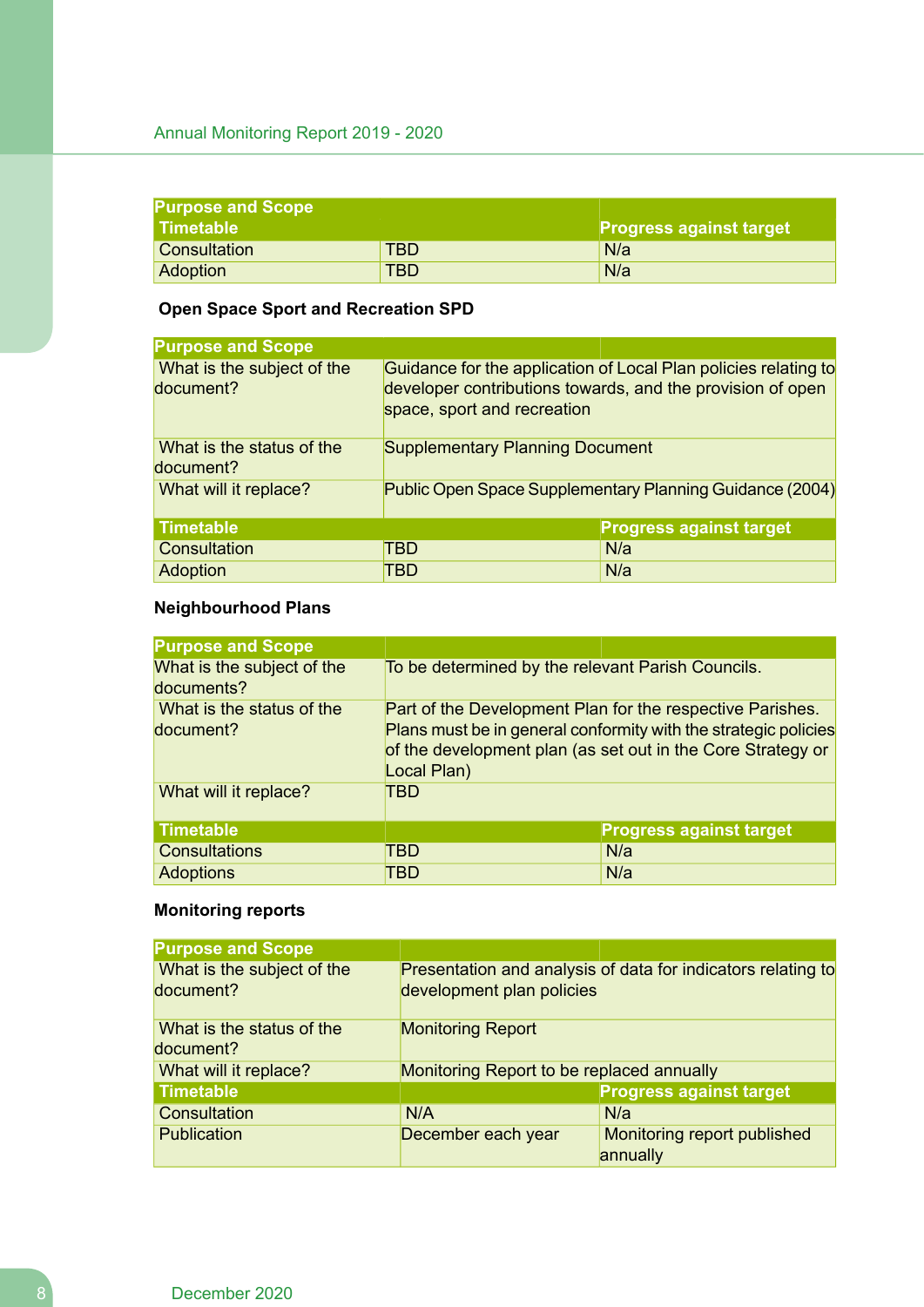# **Community Infrastructure Levy (CIL) Charging Schedule and Infrastructure List (potential)**

| <b>Purpose and Scope</b>                                   |                                                                                                                                                                                                                                                                                                                                                                                                                                                                                                                                                                                                                                                                                                                                                                                    |                                |  |  |
|------------------------------------------------------------|------------------------------------------------------------------------------------------------------------------------------------------------------------------------------------------------------------------------------------------------------------------------------------------------------------------------------------------------------------------------------------------------------------------------------------------------------------------------------------------------------------------------------------------------------------------------------------------------------------------------------------------------------------------------------------------------------------------------------------------------------------------------------------|--------------------------------|--|--|
| document?                                                  | What is the subject of the A CIL Charging Schedule would establish the rates per m <sup>2</sup> that<br>would be chargeable for developments. Full collected would be<br>used to provide infrastructure required to support the growth of the<br>area. The Infrastructure List would identify which infrastructure<br>projects would be support through the levy. The Council will need<br>to consider the implications of the ongoing national review of CIL<br>and viability before deciding upon an appropriate course of action.<br>This project would be closely linked to the preparation of the<br>Developer Contributions SPD and Open Space, Sport and<br>Recreation SPD in order to ensure a clear and consistent approach<br>to funding infrastructure via development. |                                |  |  |
| document?                                                  | What is the status of the Community Infrastructure Levy                                                                                                                                                                                                                                                                                                                                                                                                                                                                                                                                                                                                                                                                                                                            |                                |  |  |
| What will it replace?                                      | N/A                                                                                                                                                                                                                                                                                                                                                                                                                                                                                                                                                                                                                                                                                                                                                                                |                                |  |  |
| <b>Timetable</b>                                           |                                                                                                                                                                                                                                                                                                                                                                                                                                                                                                                                                                                                                                                                                                                                                                                    | <b>Progress against target</b> |  |  |
| <b>Consultation on</b><br>preliminary charging<br>schedule | <b>TBD</b>                                                                                                                                                                                                                                                                                                                                                                                                                                                                                                                                                                                                                                                                                                                                                                         | N/a                            |  |  |
| Consultation on draft<br>charging schedule                 | <b>TBD</b>                                                                                                                                                                                                                                                                                                                                                                                                                                                                                                                                                                                                                                                                                                                                                                         | N/a                            |  |  |
| Examination                                                | <b>TBD</b>                                                                                                                                                                                                                                                                                                                                                                                                                                                                                                                                                                                                                                                                                                                                                                         | N/a                            |  |  |
| Adoption                                                   | <b>TBD</b>                                                                                                                                                                                                                                                                                                                                                                                                                                                                                                                                                                                                                                                                                                                                                                         | N/a                            |  |  |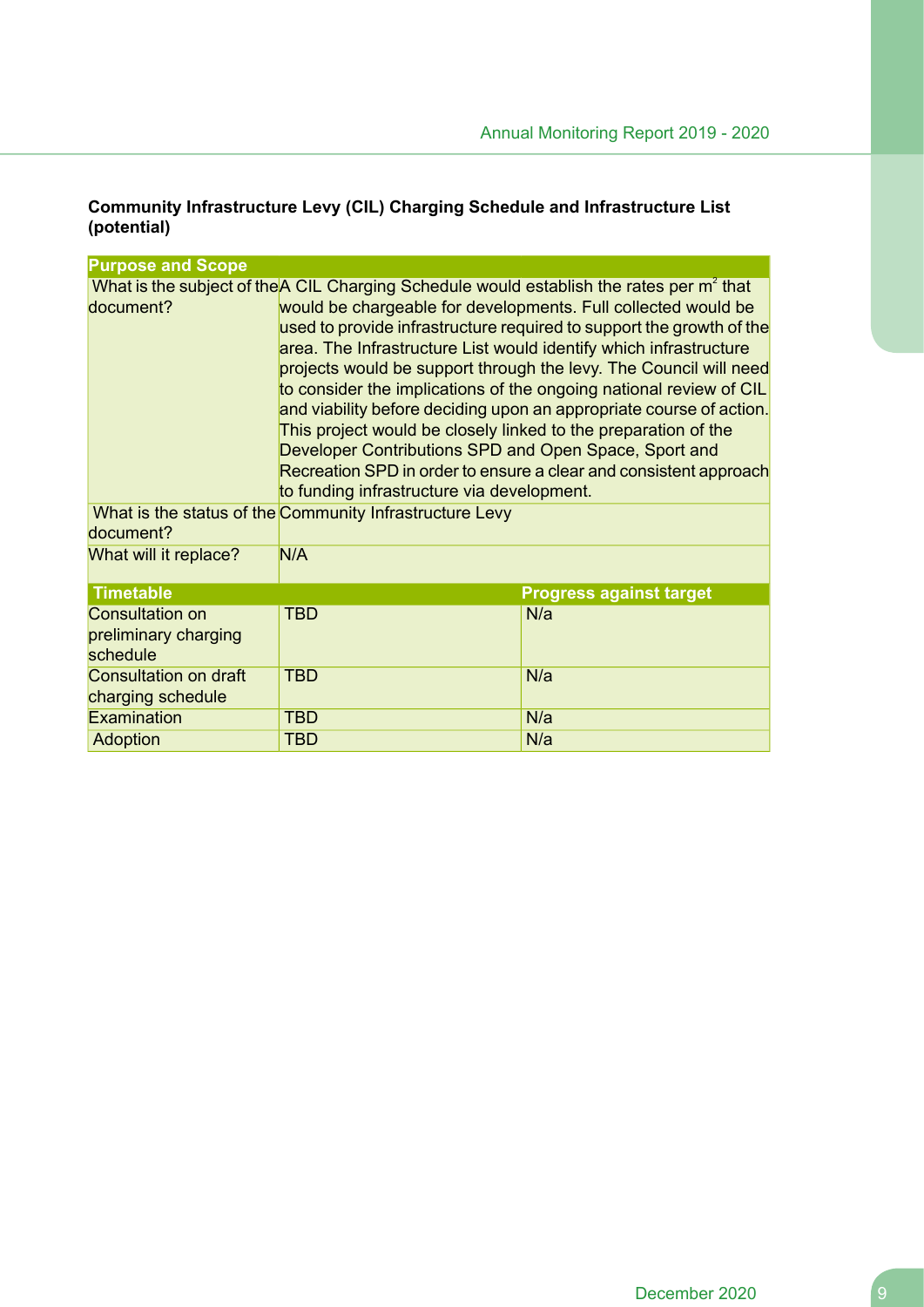Employment Progress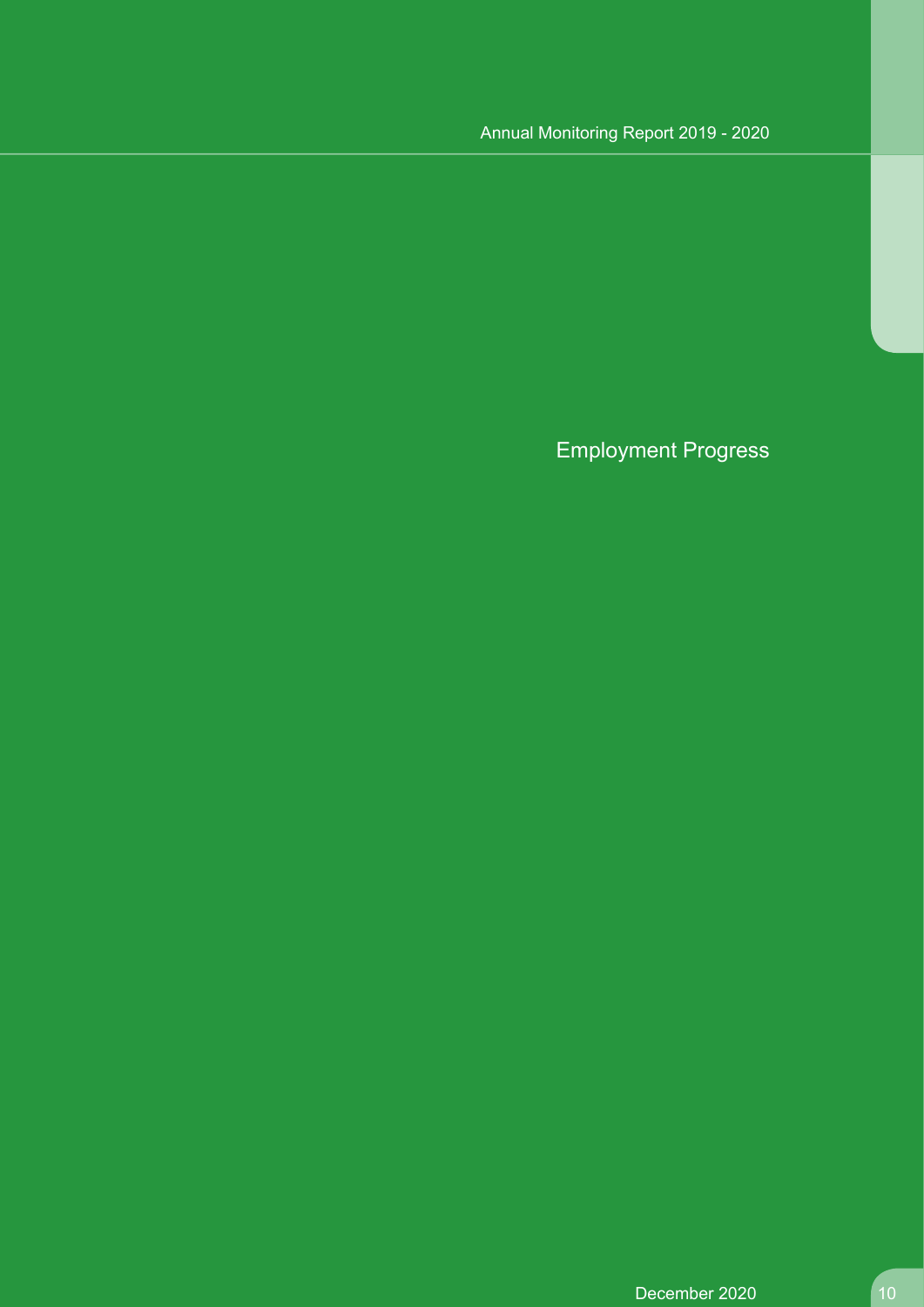# **3 Employment Progress**

**3.1** In Staffordshire Moorlands the economy is well represented in the public administration, education & health sectors, which represent a larger proportion than regional and national rates. Other key sectors of employment are distribution, hotels & restaurants and manufacturing. Manufacturing in particular is overrepresented in comparison with regional and national levels and has experienced a much slower rate of decline than the West Midlands average. Employment sites are almost at full capacity and there are a number of nationally significant businesses, including Britannia Building Society, JCB and Alton Towers. The Economy policies in the Plan allocate land for employment and seek to protect existing employment development and promote Peak District and Churnet Valley tourism.

**3.2** As with elsewhere across the country, Staffordshire Moorlands has been experiencing rapid economic change, moving away from the traditional industries of agriculture, textiles/ manufacturing, and coal mining towards service sector businesses such as finance, retailing, tourism, leisure and the knowledge economy. The District's workforce is seeing a trend towards growth amongst managers and senior officials and increases in the professional class. Unemployment rates are below the national and Staffordshire average.

**3.3** Whilst there is the continued presence of large nationally recognised employers, the business structure of Staffordshire Moorlands is dominated by micro and small businesses of between 1 and 10 employees which collectively accounted for over 92 per cent of all businesses in 2006.

**3.4** The District's economy is under-performing compared to its competitors. It provides low pay to a large proportion of its workforce when compared to the national and regional average and struggles to encourage the growth of new businesses and to attract new firms. The District has one of the lowest formation rates of new businesses in the area.

**3.5** Changes in the future economy will have significant implications for the need and type of employment land provided as well as the infrastructure to support growth. Most of Staffordshire Moorlands is unlikely to be a target for significant large-scale inward investment due to its relatively poor transport links and the absence of major centres of further education. However, the quality of the environment, community life and the workforce the District offers will attract new businesses and the District will continue to play a major role in the economy of the wider North Staffordshire area.

**3.6** The Council monitors the amount of new employment land and floorspace [use classes B1/B2/B8] it approves annually, and how much is completed annually. So as to create a 'true' picture of employment land provision, floorspace figures pertain to *net* (as opposed to *gross*) creation, ie any floorspace losses in a scheme are taken into account overall. The Council also monitors which *types* of B use (B1a, B1b, B1c, B2, B8 or combinations of these) are affected within schemes (in some cases this is a complicated picture involving net gains in some uses, net losses in others – producing an overall net gain/loss in B class floorspace). Sometimes a judgement has been made when a consent is not clear which B uses are authorised.

**3.7** So as not to create an artificial picture of employment land creation, new employment land is only counted as *created* if it is not redeveloping (recycling) land at existing employment premises [this involves a judgement in many cases, and some new commitments involve a combination of both types of land].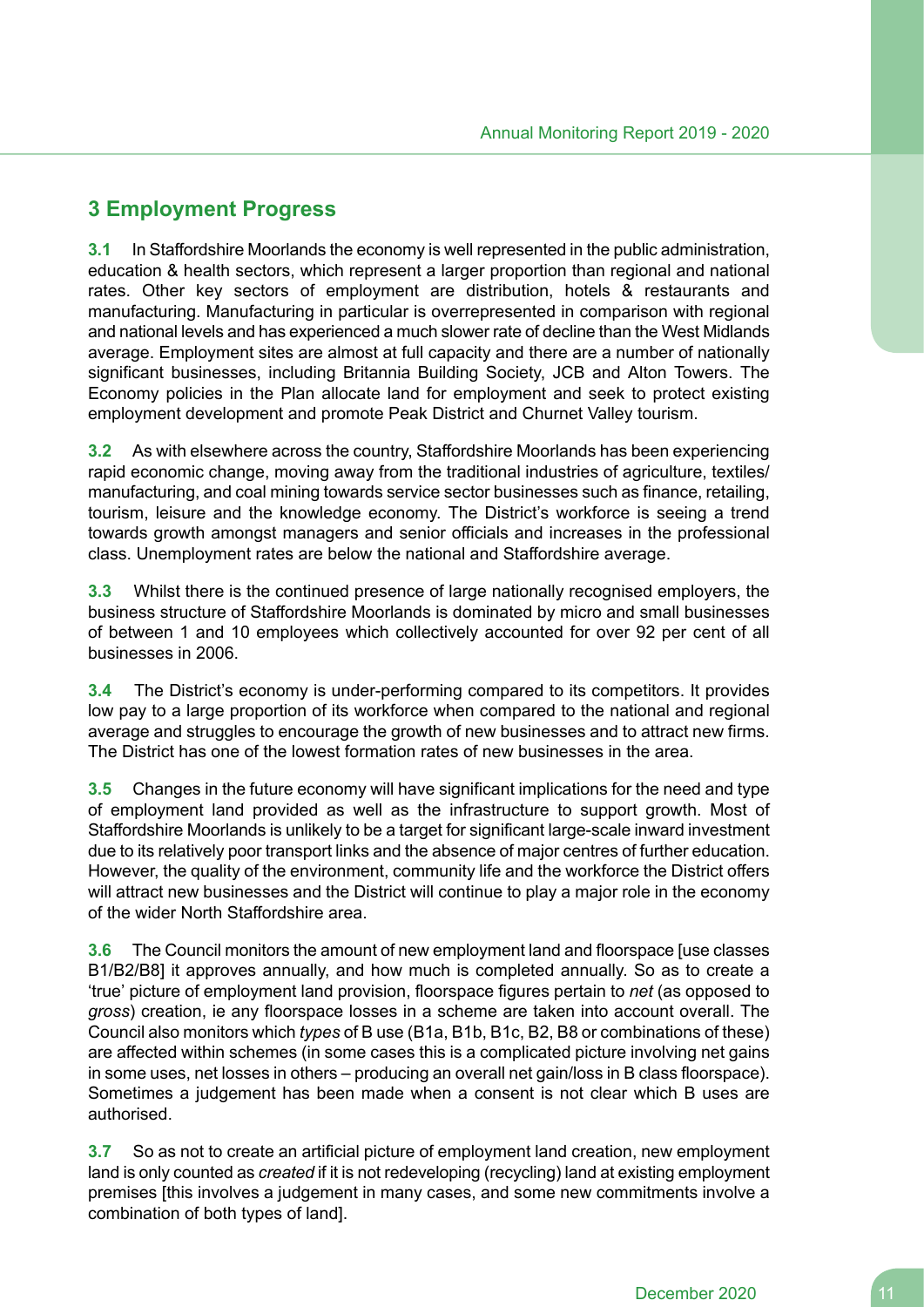**3.8** Separately to employment gain approvals and completions the Council also records annual approvals and completions involving loss of B-Class land and floorspace. This is useful as an indicator of whether the District is gaining or losing employment land/floorspace each year overall.

**3.9** Unlike land calculations, floorspace figures may relate to provision across multiple levels (eg multi-storey buildings). Building conversions are also included - so changes of use *to* employment are also land/floorspace gains (and conversely changes from employment use are losses) . In all cases, a permission that relates to earlier commitments on the same site (eg an amendment or variation of condition to an earlier extant permission; or reserved matters approval to an earlier outline approval) 'updates' the earlier commitment, so as to avoid doublecounting of site area/floorspace. For clarification, certificates of lawfulness granted that pertain to existing employment development, are counted as employment commitments – and are also deemed to already have been 'completed' on the date of issue. Temporary employment permissions are generally not recorded as commitments.

**3.10** Note in all cases a positive or loss commitment is only recorded in annual monitoring if it creates at least 50m<sup>2</sup> net floorspace. Also many minor industrial extensions and internal works (such as new mezzanine floors) may not require planning permission at all. Therefore the figures presented in this monitoring do not reflect all instances of employment floorspace creation or loss.

**3.11** It should also be understood that the 50ha site around the A50 at Blythe Bridge originally allocated in the 1998 Local Plan for a Premium Employment Site (high end B1 uses) is not included in this annual monitoring because as this site responded to a sub-regional need in the Staffordshire Structure Plan (taken forward in the adopted Core Strategy Policy SS8 as a 'Regional Investment Site') it is considered independently of the employment land requirement for the District.

**3.12** The Council also keeps a list of employment commitments that remain 'extant' over time as a measure of 'available' employment land and floorspace (permissions that have not commenced by their expiry – usually 3 years – are removed from the commitment list).

**3.13** The Council has a suite of adopted employment allocations across the District (both on greenfield sites and redevelopment sites), in:

**3.14** · its 1998 Local Plan; and

**3.15** · within the 2007 Biddulph Town Centre Area Action Plan.

**3.16** Employment commitments can arise across these, or in other locations. This is also monitored. Note that all written policies in the 1998 Local Plan were superseded with the adoption of the 2014 Core Strategy, however the policies maps identifying land use allocations (including Policy E1 employment allocations) remains in force.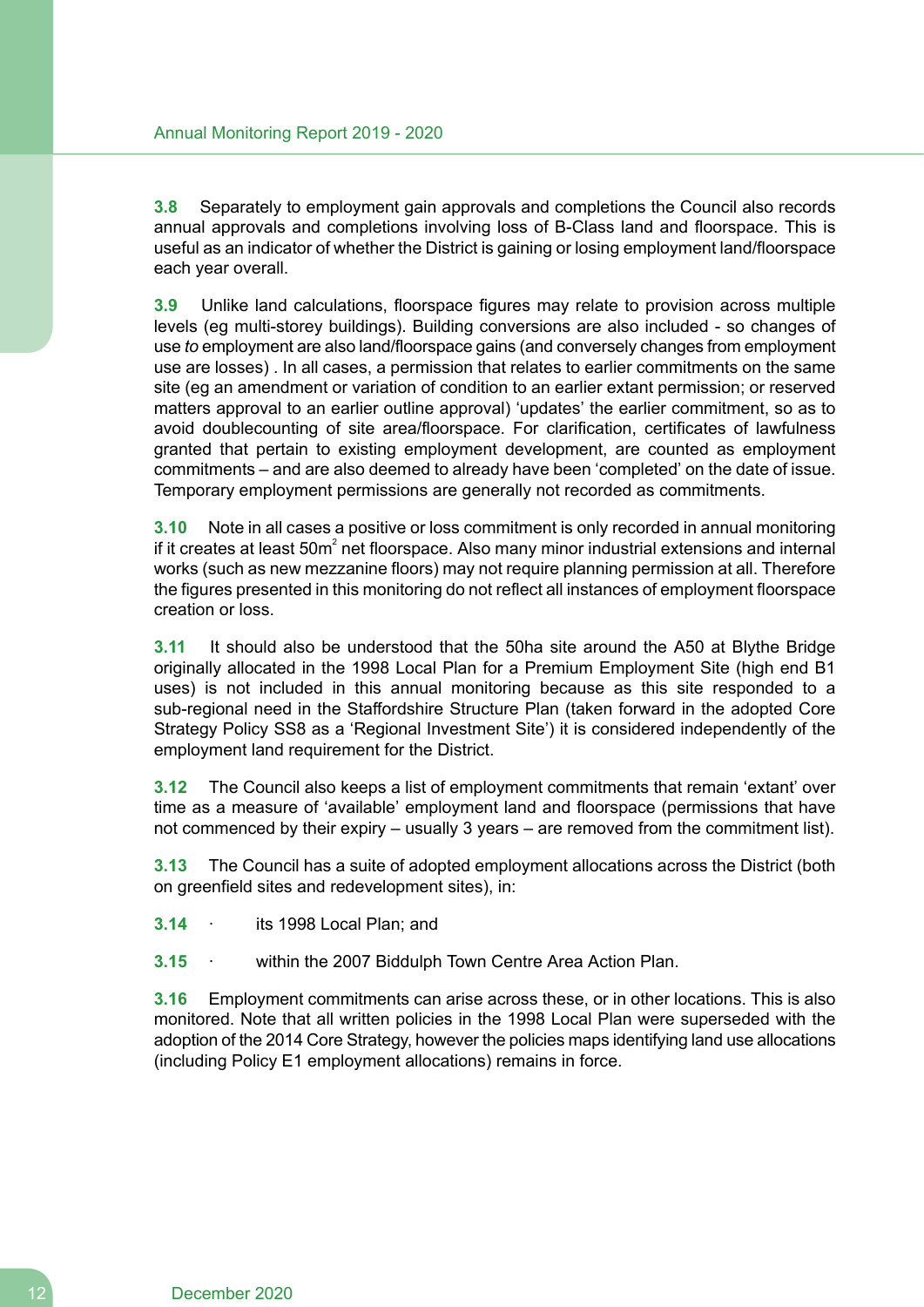# **Policy Indicator 1**

# **Total amount of additional net floor space completed by type 2019-20**

#### **Sustainability Appraisal Indicator**

**Employment Land Supply**

#### **3.17 Target - To develop sufficient land for B1, B2 and B8 to meet the needs identified in the Local Plan**

#### **3.18** 2014 Core Strategy Policies:

- Policy SS1 Development Principles
- · Policy SS2 Future Provision of Development
- · Policy SS3 Distribution of Development
- · Policy SS5 Towns  $\bullet$
- · Policy SS5a Leek Area Strategy  $\bullet$
- · Policy SS5b Biddulph Area Strategy  $\blacksquare$
- Policy SS5c Cheadle Area Strategy
- · Policy SS6 Rural Areas
- · Policy E1 New Employment Development  $\bullet$
- Policy E2 Existing Employment Areas
- Policy R1 Rural Diversification

#### **3.19** 2007 Biddulph AAP:

- Policy DS2: Bypass Site
- Policy DS4: Walley Street Area.

#### **3.20 Table 1 Total amount of additional net floor space completed by type 2019-20**

#### **Table 3.1**

| <b>Use Class</b> | <b>Land Developed(ha)</b> | Floorspace Developed $(m^2)$ |
|------------------|---------------------------|------------------------------|
| <b>GAINS</b>     |                           |                              |
| B <sub>1</sub> A | 0                         | 0                            |
| B <sub>1</sub> B | 0                         | 0                            |
| B <sub>1</sub> C | 0                         | 0                            |
| <b>B2</b>        | 0.1502                    | 125                          |
| B <sub>8</sub>   | 0.067                     | 243                          |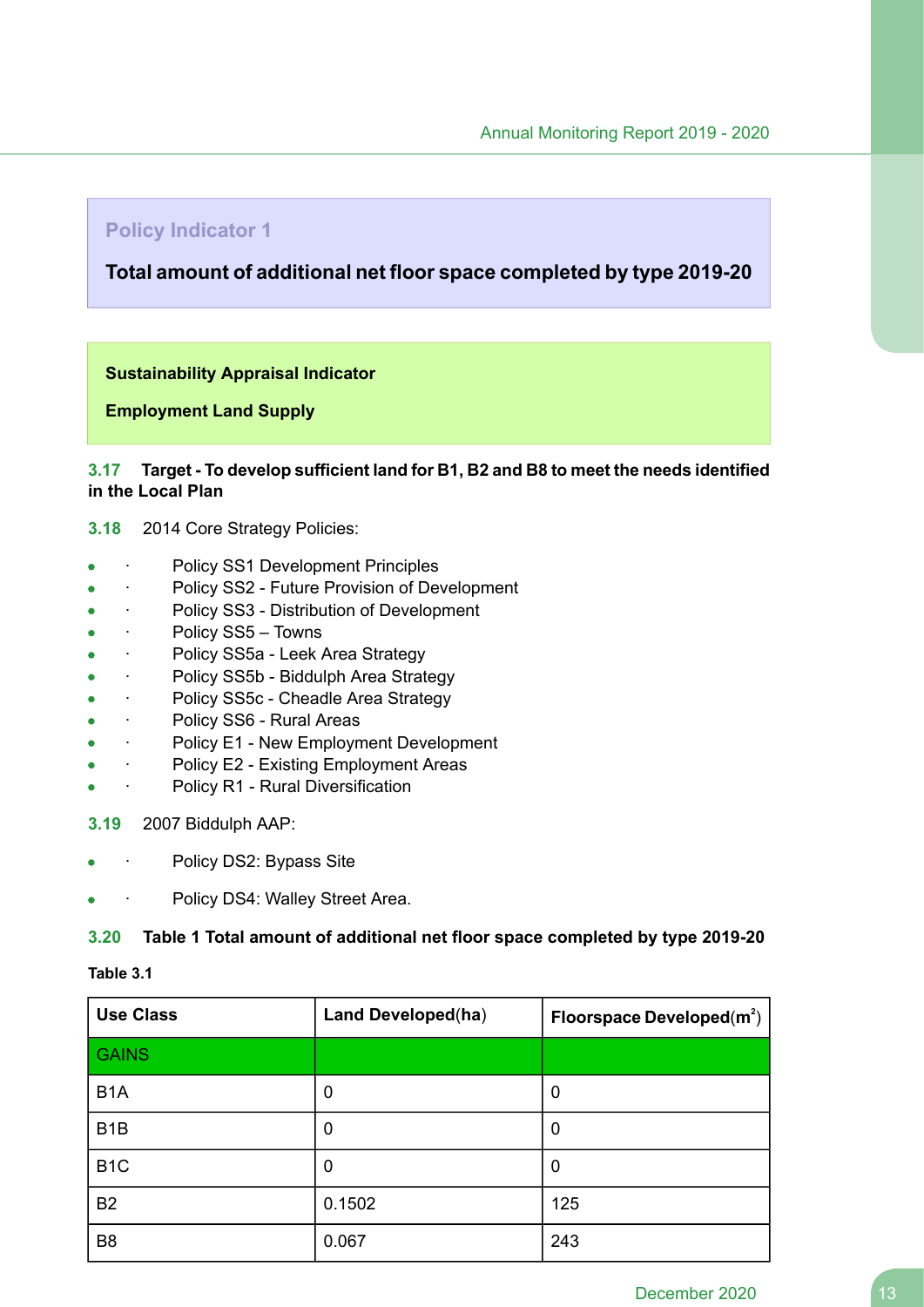| <b>MIXED B USES</b>    | 0           | $\mathbf 0$    |
|------------------------|-------------|----------------|
| <b>TOTAL GAINS</b>     | 0.2172      | 368            |
| <b>LOSSES</b>          |             |                |
| B <sub>1</sub> A       | $\mathbf 0$ | $\overline{0}$ |
| B <sub>1</sub> B       | 0           | $\mathbf 0$    |
| B <sub>1</sub> C       | 0.331       | 650            |
| <b>B2</b>              | 0.418       | 4711           |
| B <sub>8</sub>         | 0.0995      | 108            |
| <b>MIXED B USES</b>    | $\mathbf 0$ | $\mathbf 0$    |
| <b>TOTAL LOSSES</b>    | 0.8485      | 5469           |
| <b>TOTAL GAINS NET</b> | $-0.6313$   | $-5101$        |
|                        |             |                |

**3.21** The table above provides both employment gain and loss commitments that were completed during the 2019-20 monitoring year and 'consolidates' these to provide an overall "net" calculation. Changes in both total sites areas and total floorspaces (across B classes) are provided. There were only a small number of total completed sites (2x gains versus 3x losses); however this represented far greater losses over gains during 2019-20 both in terms of site hectarages and floorspace (about 4x as much land area; about 15x more floorspace was lost). This is largely attributed to the final completion of all residential plots at the large Portland Mill, Leek residential conversion (B2 loss). In terms of individual B uses, B1C and B2 experienced hectarage/floorspace losses, B8 a slight gain, and the other use classes no change.

# **Policy Indicator 2**

**Total amount of floorspace on previously developed land by type**

**Sustainability Appraisal Indicator**

**Employment Land Supply**

**Target - To make sufficient land available to meet the needs identified in the Local Plan**

- **3.22** 2014 Core Strategy Policies:
	- Policy SS1 Development Principles

#### 14 December 2020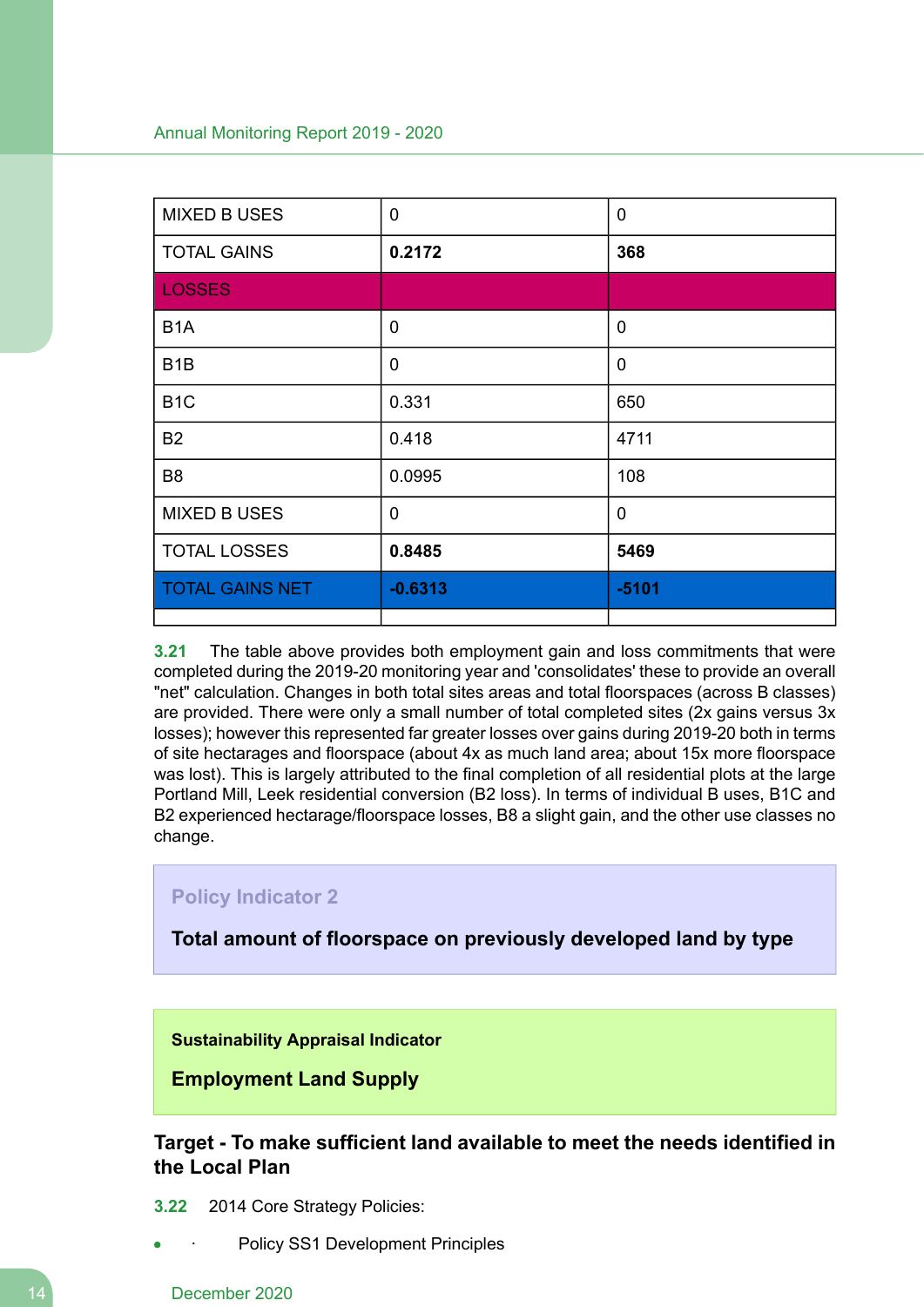- Policy SS2 Future Provision of Development
- Policy SS3 Distribution of Development
- Policy SS5 Towns
- · Policy SS5a Leek Area Strategy  $\bullet$
- Policy SS5b Biddulph Area Strategy
- Policy SS5c Cheadle Area Strategy
- Policy SS6 Rural Areas
- · Policy E1 New Employment Development
- Policy E2 Existing Employment Areas
- Policy R1 Rural Diversification
- **3.23** 2007 Biddulph AAP:
- Policy DS2: Bypass Site
- Policy DS4: Walley Street Area.

**3.24** The total amount of net new B class floorspace completed on previously developed land in 2019-20 breaks down into the following use classes:

# **3.25 Table 2 Net New Employment Floorspace (m<sup>2</sup> ) Created Across Use Classes 19-20**

#### **Table 3.2**

| <b>B1A</b> | B <sub>1</sub> B | B <sub>1</sub> C | <b>B2</b> | <b>B8</b> | <b>Mixed B</b><br><b>Uses</b> | <b>TOTAL</b> |
|------------|------------------|------------------|-----------|-----------|-------------------------------|--------------|
|            |                  |                  | 125       | 243       |                               | 368          |

**3.26** Note that *all* employment floorspace completed during 2019-20 was deemed to have occurred upon brownfield sites.

# **Effects on the economy: Enterprise births and deaths**

| <b>Policy Indicator 3</b>           |
|-------------------------------------|
| Annual enterprise births and deaths |
|                                     |
|                                     |

# **Sustainability Appraisal Indicator**

**Employment Land Supply**

#### **3.27** 2014 Core Strategy Policies:

- Policy SS1 Development Principles
- Policy SS2 Future Provision of Development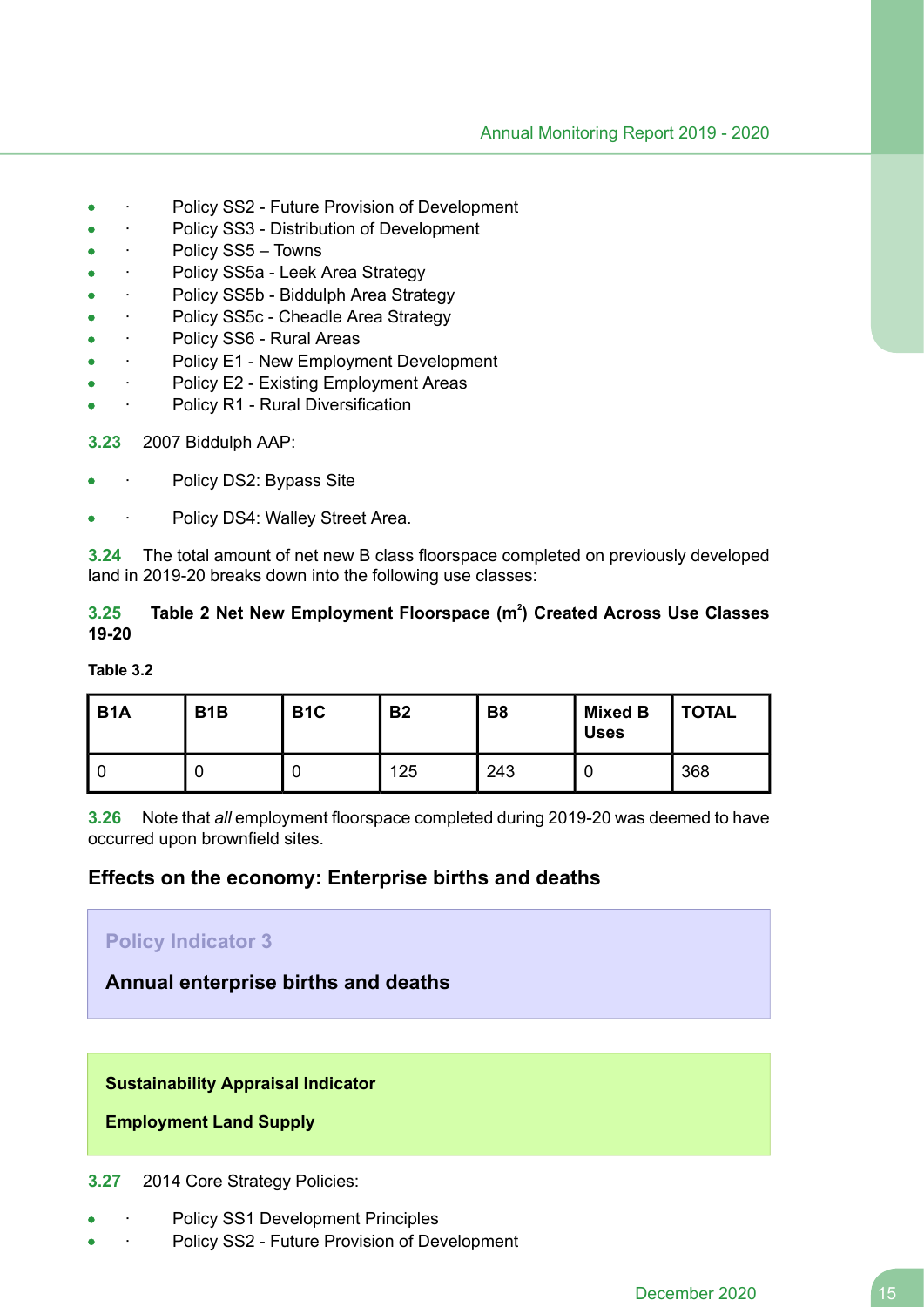- Policy SS3 Distribution of Development
- Policy SS5 Towns
- Policy SS5a Leek Area Strategy
- Policy SS5b Biddulph Area Strategy
- Policy SS5c Cheadle Area Strategy
- Policy SS6 Rural Areas
- Policy E1 New Employment Development
- · Policy E2 Existing Employment Areas
- Policy R1 Rural Diversification
- **3.28** 2007 Biddulph AAP:
- Policy DS2: Bypass Site
- Policy DS4: Walley Street Area.

**3.29** ONS publish annual data pertaining to, the total number of active businesses in a District, annual business births and deaths. The starting point for the calculation of business demography data is the concept of active businesses in a reference year. These are defined as businesses that had either turnover or employment at any time during the "reference period". New business registrations (identified through registration of the administrative units, that is, Value Added Tax (VAT) and Pay as You Earn (PAYE)) are referred to as business births. The birth rate is calculated using the number of births as a proportion of the active businesses. Businesses that have ceased to trade (identified through de-registration of the administrative units) are referred to as business deaths. The death rate is calculated using the number of deaths as a proportion of the active businesses. The Government makes assumptions about the number of business "reactivations" after death, and adjusts the data accordingly.

**3.30** According to the data, in 2019 Staffordshire Moorlands:

## **3.31 Table 3 Enterprise Births and Deaths**

#### **Table 3.3**

| Total active businesses | Number of annual Births<br>(%) | Number of annual Deaths<br>(% |  |
|-------------------------|--------------------------------|-------------------------------|--|
| 3085                    | $'$ 285 (9.24%)                | 265 (8.59%)                   |  |

# **Land Available on Allocated Sites**

## **Policy Indicator 4**

**Employment land available by type on allocated sites for employment**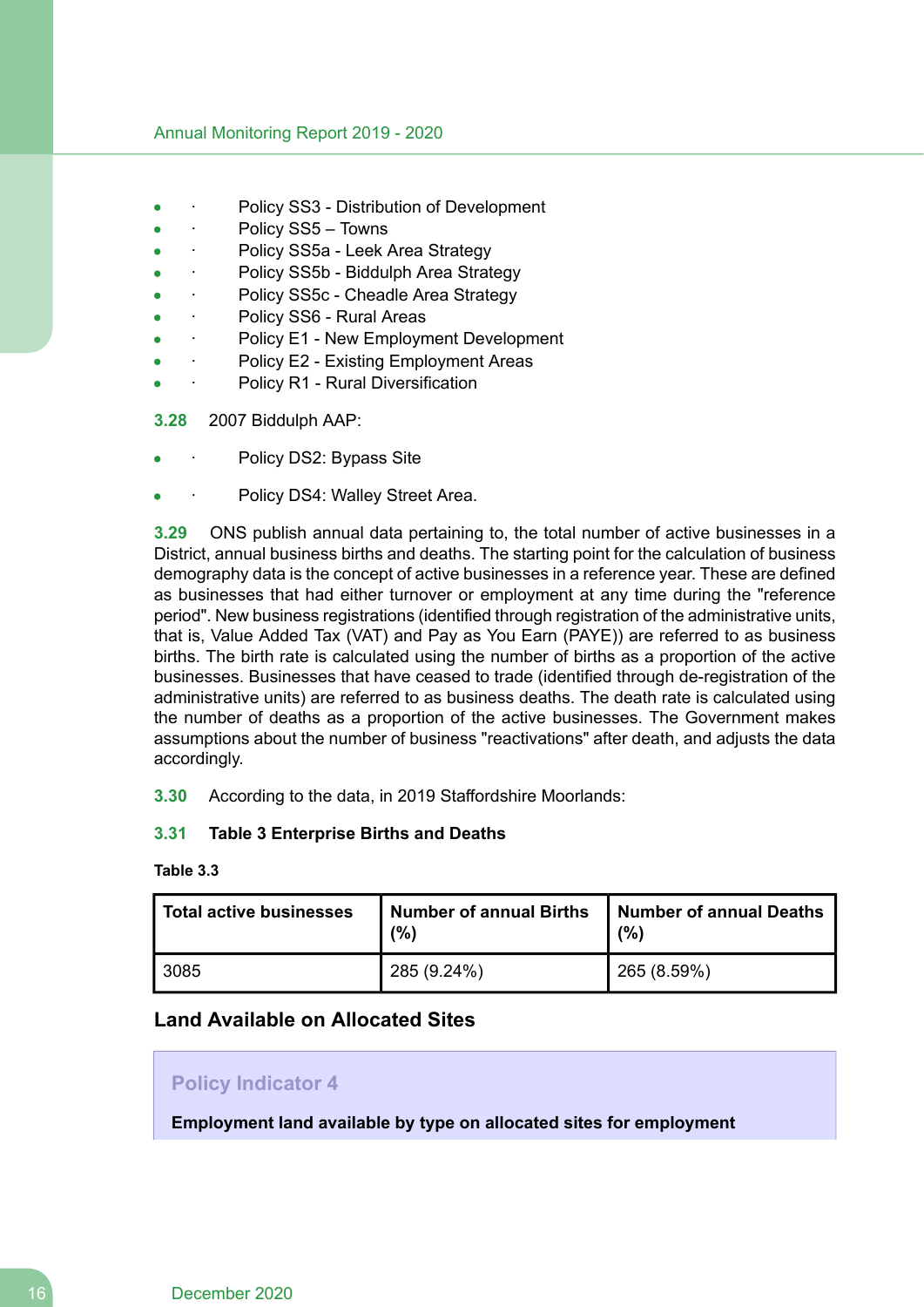#### **Sustainability Appraisal Indicator**

#### **Employment Land Supply**

**3.32 Target To make sufficient land available to meet the needs identified in the Local Plan**

**2014 Core Strategy Policies:**

- **· Policy SS1 Development Principles**
- **· Policy SS2 - Future Provision of Development**
- **· Policy SS3 - Distribution of Development**
- **· Policy SS5 – Towns**
- **· Policy SS5a - Leek Area Strategy**
- **· Policy SS5b - Biddulph Area Strategy**  $\bullet$
- **· Policy SS5c - Cheadle Area Strategy**
- **· Policy SS6 - Rural Areas**
- **· Policy E1 - New Employment Development**
- **· Policy E2 - Existing Employment Areas**
- **· Policy R1 - Rural Diversification**

## **2007 Biddulph AAP:**

- **· Policy DS2: Bypass Site**
- **· Policy DS4: Walley Street Area.**

# **Allocations**

**3.33** The 1998 Local Plan sets out a suite of B Class employment land allocations across the District under Policy E1 totalling 19.7ha employment land. The Biddulph Town Centre Area Action Plan (AAP) superseded earlier allocations in Biddulph town centre and made further employment allocations within the boundary of the AAP [Policies DS2 and DS4] therefore increasing the overall amount allocated to employment use across the District to 23.12ha. However it should be noted the 3.6ha DS4 allocation covers an existing developed mixed use area and pertains to the support of physical improvements to both existing residential and employment premises – extensions, refurbishments, improvements etc to existing B uses are recorded as positive commitments in line with the Policy.

**3.34** Note that all written policies in the 1998 Local Plan were superseded with the adoption of the 2014 Core Strategy, however the policies maps identifying land use allocations (including Policy E1 employment allocations) remains in force as the Core Strategy did not make any land use allocations. **Land within all of these areas remain 'available' until a planning permission becomes completed.**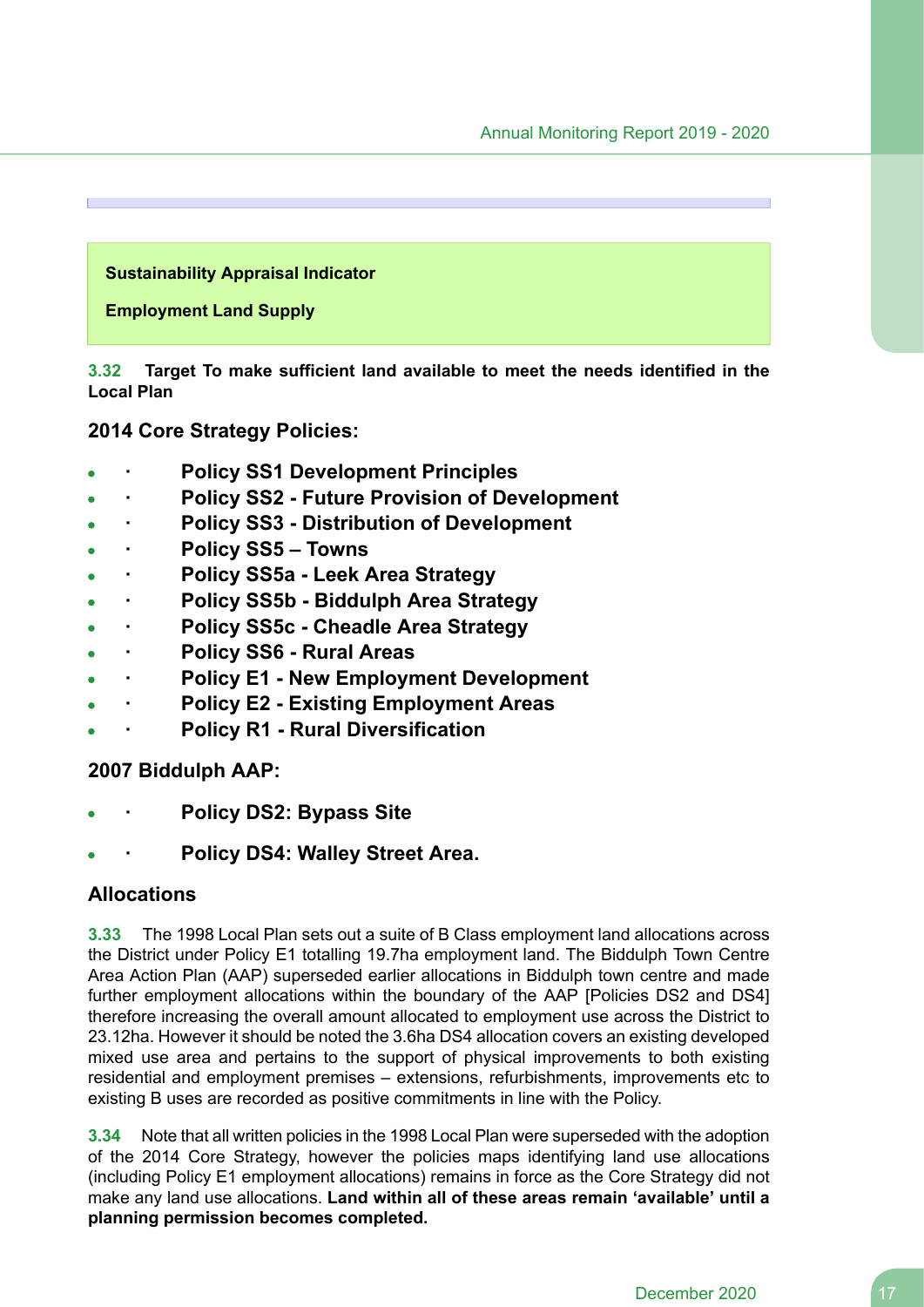**3.35** The coverage of new employment commitments across existing employment allocations has to be measured to understand how much available allocated land remains, with completed schemes 'deducted' from this. The allocations are a mixture of brownfield and greenfield sites both within the towns and in/around rural villages.

**3.36** Policy SS2 of the Core Strategy states that provision will be made for **at least 24 hectares** of additional employment land in Staffordshire Moorlands during the period 2006 – 2026 (subject to subsequent allocation in future DPDs according to the phasing priority set out for broad employment locations identified in Policies SS5A, SS5B and SS5C); also stating sufficient deliverable land will be identified to provide at least 6 hectares of employment land at all times.

**3.37** The land identified as 'available' within the Local Plan (Pol E1) and AAP (Pols DS2, DS4) allocations consolidates with current employment commitments as follows:

| 3.38 | <b>Table 4 Remaining Employment Land Across Allocations</b> |  |  |  |
|------|-------------------------------------------------------------|--|--|--|
|------|-------------------------------------------------------------|--|--|--|

| Table 3.4 |  |
|-----------|--|
|-----------|--|

| <b>Site Name</b>                                                            | Site Area (ha)<br><b>Completions</b><br><b>Completions</b><br>before 01.04.19<br>19-20 (ha)<br>(ha) |        | Remaining<br>land area<br>available<br>31.03.19 (ha) |                |
|-----------------------------------------------------------------------------|-----------------------------------------------------------------------------------------------------|--------|------------------------------------------------------|----------------|
| <b>WALLEY</b><br><b>STREET</b><br><b>[remainder</b><br>outside AAP<br>Area] | $\overline{0}$<br>0.62 [total loss<br>0.62 approx<br>to housing]                                    |        |                                                      | 0              |
| <b>BROOKHOUSES</b><br>II, CHEADLE                                           | 0.7                                                                                                 | 0      | 0                                                    | 0.7            |
| <b>NEW HADEN I,</b><br><b>CHEADLE</b>                                       | 1.7                                                                                                 | 1.7    | 0                                                    | $\overline{0}$ |
| <b>NEW HADEN II,</b><br><b>CHEADLE</b>                                      | 4.0                                                                                                 | 0      | 0                                                    | 4.0            |
| <b>CORNHILL,</b><br><b>LEEK</b>                                             | 3.7                                                                                                 | 0.68   | 0                                                    | 3.02           |
| <b>FROGHALL</b>                                                             | 2.0                                                                                                 | 0      | $\Omega$                                             | 2.0            |
| <b>IPSTONES</b>                                                             | 0.3                                                                                                 | 0.089  | 0                                                    | 0.211          |
| <b>WATERHOUSES</b>                                                          | 1.0                                                                                                 | 0      | 0                                                    | 1.0            |
| <b>Bypass Site</b><br>(Pol DS2 AAP)                                         | 5.5                                                                                                 | 0.4442 | 0                                                    | 5.0558         |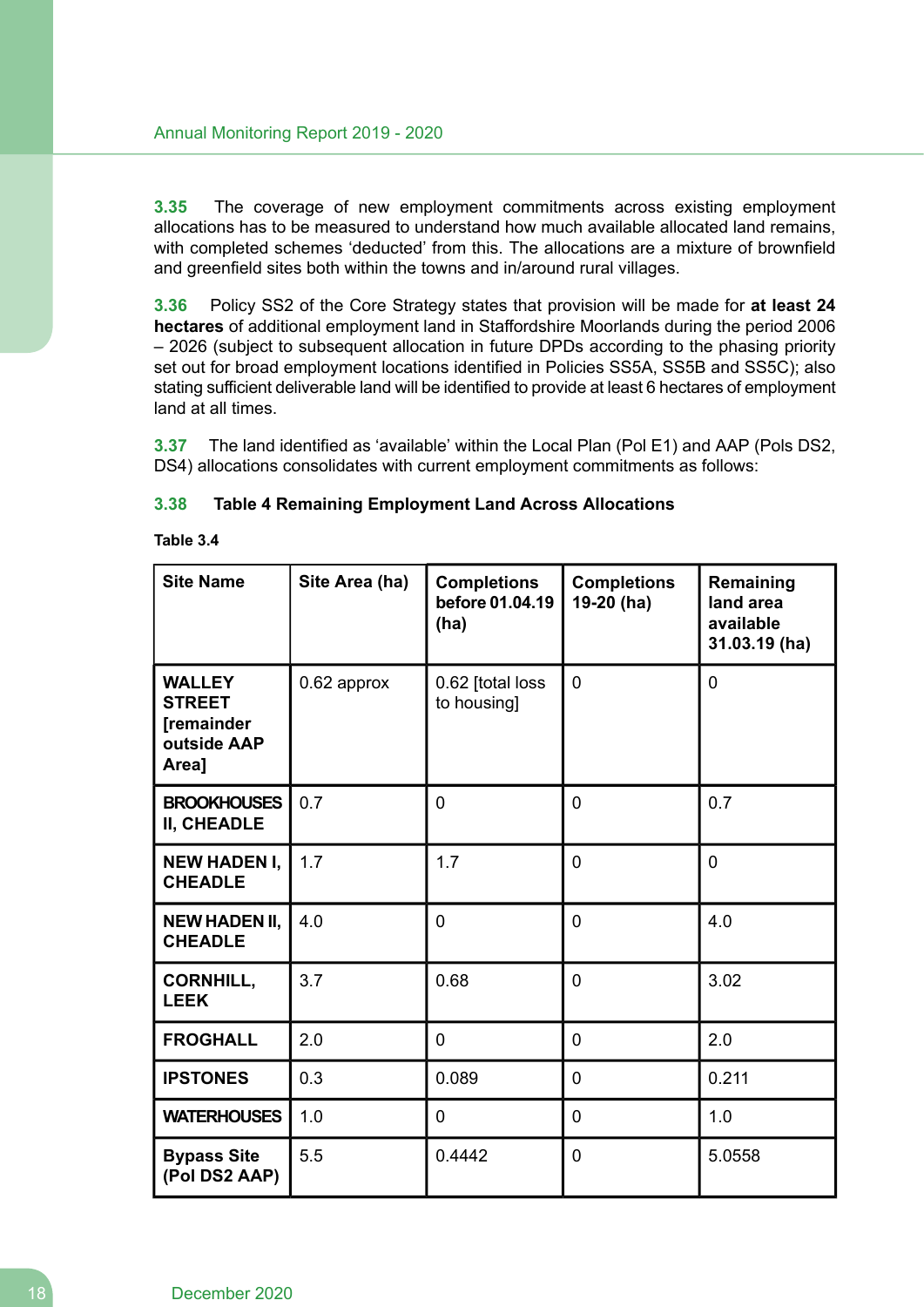| <b>Walley Street</b><br>Area (Pol DS4<br>AAP) | Up to $3.6$<br>approx | 0.0054 | U | Up to 3.5946 |
|-----------------------------------------------|-----------------------|--------|---|--------------|
| <b>TOTAL</b>                                  | 23.12                 | 3.5386 |   | 19.5814      |

#### **3.39 Remaining Employment Land**

**3.40** Policy SS2 of the Core Strategy establishes the residual employment land requirement for the District up to the period 2026. Using the above information it is possible to calculate whether the combination of remaining land at allocations and remaining approved (undeveloped) employment land in all other locations meets this.

#### **3.41 Table 5 Employment Land Available by Type (ha)(by 31.03.20)**

| Table |  |
|-------|--|
|-------|--|

| <b>Use Class</b>    | <b>Within Employment</b><br><b>Allocations (ha)</b> | <b>Other Remaining</b><br>Non-completed<br>Permissions (ha) |  |  |
|---------------------|-----------------------------------------------------|-------------------------------------------------------------|--|--|
| <b>B1A</b>          | $\mathbf 0$                                         | 0.0049                                                      |  |  |
| B <sub>1</sub> B    | $\mathbf 0$                                         | 0                                                           |  |  |
| B <sub>1</sub> C    | $\mathbf 0$                                         | 0                                                           |  |  |
| <b>B1/B2</b>        | 10.931                                              | 0                                                           |  |  |
| <b>B2</b>           | $\mathbf 0$                                         | 1.3396                                                      |  |  |
| <b>B8</b>           | $\mathbf 0$                                         | 2.6158                                                      |  |  |
| <b>Mixed B Uses</b> | 8.6504                                              | 20.5507                                                     |  |  |
| <b>TOTAL</b>        | 19.5814                                             | 24.511                                                      |  |  |

**3.42** In the case of 1998 Local Plan allocations note that Pol E1 specifies that these are allocated for B1/B2 use, therefore any undeveloped land at these allocations is deemed to be B1/B2. The DS2 and DS4 allocations in the AAP are assumed to encompass mixed B uses based on the policy wording and supporting text. The total figures of remaining land at allocations plus remaining land at other commitments (44.0924ha) demonstrate that the Council can demonstrate a residual employment land supply of 24ha and can clearly demonstrate a landbank of 6ha, as required by Core Strategy Pol SS2.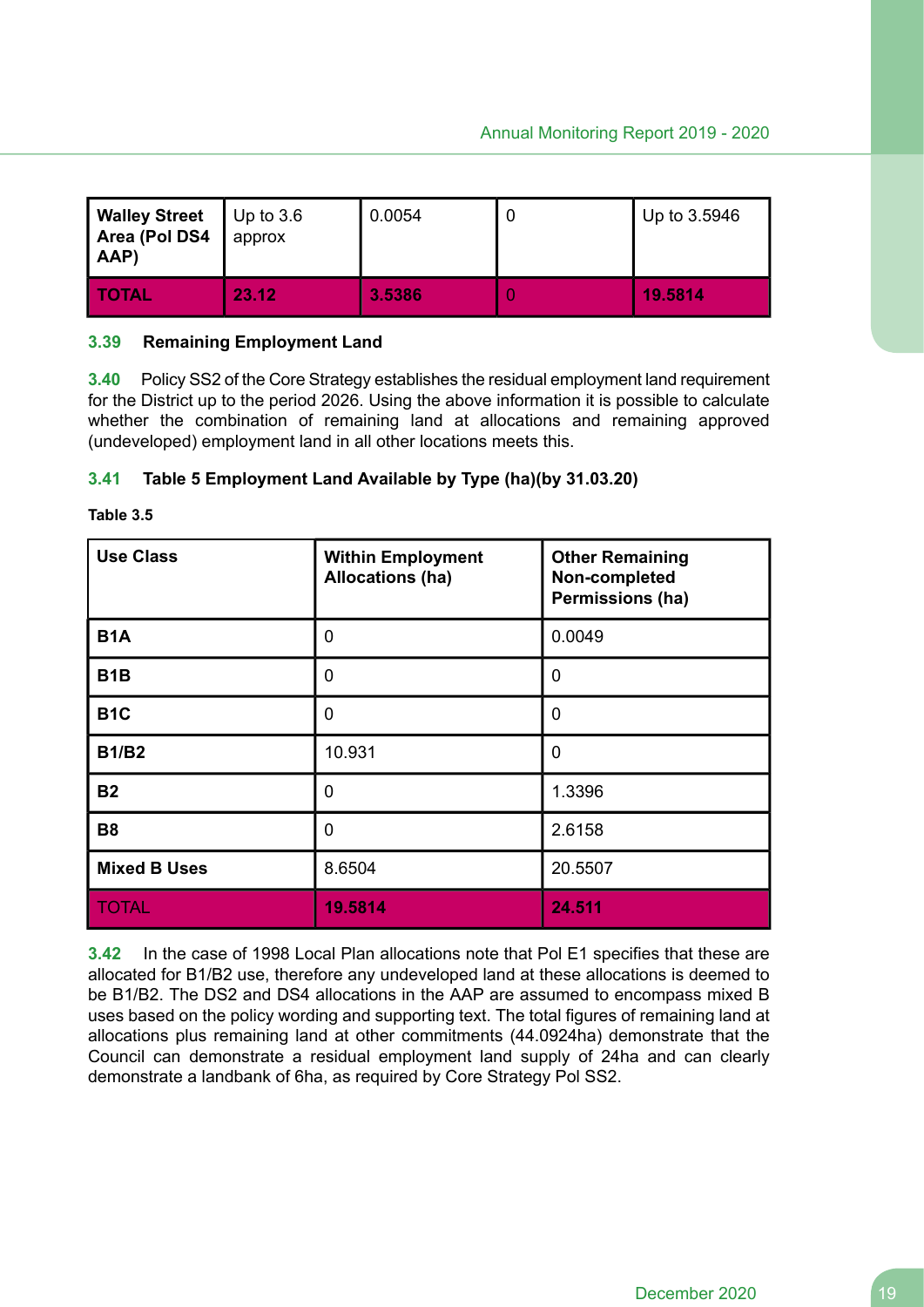# Housing Progress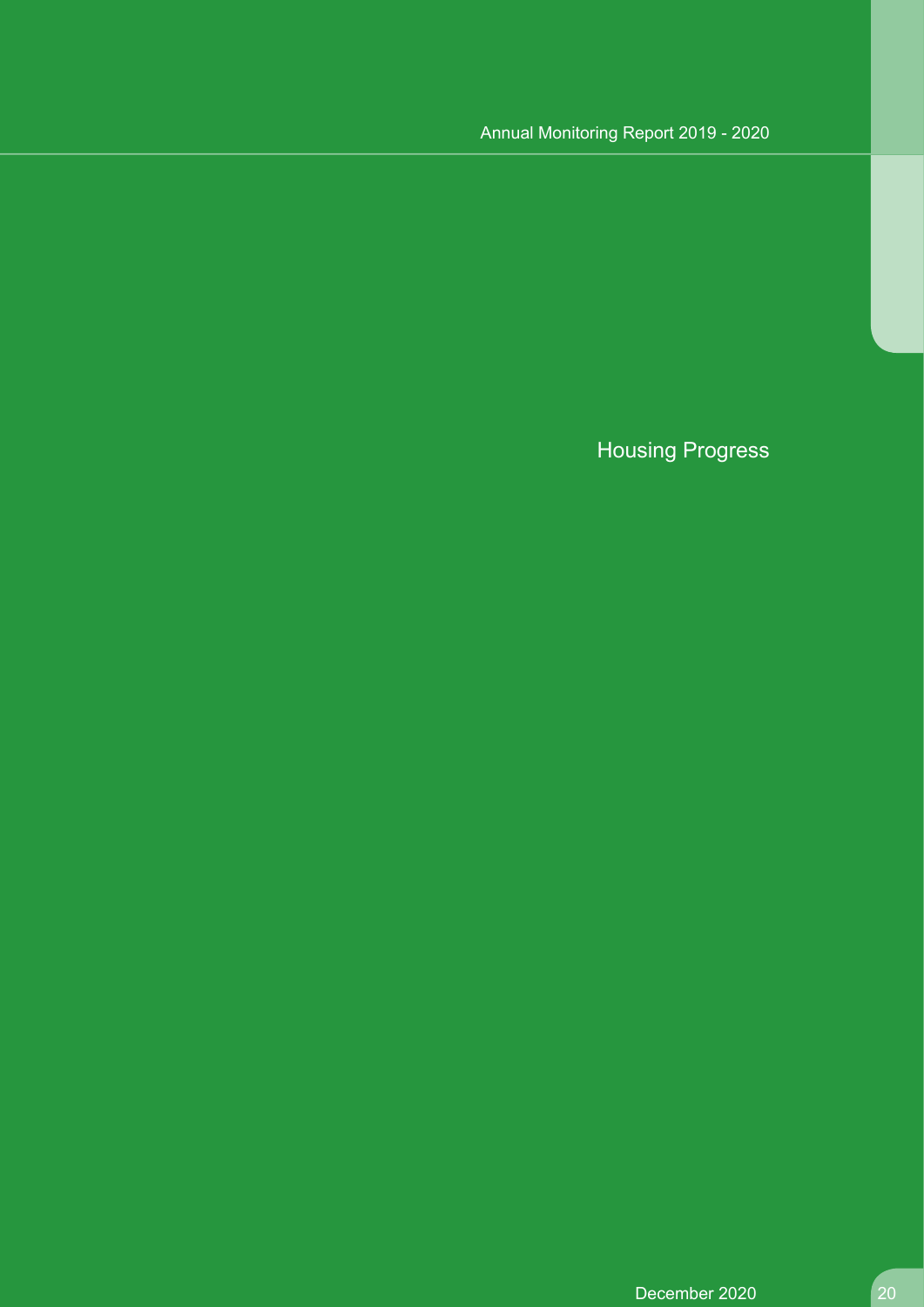# **4 Housing Progress**

# **Housing Completions**

**4.1** There were 203 (net) completions of new housing between 1st April 2019 and 31 March 2020.

#### **Table 4.1 Annual Housing Completions**

| Year    | <b>Gross</b> | <b>Net</b> |
|---------|--------------|------------|
| 2006/07 | 260          | 260        |
| 2007/08 | 265          | 261        |
| 2008/09 | 243          | 236        |
| 2009/10 | 199          | 185        |
| 2010/11 | 116          | 110        |
| 2011/12 | 76           | 58         |
| 2012/13 | 96           | 96         |
| 2013/14 | 124          | 78         |
| 2014/15 | 307          | 278        |
| 2015/16 | 100          | 99         |
| 2016/17 | 128          | 128        |
| 2017/18 | 142          | 142        |
| 2018/19 | 167          | 165        |
| 2019/20 | 205          | 203        |

# **Housing Land Supply at 31st March 2019**

**4.2** The Council adopted the Staffordshire Moorlands Local Plan on the 9th September 2020. The latest housing land supply statement published was for the February 2020 examination hearing sessions and reflected the position at 31st March 2019. A Housing Implementation Strategysets out how this will be delivered.

#### **Table 4.2**

| Sub<br>area | Completions 2014-2019 | <b>Commitments</b>        |                                                                       |                          | Local<br>Plan      | <b>Windfall</b><br>allowance |
|-------------|-----------------------|---------------------------|-----------------------------------------------------------------------|--------------------------|--------------------|------------------------------|
|             |                       | <b>Commete</b><br>(gross) | $-10%$<br>lapse<br>rate<br>on.<br><b>umpereed:</b><br><b>omminest</b> | <b>Commines</b><br>(net) | <b>Allocations</b> |                              |
| Leek        | 276                   | 618                       | 45                                                                    | 573                      | 614                | 275                          |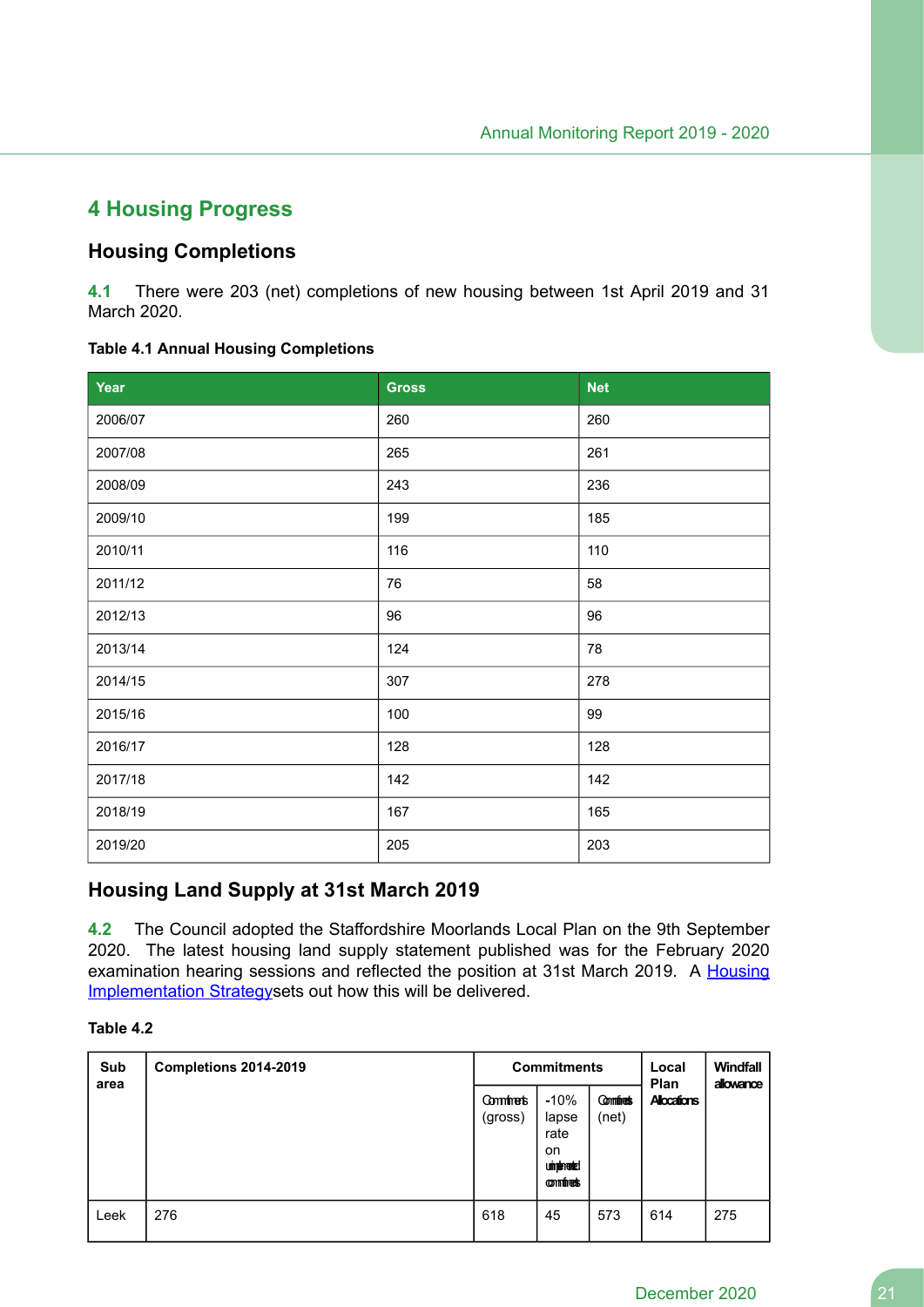| Biddulph | 167 | 72   | 5   | 67   | 604  | 130 |
|----------|-----|------|-----|------|------|-----|
| Cheadle  | 145 | 210  | 18  | 192  | 1026 | 110 |
| Rural    | 224 | 628  | 55  | 573  | 330  | 330 |
| District | 812 | 1528 | 123 | 1405 | 2574 | 845 |

#### **Definitions**

- **Gross** The gross figure includes proposed new build dwellings and gross gains from change of use and conversions.
- **Net** the net figure is the gross figure less any proposed losses through change of use, conversions and demolitions.

#### **5 Year Land Supply Calculation**

- A. Completions from April 2014 to 31st March 2019 = 812
- B. Sites in the trajectory including under construction = 2502  $\bullet$ 
	- $\bullet$ 10% lapse rate on commitments -102
	- **Sites in the trajectory including under construction = 2400**  $\bullet$
- C. Housing Requirement (2014-2033) 320 x 19 = 6080  $\bullet$
- D. Annual Requirement [C/19] = 320
- E. Target Completions (April 2014 to March 2019) [Dx5] = 1600
- F. Current shortfall [E-A] = 788  $\bullet$
- G. 5 year requirement with shortfall  $[(Dx5) + ((F/14 \times 5)) \times 1.2] = 2257$  $\bullet$
- H. Annual 5 year requirement with shortfall [G/5] = 451  $\bullet$
- I. **No of years supply [B/H] (2400/451) = 5.32 years**

#### Affordable Housing

**4.3** Between 1st April 2019 and 31st March 2020 18 affordable housing units were built in the Staffordshire Moorlands. 14 were affordable rent and 4 were rent to buy.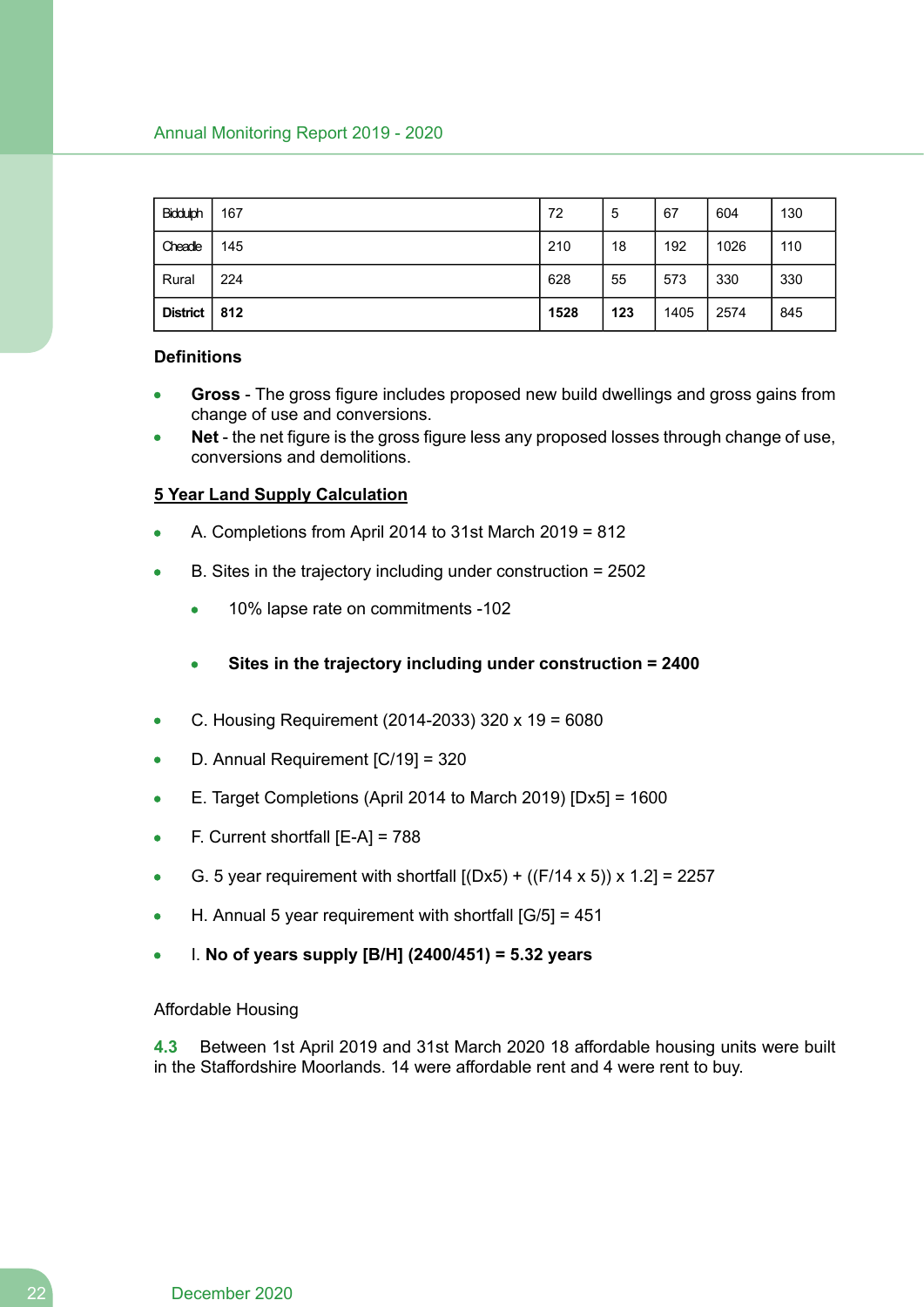Open Space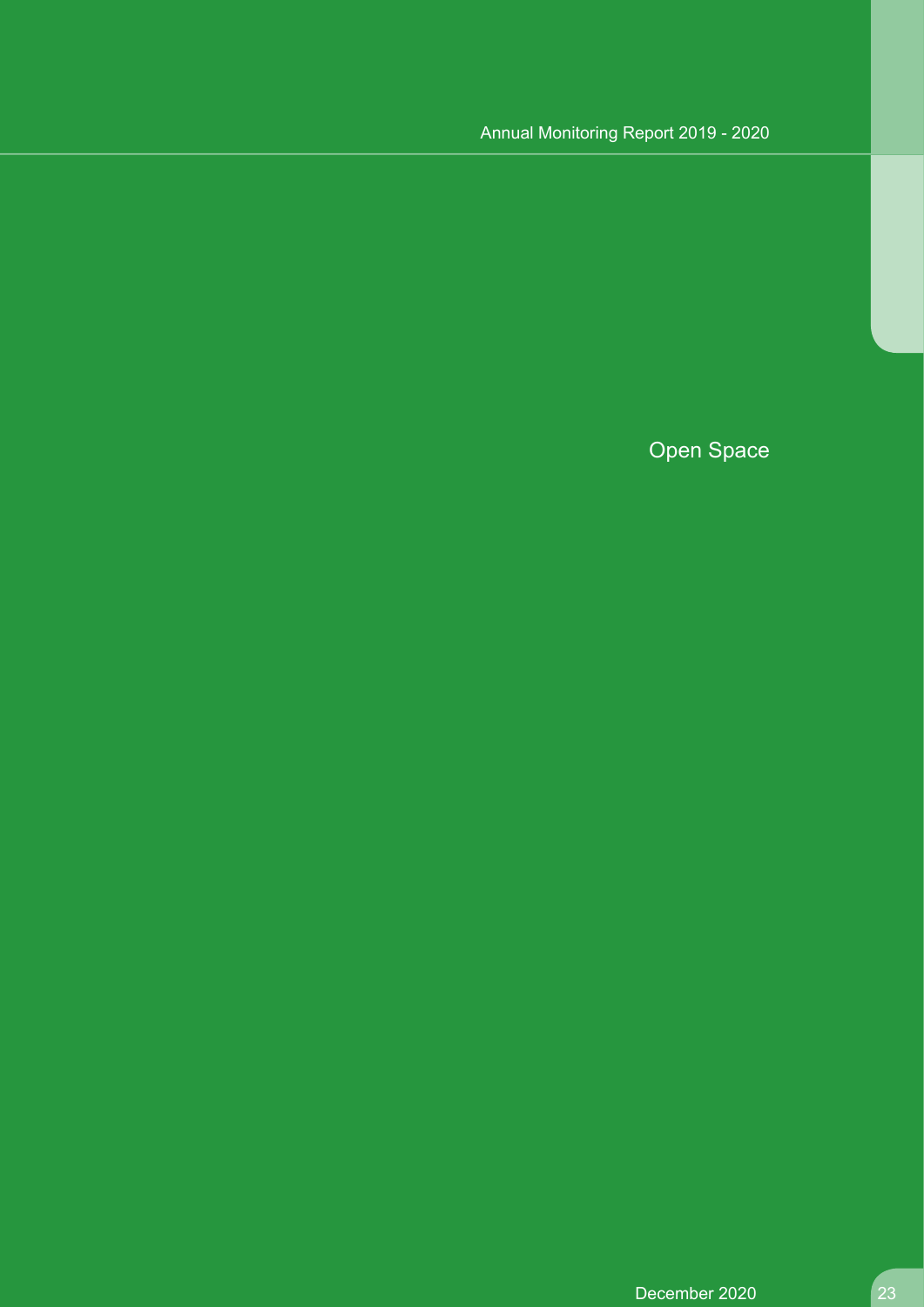# **5 Open Space**

## **Sport, Recreation and Open Space**

**5.1** The Council monitors the quantity, quality and accessibility of open space and outdoor sports facilities. Adopted Core Strategy Policy C2 states that where there is a proven deficiency, qualifying new residential development will be expected to make provision, or a contribution towards provision of open space, sports and recreation facilities which are necessary and reasonably related in form and scale.

**5.2** Updated evidence has been prepared: Open Space Study (August 2017) and Playing Pitch Strategy (December 2017) as part of the evidence base for the Local Plan to provide updated details on provision of facilities in the District.

**5.3** Consultants Knight Kavanagh & Page (KKP) prepared an Open Space Study Standards paper that proposes quantity standards used to identify areas of shortfall. These have been used to inform the current balance of provision set out in the table below.

**5.4** The report recommended that a quantity standard is not set for natural and semi-natural greenspace. The 2009 study recommended a standard of 0.75 hectares per 1,000 population. In 2017, the current provision per 1,000 population is 5.44 hectares. The location and proximity of the Peak District National Park is also recognised as a significant contributor to natural provision in the area.

|                         | Quantity standard in hectares per 1,000 population |         |                                              |         |                                                              |         |                             |         |
|-------------------------|----------------------------------------------------|---------|----------------------------------------------|---------|--------------------------------------------------------------|---------|-----------------------------|---------|
| <b>Analysis</b><br>area | <b>Parks and</b><br>gardens<br>0.14                |         | <b>Amenity Green</b><br><b>Space</b><br>0.60 |         | <b>Provision for</b><br>children and<br>young people<br>0.08 |         | <b>Allotments</b><br>0.10   |         |
|                         | <b>Current</b><br>provision                        | $+1-$   | <b>Current</b><br>provision                  | $+1-$   | <b>Current</b><br>provision                                  | $+1-$   | <b>Current</b><br>provision | $+1-$   |
| <b>Biddulph</b>         |                                                    | $-0.14$ | 1.44                                         | $+0.84$ | 0.05                                                         | $-0.03$ | 0.06                        | $-0.04$ |
| Cheadle                 |                                                    | $-0.14$ | 0.91                                         | $+0.31$ | 0.03                                                         | $-0.05$ | 0.06                        | $-0.04$ |
| Leek                    | 0.66                                               | $+0.52$ | 1.00                                         | $+0.40$ | 0.16                                                         | $+0.08$ | 0.37                        | $+0.27$ |
| Rural                   |                                                    | $-0.14$ | 0.89                                         | $+0.29$ | 0.03                                                         | $-0.05$ | 0.04                        | $-0.06$ |

|  | Table 5.1 Current open space provision against recommended quantity standards (2017) |  |  |  |
|--|--------------------------------------------------------------------------------------|--|--|--|
|  |                                                                                      |  |  |  |

**5.5** As only the Leek analysis area has parks and gardens provision, the other three areas currently have a shortfall against the recommended quantity standard of 0.14 hectares per 1,000 population. Leek analysis area currently has 0.66 hectares of provision and therefore meets the recommended standard.

**5.6** All analysis areas meet the recommended quantity standard for amenity greenspace (0.60 hectares per 1,000 population).

#### 24 December 2020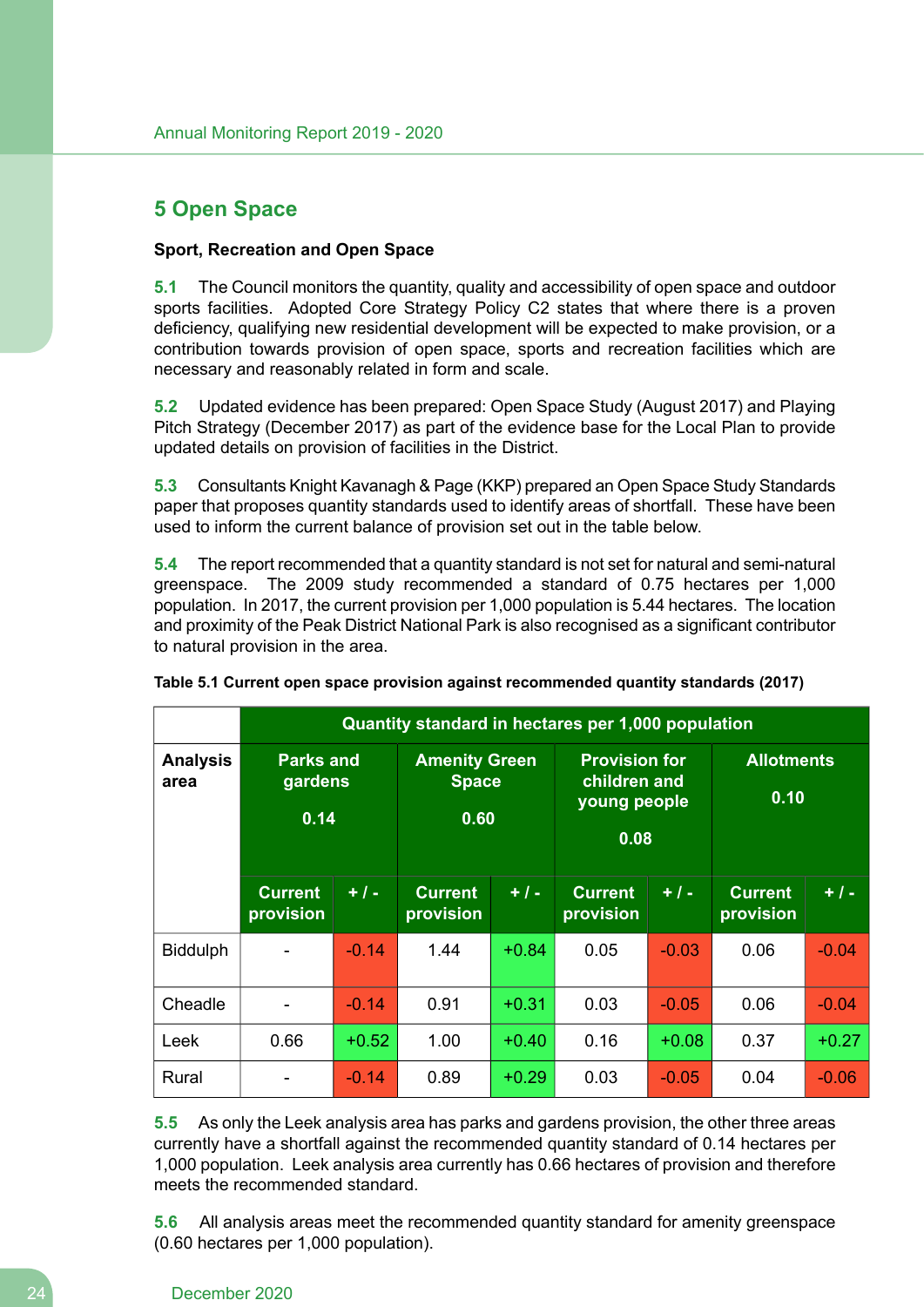**5.7** Leek analysis area, with 0.37 hectares per 1,000 head of population, is currently the only analysis area to meet the recommended quantity standard (0.10 hectares) for allotments. Leek analysis area also meets national benchmarks such as National Society of Allotment and Leisure Gardeners (0.25 hectares).

**5.8** Leek analysis area is also currently the only area to meet the recommended quantity standard (0.08 hectares per 1,000 population) with respect to provision for children and young people. The other analysis areas fall short of this standard. The largest shortfalls are noted in the Cheadle and Rural analysis areas (both 0.05 hectares per 1,000 population).

**5.9** The identified deficiencies and surpluses in existing and future open space provision should help inform an approach to securing open space facilities through new housing development and help form the basis for negotiation with developers for contributions towards the provision of open spaces.

**5.10** A Playing Pitch Strategy (PPS) and Action Plan have been developed from research and analysis of outdoor sports provision and usage within Staffordshire Moorlands. Preparation of the PPS has been undertaken in accordance with the methodology provided in Sport England's Guidance 'Playing Pitch Strategy Guidance' for assessing demand and supply for outdoor sports facilities (2013). Future demand set out in the table below is based on ONS calculations and club consultation which also includes latent and displaced demand identified.

| <b>Sport</b>                   | <b>Current picture</b>                                                                                                                                                                                                                 | <b>Future picture (2031)</b>                                                                                                                                                                                                              |
|--------------------------------|----------------------------------------------------------------------------------------------------------------------------------------------------------------------------------------------------------------------------------------|-------------------------------------------------------------------------------------------------------------------------------------------------------------------------------------------------------------------------------------------|
| Football<br>(grass<br>pitches) | Spare capacity of 3 adult<br>match equivalent sessions                                                                                                                                                                                 | Spare capacity of 2.5 adult<br>match equivalent sessions                                                                                                                                                                                  |
|                                | Shortfall of 2 youth 11v11<br>pitches                                                                                                                                                                                                  | Shortfall of 4 youth 11v11<br>pitches                                                                                                                                                                                                     |
|                                | Spare capacity of 0.5 youth<br>9v9 match equivalent<br>sessions                                                                                                                                                                        | Spare capacity of 0.5 youth<br>9v9 match equivalent<br>sessions.                                                                                                                                                                          |
|                                | Mini 7v7 pitches at capacity                                                                                                                                                                                                           | Shortfall of 2 match<br>sessions on mini 7y7                                                                                                                                                                                              |
|                                | Shortfall of 1.5 mini 5y5<br>pitches                                                                                                                                                                                                   | pitches.                                                                                                                                                                                                                                  |
|                                |                                                                                                                                                                                                                                        | Shortfall of 2.5 mini 5v5<br>pitches                                                                                                                                                                                                      |
| Football<br>(3G pitches)       | Shortfall of three full sized 3G<br>pitches (due to the rural<br>nature of Staffordshire<br>Moorlands, FA registered<br>small sided pitches will have<br>a substantial impact on<br>adequately meeting demand<br>across the District). | Shortfall of three full sized<br>3G pitches (due to the rural<br>nature of Staffordshire<br>Moorlands, FA registered<br>small sided pitches will<br>have a substantial impact<br>on adequately meeting<br>demand across the<br>District). |

## **Table 5.2 Quantitative headline findings all sports (2017)**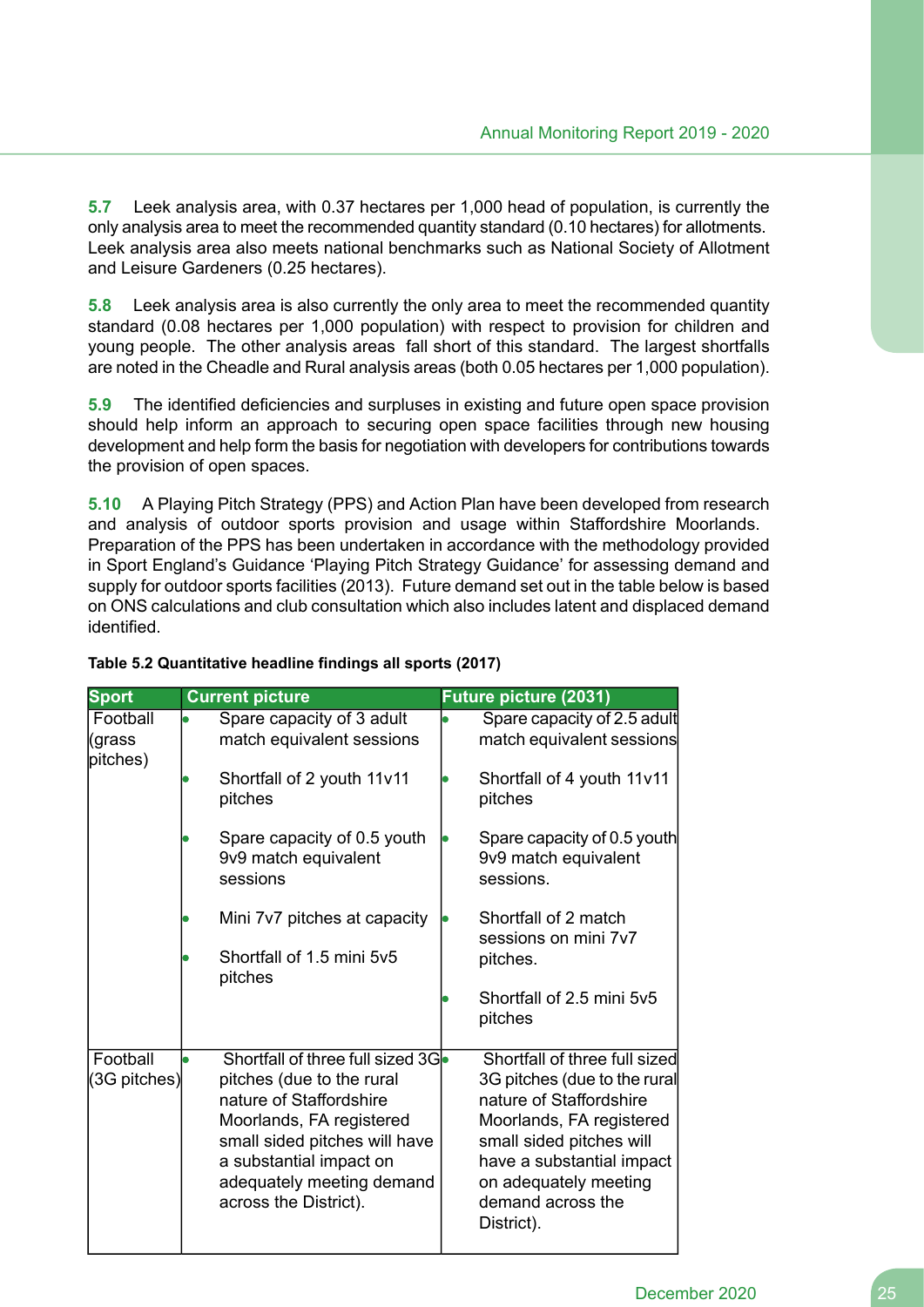| <b>Sport</b>          | <b>Current picture</b>                                                                                      | Future picture (2031)                                     |
|-----------------------|-------------------------------------------------------------------------------------------------------------|-----------------------------------------------------------|
| Cricket               | Currently at operating at<br>capacity.                                                                      | Shortfall of 35 match<br>equivalent sessions.             |
|                       | Shortfalls are however<br>identified at Ashcome Park<br>CC, Bagnall Norton CC,<br>Checkley CC and Endon CC. |                                                           |
| <b>Rugby</b><br>Union | Shortfall of one match<br>session per week at Leek<br>RFC.                                                  | Shortfall of 3 match<br>sessions per week at Leek<br>RFC. |
| Hockey                | Current demand is being<br>met                                                                              | Future demand can be<br>met.                              |
| <b>Bowls</b>          | Current demand is being<br>met.                                                                             | Future demand can be<br>met.                              |
| Tennis                | All club sites are within<br>recommended capacity.<br>All remaining courts have<br>spare capacity.          | Future demand can be<br>met.                              |
| <b>Athletics</b>      | Current demand is being met.                                                                                | Future demand can be<br>met.                              |

**5.11** The existing position for all sports is either that demand is being met or that there is a shortfall, however the future position shows the exacerbation of current shortfalls and the creation of shortfalls for some facilities and for some areas where demand is currently being met.

**5.12** In the main, surpluses and shortfalls expressed can be met by improving quality to increase capacity. In some instances, however, there may also be a requirement for access to existing unused provision, such as pitches located at currently unavailable school sites, or pitch re-configuration. However this does not apply to the shortfall of 3G pitches, which can only be met through increased provision.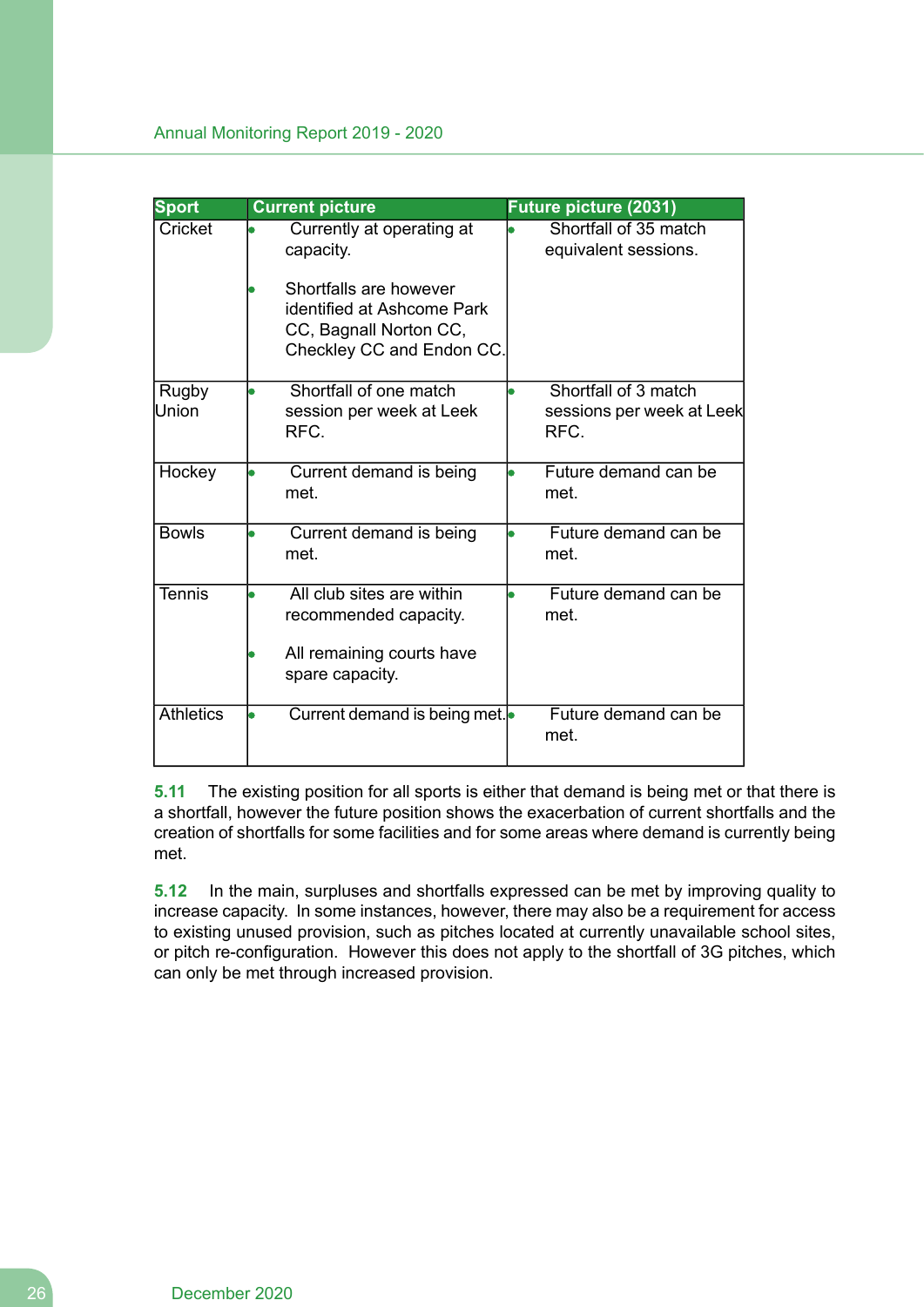Town Centres / Retail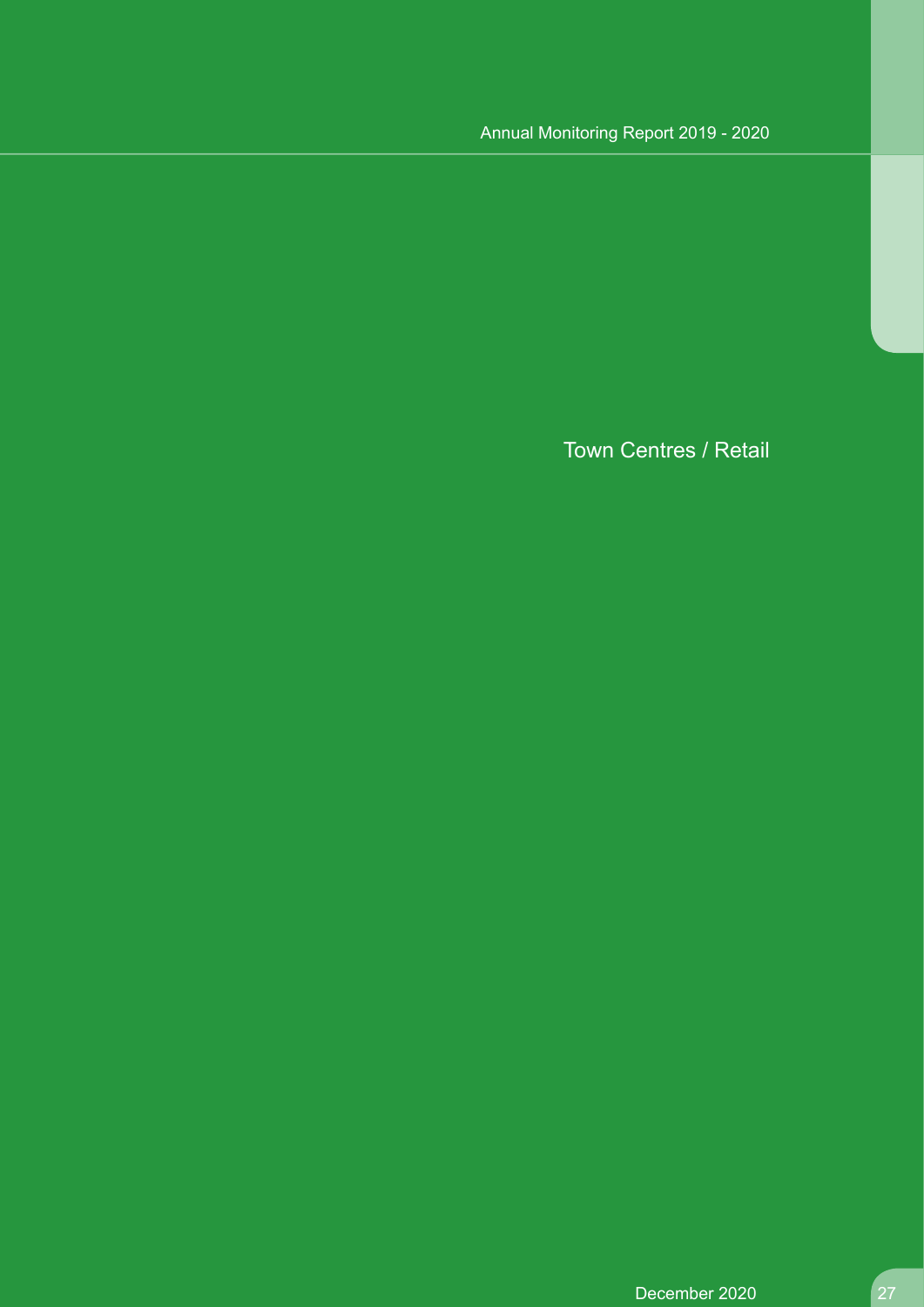# **6 Town Centres / Retail**

**6.1** The Council regularly collects data relating to units in its town centres - Leek, Cheadle and Biddulph including vacancy rates. This data will be used to monitor the new Local Plan policies following its adoption. In the meantime, it provides a useful indicator of the health of the town centres.

| <b>Town</b>               | <b>Retail</b> | <b>Retail</b><br>$\frac{0}{0}$ | Eat<br>in/out | <b>Other</b><br><b>Business</b> | Pub             | <b>Total</b> | <b>Total</b><br><b>Vacant</b> | <b>Vacancy</b><br>rate all<br>$\frac{0}{0}$ |
|---------------------------|---------------|--------------------------------|---------------|---------------------------------|-----------------|--------------|-------------------------------|---------------------------------------------|
| <b>Leek</b>               | 184           | 63%                            | 36            | 55                              | 19              | 294          | 21                            | 7%                                          |
| <b>Biddulph</b>           | 57            | 59%                            | 15            | 19                              | $5\phantom{.0}$ | 96           | $12 \overline{ }$             | 13%                                         |
| <b>Cheadle</b>            | 78            | 68%                            | 13            | 20                              | 3               | 114          | 17                            | 15%                                         |
| Total /<br><b>Average</b> | 319           | 63%                            | 65            | 94                              | 27              | 504          | 50                            | 10%                                         |

**Table 6.1 Units in Town Centres October 2019 (as per Use Classes Order)**

**6.2** (NB - The unit types listed include vacancies as (at the time of writing) in some cases planning permission may be required for them to change to another use).

| <b>Town</b>          | <b>Number of Retail</b><br>units | Number of vacant<br>retail units | <b>Vacancy rate %</b> |
|----------------------|----------------------------------|----------------------------------|-----------------------|
| <b>Leek</b>          | 184                              | 16                               | 9%                    |
| <b>Biddulph</b>      | 57                               | 8                                | 14%                   |
| <b>Cheadle</b>       | 78                               | 14                               | 18%                   |
| <b>Total/average</b> | 319                              | 38                               | 12%                   |

|  |  |  |  |  |  | Table 6.2 Vacant Retail Units in Town Centres October 2019 (as per Use Classes Order) |
|--|--|--|--|--|--|---------------------------------------------------------------------------------------|
|--|--|--|--|--|--|---------------------------------------------------------------------------------------|

**6.3** The Council seeks to maintain and enhance town centres and provide a choice of shops and services.

- **6.4** The tables above show:
- A break down of all units in the town centre, the percentage of retail units and vacancy rates for all units
- Retail vacancy rates for town centres

**6.5** The percentage of retail units is fairly uniform across all the town centres. There has been minimal change in these figures since last year, with the proportion of retail units remaining the same in Cheadle, falling by 1% in Biddulph and 2% in Leek. Leek has by far the largest number of units - over treble those in Biddulph and more than double those in Cheadle. There has been minimal change in these figures in the last two years with this year showing a reduction of three retail units in Biddulph and two units in Cheadle compared

#### 28 December 2020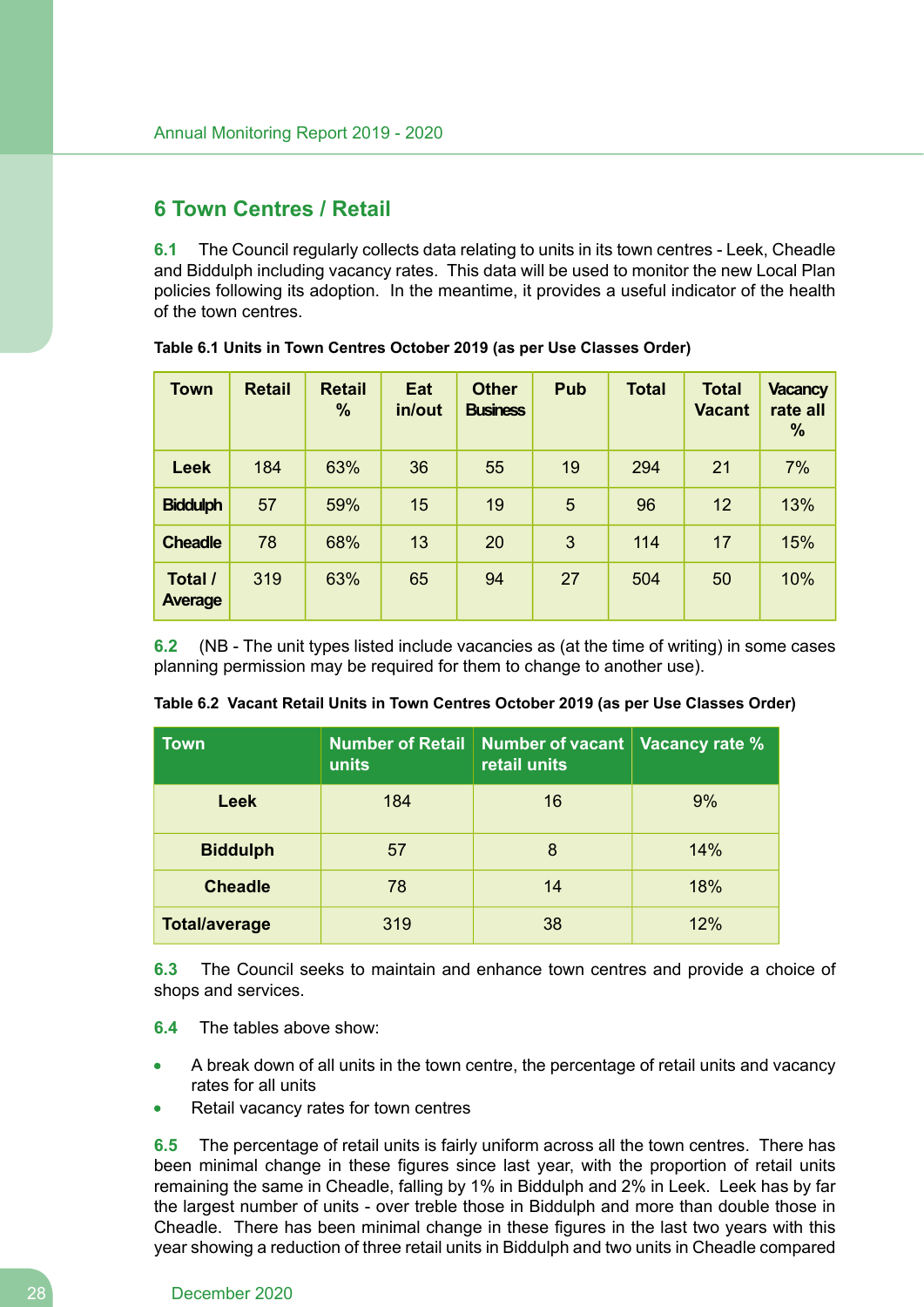with last year. Leek has seen a reduction of seven retail units since last year. This is mainly due to them changing to other commercial uses - other businesses and to a lesser extent eat in / out and pubs (due to the trend for new 'craft beer' outlets in Leek).

**6.6** The retail vacancy rate reached a peak in Cheadle last year (at 23%). It was 14.3% the year before that. This year it has fallen to 18%, though this is still well above the national average town centre vacancy rate of 10% (source: Springboard October 2019). The Leek vacancy rate has fallen slightly from 10% last year to 9% this year, so still remains just below the national average. The Biddulph retail vacancy rate has also fallen this year - from 20% to 14%, though this is still above the national average.

**6.7** The fact that the retail vacancy rate in all three towns has fallen, despite changing retail trends is positive, though it must be noted that the impact of the COVID 19 pandemic will only be known in the next monitoring year. Leek's vitality and viability consistently appears stronger than the other Moorlands towns and this is likely to be due to it being a larger centre with significantly more units than the other towns and local initiatives such as the 'Totally Locally' programme which continues to be successful in the town.

**6.8** The Council submitted a bid to the 'Future High Street' fund for Cheadle in an attempt to address its issues but the town was not selected to be progressed in that programme. However, Cheadle has been invited to be part of a pilot for the 'High Streets Task Force', with the aim of helping high streets and town centres to thrive by building local capacity and expertise and collaborating to support regeneration efforts.

**6.9** The number of retail units in all three towns has remained stable over the last five years, with hardly any change at all. The 2018 and 2019 figures (above) are not directly comparable with the earlier years as the units have now been included in the use classes order category in which they belong.

| <b>Town</b>   | 2013 | 2014 | 2015 | 2016 | 2017 | 2018 |
|---------------|------|------|------|------|------|------|
| <b>Leek</b>   | 207  | 205  | 204  | 208  | 207  | 191  |
| <b>Ettiph</b> | 74   | 74   | 76   | 76   | 73   | 60   |
| Check         | 93   | 92   | 90   | 90   | 90   | 80   |
| <b>Total</b>  | 374  | 371  | 370  | 374  | 370  | 331  |

| Table 6.3 Comparison of Number of Retail Units in Town Centres Over Time |  |  |
|--------------------------------------------------------------------------|--|--|
|--------------------------------------------------------------------------|--|--|

**Table 6.4 Comparison of Vacant Retail Units in Town Centres Over Time (includes eat in/out)**

| <b>Town</b>    | 2013  | 2014  | 2015  | 2016  | 2017  | 2018 |
|----------------|-------|-------|-------|-------|-------|------|
| <b>Leek</b>    | 8.6%  | 7.4%  | 6.3%  | 6.6%  | 7.9%  | 10%  |
| <b>Bidduph</b> | 15.9% | 17.2% | 16.7% | 16.7% | 18.2% | 20%  |
| Cheade         | 15.9% | 10.4% | 16.2% | 16.2% | 14.3% | 23%  |
| <b>Total</b>   | 11.8% | 10.1% | 10.8% | 11.0% | 11.5% | 15%  |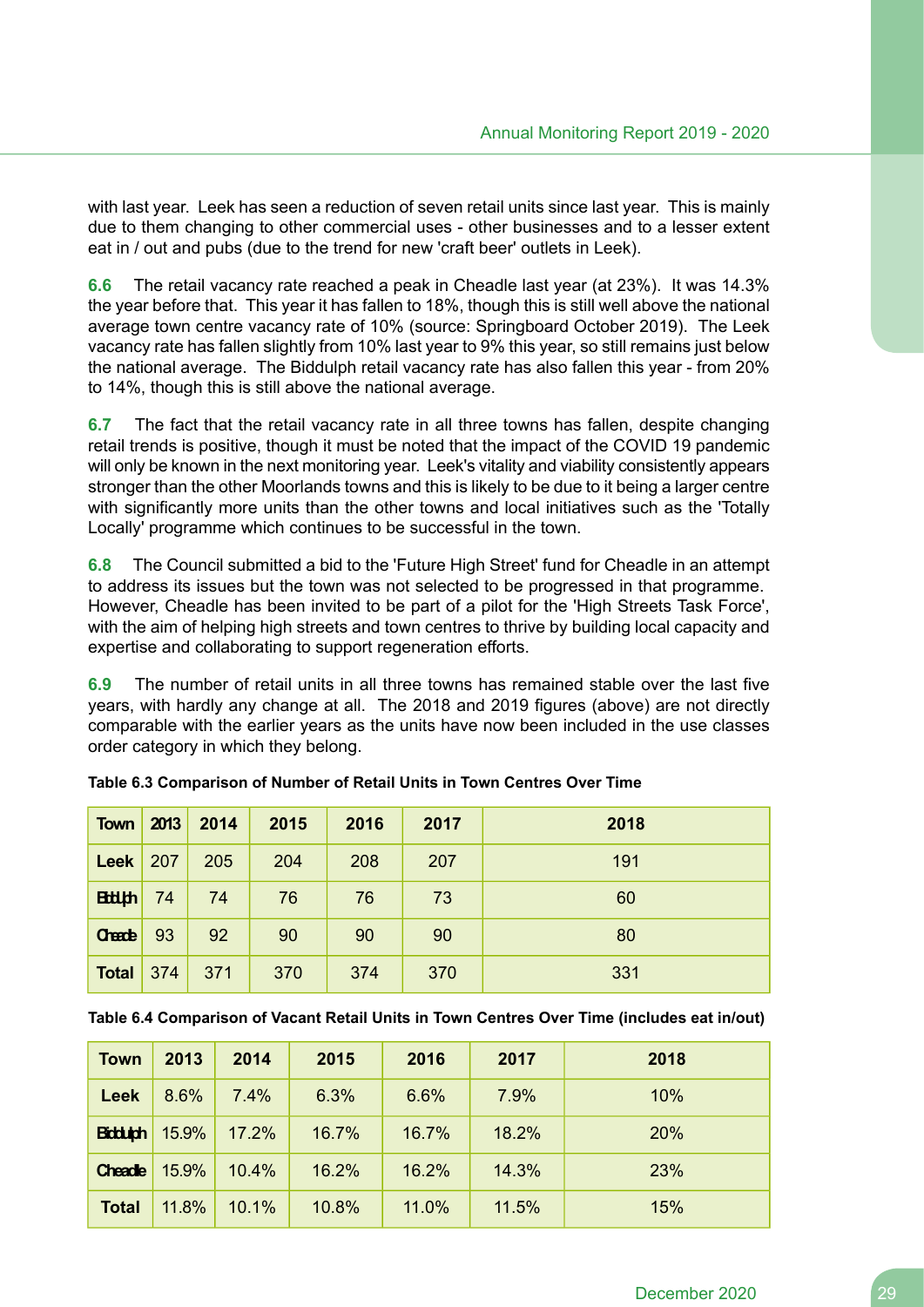**6.10** The retail vacancy rate trends over the last six years have fluctuated a small amount in Leek, peaking last year, whilst staying below the national average. The Biddulph vacancy rate has only seen small fluctuations though it is consistently above the national average, even though this year it has fallen. The Cheadle vacancy rate saw a relatively large drop between 2013 and 2014 but rose again significantly from 2015 onwards to the peak rate it was in 2018. It has fallen this year. (NB The 2018 and 2019 figures set out above are not directly comparable with the earlier years shown above as retail units are now monitored as A1 only so eat in / out would not be included).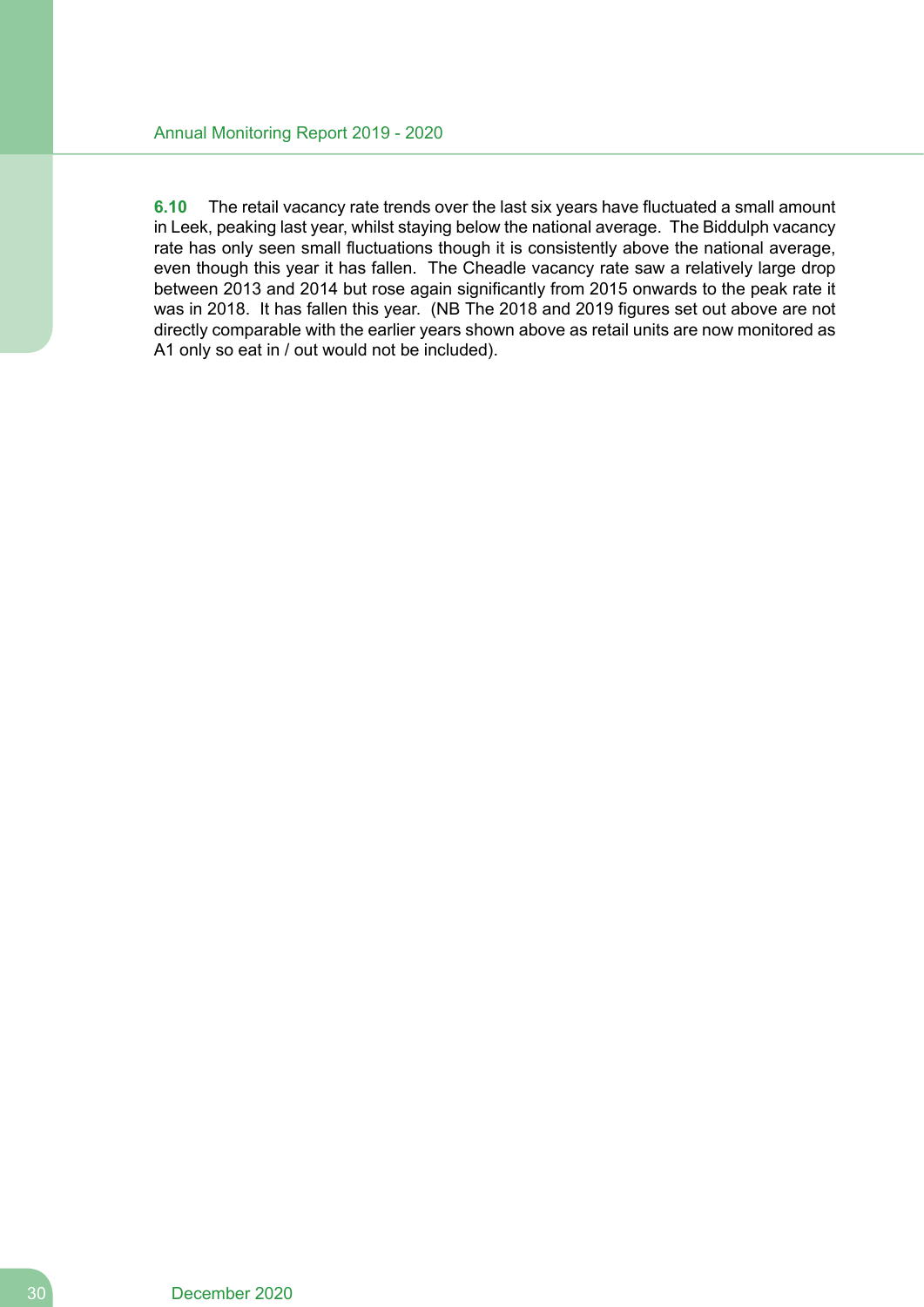Duty to Co-operate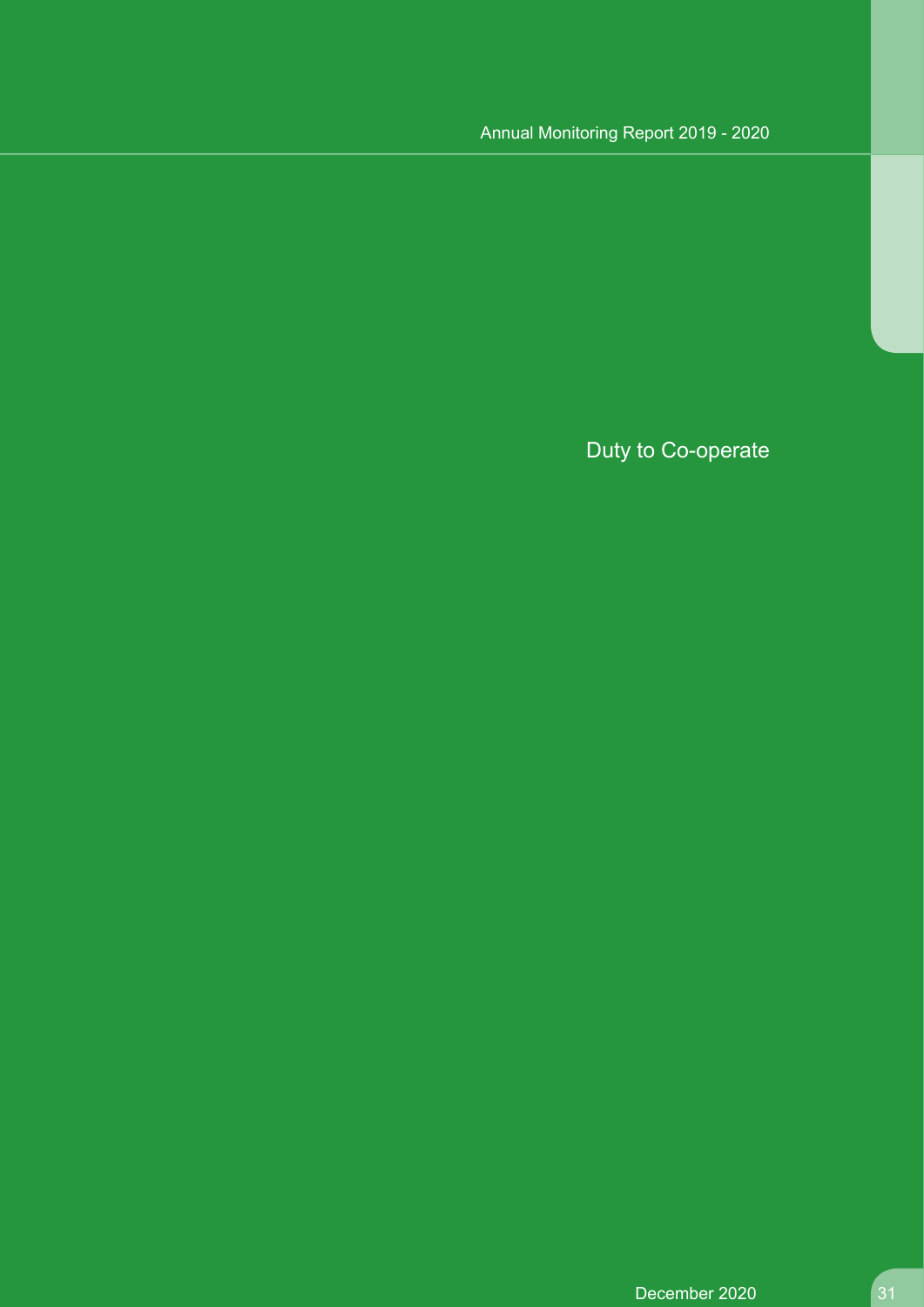# **7 Duty to Co-operate**

**7.1** Strategic planning is a key element of plan-making to ensure that social, economic and environmental planning issues are properly addressed at a larger than local scale. This is because the actions of people, businesses and services have consequences which go beyond a single local authority area. Following the abolition of the regional level, strategic planning will be undertaken through the 'duty to co-operate' requirement set out in the Localism Act and the NPPF which ensures that local authorities and public bodies that are critical to plan making co-operate with each other and that they are involved in continual constructive and active engagement as part of the planning process.

**7.2** The Council is working with neighbouring authorities, other public bodies and relevant partners in preparing the Local Plan. Work on the Local Plan's ongoing engagement methods have included meetings, consultation, partnership working and joint evidence gathering.

**7.3** The Local Plan identifies eleven Strategic Objectives (SO) that it seeks to achieve. The following table provides an overview of the spatial relationship of each Duty to Co-operate body with Staffordshire Moorlands, associated cooperation matters, engagement methods and Local Plan Strategic Objectives that co-operation supports.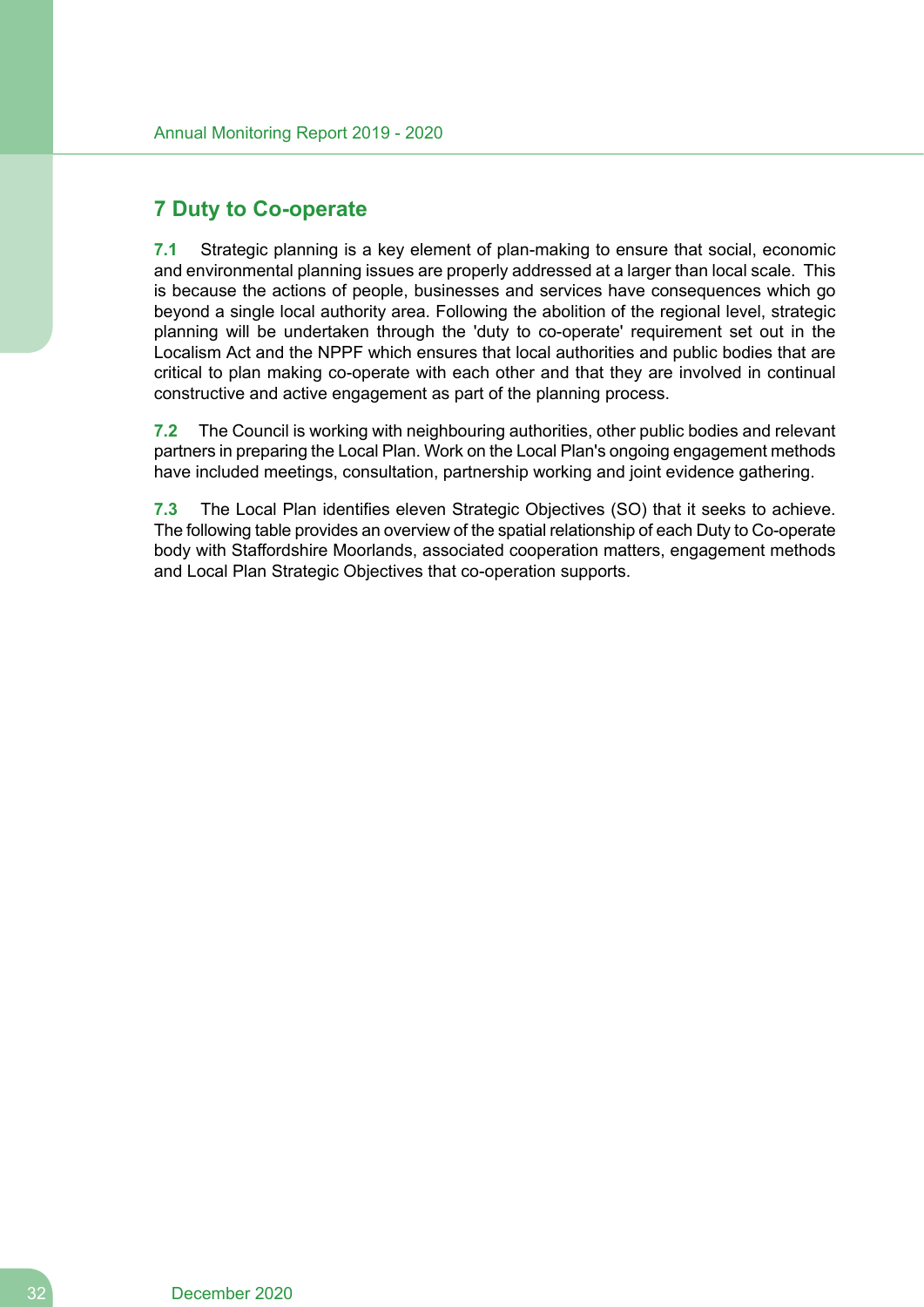| <u><b>Organisation</b></u>               | Spatial relationship                                                                                          | <b>Strategic matters</b>                                                                                                    | <b>Objectives</b><br><b>Strategic</b> | Engagement<br>methods                            |
|------------------------------------------|---------------------------------------------------------------------------------------------------------------|-----------------------------------------------------------------------------------------------------------------------------|---------------------------------------|--------------------------------------------------|
| Staffordshire County<br>Council          | Local highways authority                                                                                      | infrastructure has sufficient capacity SO9, SO10,<br>Ensuring that County Council led SO1, SO2,                             |                                       | working, joint evidence<br>Meetings, partnership |
|                                          | planning<br>Waste and minerals<br>authority                                                                   | to accommodate planned growth SO11                                                                                          |                                       | gathering, consultation                          |
|                                          | Lead local flood authority                                                                                    | Need for coordinated polices and<br>designations                                                                            |                                       |                                                  |
|                                          | Key infrastructure/service provider<br>transport and green infrastructure<br>including; education, libraries, | infrastructure, minerals and waste<br>in respect of the Local Plan,                                                         |                                       |                                                  |
|                                          | Land owner in District                                                                                        | Consideration of emerging strategy<br>for the Constellation Partnership                                                     |                                       |                                                  |
|                                          | Member of Constellation<br>Partnership                                                                        |                                                                                                                             |                                       |                                                  |
| Peak District National<br>Park Authority | •Local planning authority<br>District                                                                         | for part of the<br> • Working towards meeting development SO1, SO2,<br>requirements                                         | SO3, SO4,                             | evidence gathering,<br>Meetings, joint           |
|                                          | and functional economic areas                                                                                 | ·Partly lies within same housing market • Consideration of the landscape setting<br>and nature conversation of the National | SO7, SO8, SO9consultation             |                                                  |
|                                          | the National Park and Local Plan area<br>Parish boundaries span the border of                                 | • Co-ordination of shared infrastructure<br>Park                                                                            |                                       |                                                  |
|                                          | Green<br>Shared infrastructure e.g.<br>Infrastructure                                                         | · Joint support for neighbourhood<br>planning where applicable                                                              |                                       |                                                  |

# Table 7.1 Spatial relationships and strategic matters **Table 7.1 Spatial relationships and strategic matters**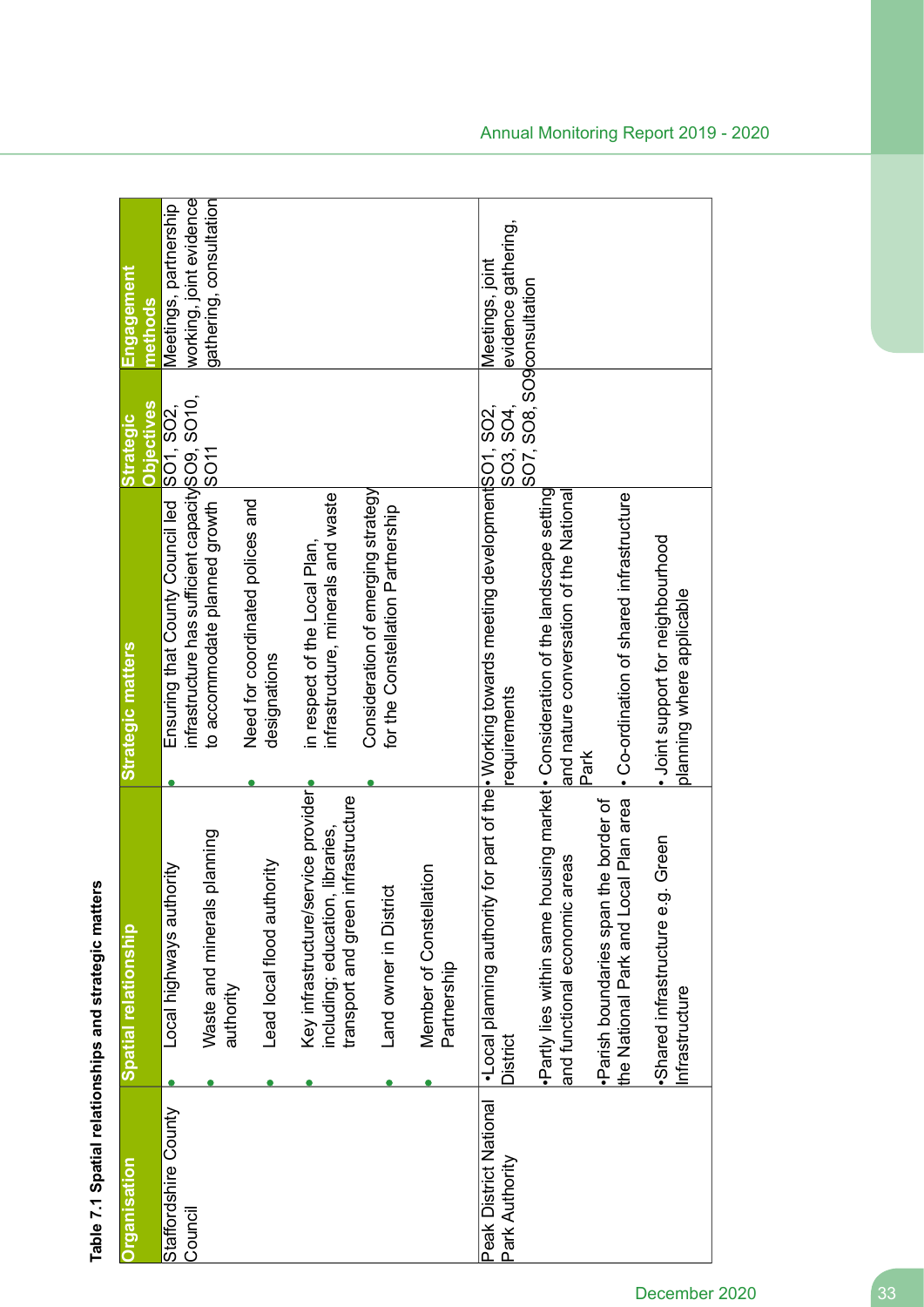| Organisation                   | Spatial relationship                                                                     | Strategic matters                                                                              | <b>Objectives</b><br><b>Strategic</b> | Engagement<br>methods                  |
|--------------------------------|------------------------------------------------------------------------------------------|------------------------------------------------------------------------------------------------|---------------------------------------|----------------------------------------|
|                                | SO1, SO2, SO3, SO4, SO7, SO8, SO9<br>Meetings, joint evidence gathering,<br>consultation |                                                                                                |                                       |                                        |
| Stoke-on-Trent City<br>Council |                                                                                          | •Adjoining local planning authority • Vorking towards meeting development SO3,<br>requirements | SO4, SO6,                             | evidence gathering,<br>Meetings, joint |
|                                | ional<br>ഗ<br>Housing market and functi<br>economic area relationship                    | •Co-ordination of shared infrastructure<br>e.g. growth on A50                                  | SO <sub>11</sub>                      | partnership working,<br>consultation   |
|                                | A53<br>Shared infrastructure e.g.                                                        | •Co-ordination of Green Belt reviews                                                           |                                       |                                        |
|                                | Shared Green Belt boundary                                                               | Consideration of Blythe Vale Strategic                                                         |                                       |                                        |
|                                | ·Member of Constellation Partnership                                                     | Site                                                                                           |                                       |                                        |
|                                |                                                                                          | Consideration of emerging strategy for<br>the Constellation Partnership                        |                                       |                                        |
| Borough Council                | Newcastle-under-Lyme  • Adjoining local planning authority                               | •Working towards meeting development SO1, SO3,<br>requirements                                 | SO4, SO6,                             | evidence gathering,<br>Meetings, joint |
|                                | ional<br>ഗ<br>Housing market and functi-<br>economic area relationship                   | •Co-ordination of shared infrastructure                                                        | ISO <sub>11</sub>                     | partnership working,<br>consultation   |
|                                | ·Shared infrastructure                                                                   | Co-ordination of Green Belt reviews                                                            |                                       |                                        |
|                                | Shared Green Belt boundary                                                               | •Consideration of emerging strategy for<br>the Constellation Partnership                       |                                       |                                        |
|                                | ·Member of Constellation Partnership                                                     |                                                                                                |                                       |                                        |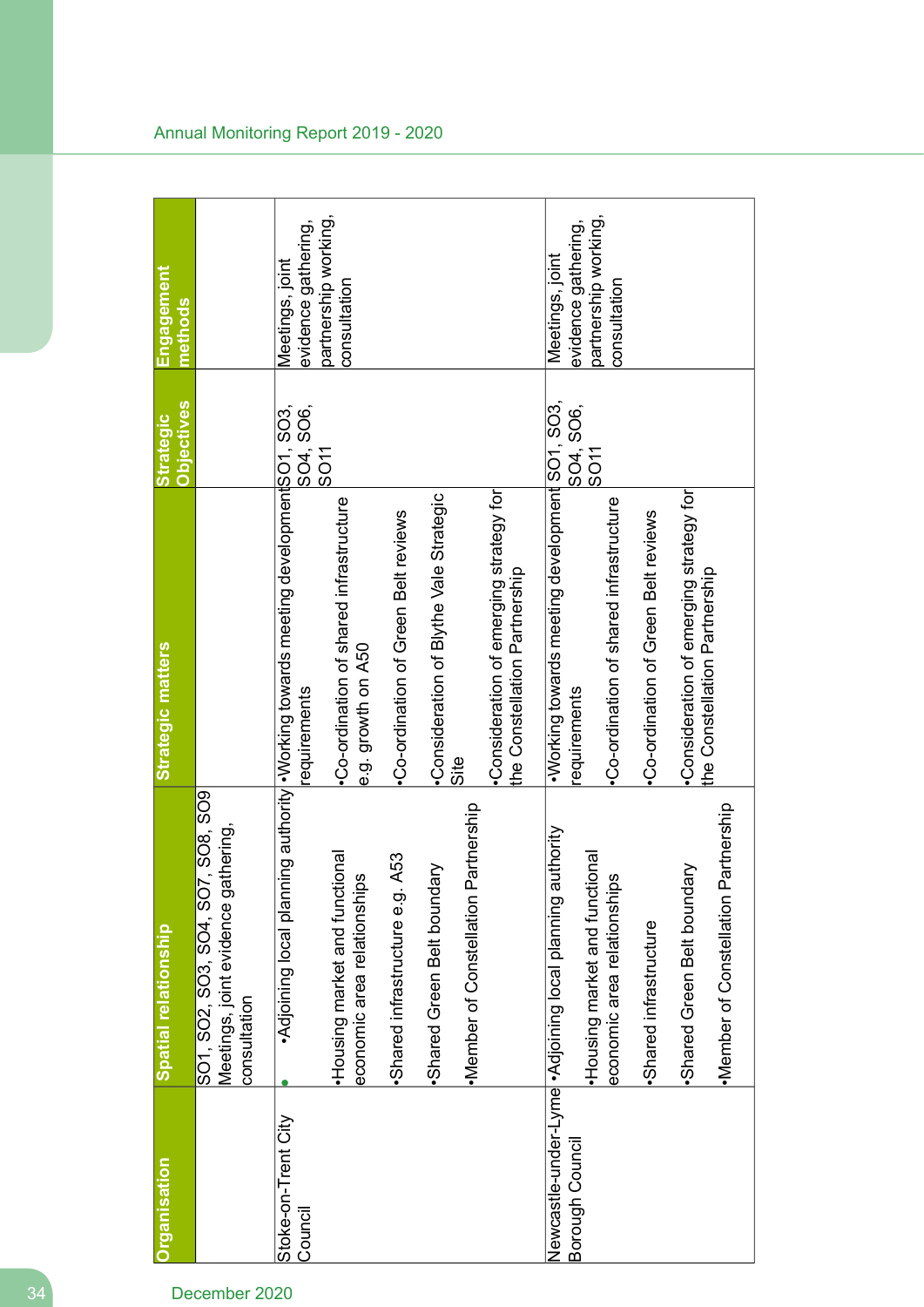| Organisation                          | Spatial relationship                                                                                                                                                                                                      | Strategic matters                                                                                                                                                                                                                                                                                                   | Objectives<br><b>Strategic</b> | Engagement<br>nethods                                                          |
|---------------------------------------|---------------------------------------------------------------------------------------------------------------------------------------------------------------------------------------------------------------------------|---------------------------------------------------------------------------------------------------------------------------------------------------------------------------------------------------------------------------------------------------------------------------------------------------------------------|--------------------------------|--------------------------------------------------------------------------------|
| Stafford Borough<br>Council           | Partnership<br>Adjoining local planning authority<br>Housing market and functional<br>A50<br>ЯŊ<br>N<br>economic area relationship<br>·Member of Constellation F<br>Shared infrastructure e.g.<br>Shared Green Belt bound | • Working towards meeting development SO1, SO3,<br>Consideration of emerging strategy for<br>Consideration of Blythe Vale Strategic<br>•Co-ordination of shared infrastructure<br>•Co-ordination of Green Belt reviews<br>the Constellation Partnership<br>e.g. growth on A50<br>requirements<br>$rac{1}{\sqrt{2}}$ | SO4, SO6,<br>SO <sub>11</sub>  | partnership working,<br>evidence gathering,<br>Meetings, joint<br>consultation |
| East Staffordshire<br>Borough Council | Churnet<br>•Adjoining local planning authority<br>A50<br>·Borough includes parts of<br>Shared infrastructure e.g.<br>Valley                                                                                               | •Co-ordination of shared infrastructure SO2, SO7,<br>Initiatives to conserve and improve the<br>e.g. traffic implications of Alton Towers<br>Consideration of Blythe Vale Strategic<br>and growth on A50<br>Churnet Valley<br>Site                                                                                  | SO8, SO9,<br><b>IDOS</b>       | working, joint evidence<br>gathering, consultation<br>Meetings, partnership    |
|                                       | ·Member of Constellation Partnership<br>Cheshire East Council   ^Adjoining local planning authority<br>A527<br>Μ<br>Shared Green Belt bound<br>Shared infrastructure e.g.                                                 | •Co-ordination of shared infrastructure SO7, SO9,<br>•Consideration of emerging strategy for<br>•Co-ordination of Green Belt reviews<br>the Constellation Partnership<br>e.g. Green Infrastructure                                                                                                                  | SO <sub>11</sub>               | working, joint evidence<br>gathering, consultation<br>Meetings, partnership    |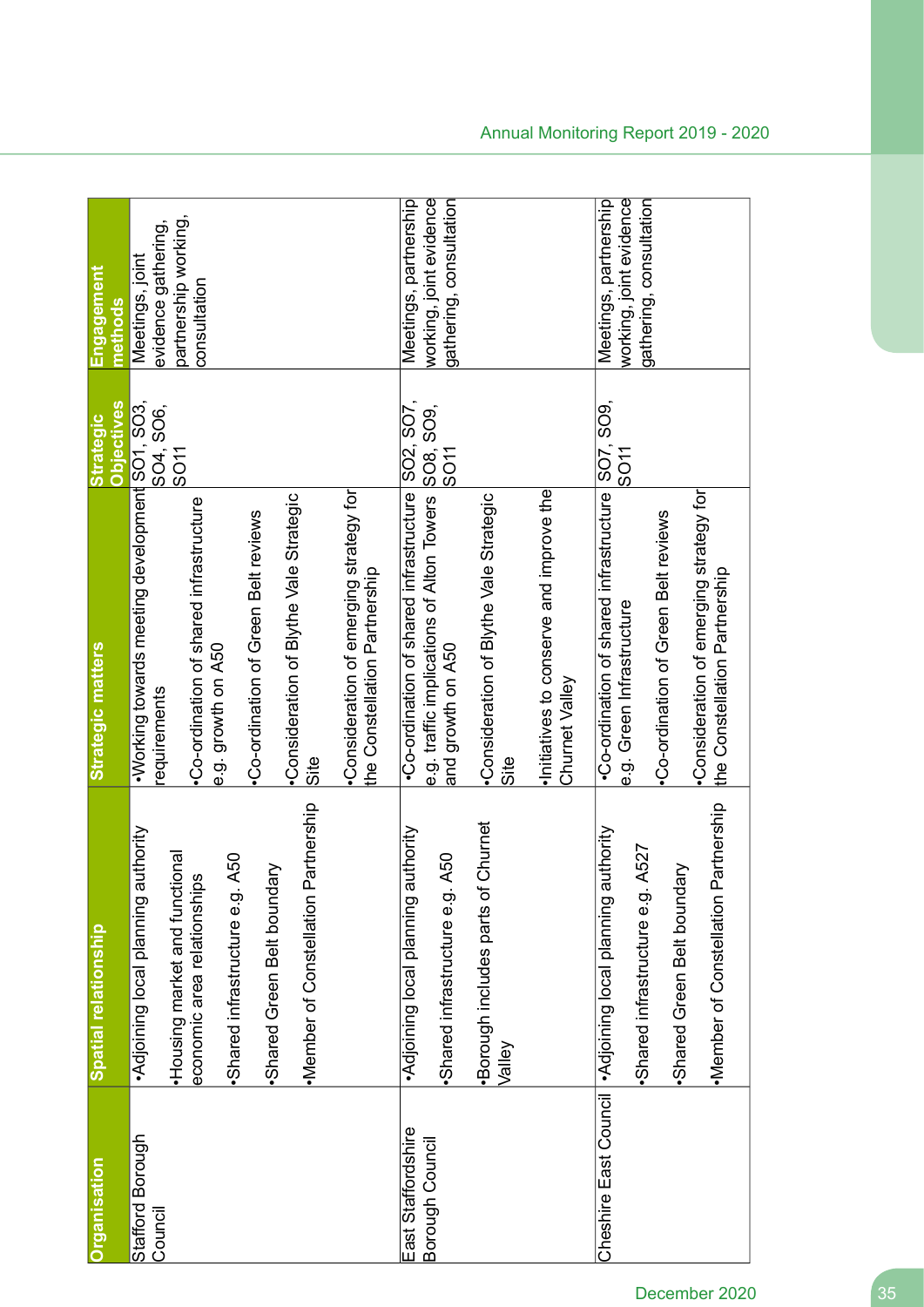| Organisation                         | Spatial relationship                                                                                                                    | Strategic matters                                                                                         | <b>Objectives</b><br><b>Strategic</b> | <u>Engagement</u><br>methods                     |
|--------------------------------------|-----------------------------------------------------------------------------------------------------------------------------------------|-----------------------------------------------------------------------------------------------------------|---------------------------------------|--------------------------------------------------|
| High Peak Borough<br>Council         | Adjoining local authority (planning<br>areas separated by the Peak<br>District National Park                                            | setting and nature conservation of SO9<br>Shared need for consideration of<br>Peak District National Park | SO2, SO8,                             | co-ordination of<br>Joint staff and<br>resources |
|                                      | (A53)<br>Shared infrastructure                                                                                                          |                                                                                                           |                                       |                                                  |
| Derbyshire Dales<br>District Council | Adjoining local authority (planning<br>areas separated by the Peak<br>District National Park                                            | setting and nature conservation of<br>Shared need for consideration of<br>Peak District National Park     |                                       | SO2, SO8, SO9Consultation, meeting               |
|                                      | (A53<br>Shared infrastructure                                                                                                           |                                                                                                           |                                       |                                                  |
| Environment Agency                   | for a range of environmental issues<br>Statutory body with responsibility<br>including; flood risk, water quality<br>and climate change | environmental matters including<br>Input on flood risk and<br>Churnet Valley                              | SO2, SO8                              | Consultation, ongoing<br>dialogue                |
| Historic England                     | Statutory body with responsibility<br>for the historic environment                                                                      | matters including Churnet Valley<br>Input on historic environment                                         |                                       | SO7, SO8, S09 Consultation, ongoing<br>dialogue  |
| Natural England                      | enhancement<br>responsibility<br>the natural<br>Statutory body with a<br>and management of<br>for the conservation,<br>environment      | Input on environmental matters<br>including Churnet Valley                                                | SO2, SO8,<br>809                      | Consultation, ongoing<br>dialogue                |
| Civil Aviation Authority             | Statutory body with responsibility<br>for management of UK airspace                                                                     | No strategic matters identified                                                                           |                                       | Consultation                                     |
| Homes England                        | regeneration<br>Agency with responsibilities for<br>enabling housing and                                                                | Partner in the delivery of housing,<br>including affordable housing                                       | SO4, SO6                              | Consultation, ongoing<br>dialogue                |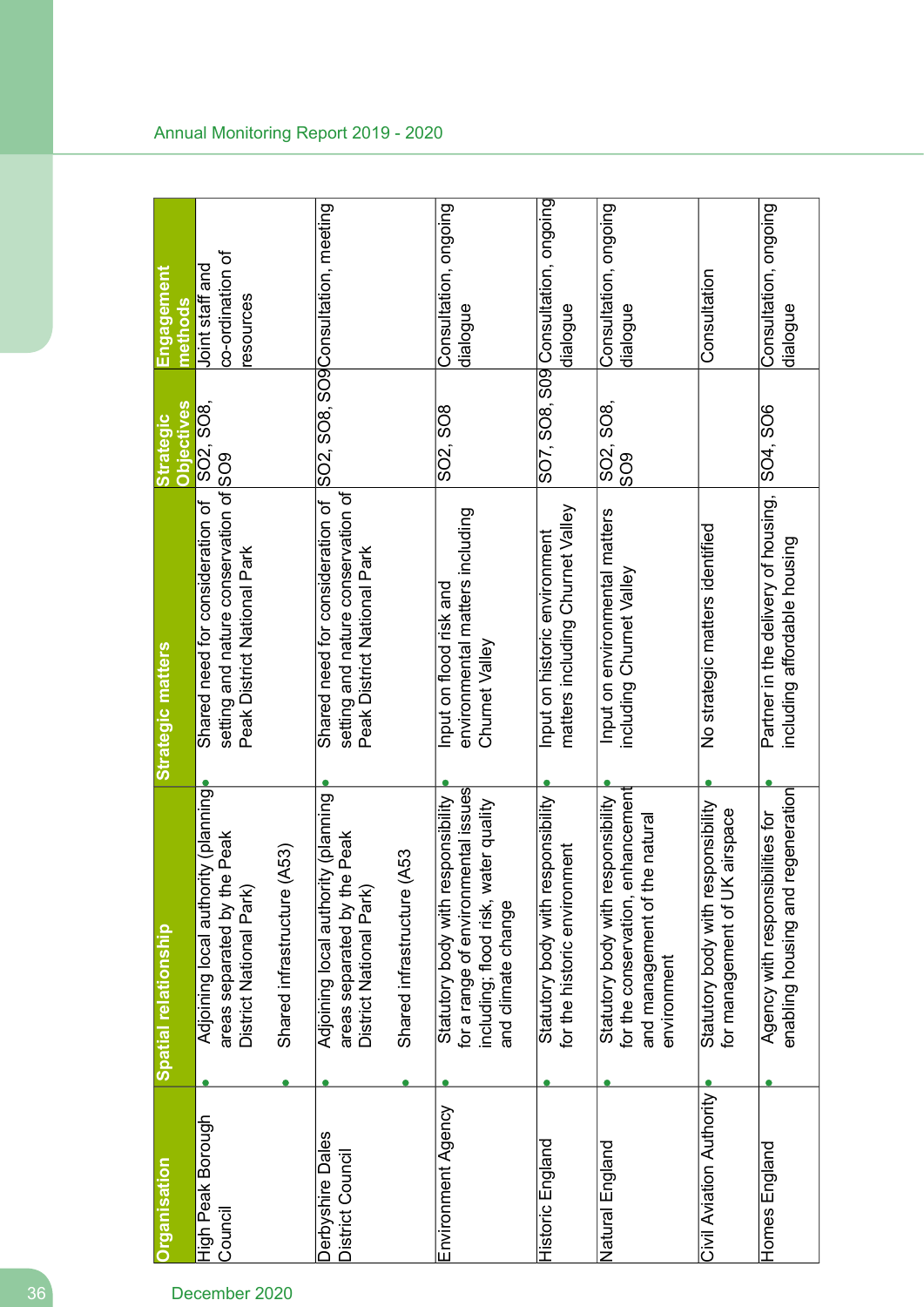| <b>Organisation</b>                                                             | Spatial relationship                                                                                          | Strategic matters                                                                   | <b>Objectives</b><br><b>Strategic</b> | Engagement<br>methods           |
|---------------------------------------------------------------------------------|---------------------------------------------------------------------------------------------------------------|-------------------------------------------------------------------------------------|---------------------------------------|---------------------------------|
| Commissioning Groups<br>North Staffordshire and<br>Stoke-on-Trent Clinical      | realth care for<br>Plan and purchase<br>residents                                                             | co-ordination with Local Plan<br>Provision of health care in                        | $\frac{6}{5}$                         | Consultation, meeting           |
| National Health Service<br>Commissioning Board<br>(NHS England)                 | providing specialised services and<br>Responsible for support the<br>development of CCGs and<br>primary care. | co-ordination with Local Plan<br>Provision of health care in                        | $\frac{0}{2}$                         | Consultation,<br>discussions    |
| Office of Rail Regulation                                                       | Regulate the rail industry in the UK                                                                          | Consideration of railway provision SO11<br>at Blythe Bridge                         |                                       | Consultation                    |
| Highways England                                                                | for A50<br>Highways authority                                                                                 | Consideration of impacts of growth SO11<br>on A50                                   |                                       | Consultation, meeting           |
| Stoke and Staffordshire<br>Partnership (LEP) <sup>(1)</sup><br>-ocal Enterprise | Local Enterprise Partnership Stoke<br>and for Staffordshire                                                   | Local Plan should reflect and assist SO3, SO5,<br>in delivering economic objectives | SO6, SO7                              | Consultation                    |
| Nature Partnership<br>Peak District Local<br>(LNP)                              | mproving the<br>of the Peak<br>Partnership with role in ir<br>ocal natural environment<br>District            | Local Plan should assist in<br>delivering LNP objectives                            | SO2, SO8,<br>$\frac{8}{2}$            | Consultation                    |
| Nature Partnership<br>Staffordshire Local<br>(LNP)                              | of Staffordshire<br>mproving the<br>Partnership with role in i<br>ocal natural environment                    | Local Plan should assist in<br>delivering LNP objectives                            |                                       | SO2, SO8, SO9 Consultation, mee |
|                                                                                 |                                                                                                               |                                                                                     |                                       |                                 |

Note - LEP and LNP are not subject to the Duty to Co-operate but regard should be given to them 1. Note - LEP and LNP are not subject to the Duty to Co-operate but regard should be given to them

 $\ddot{ }$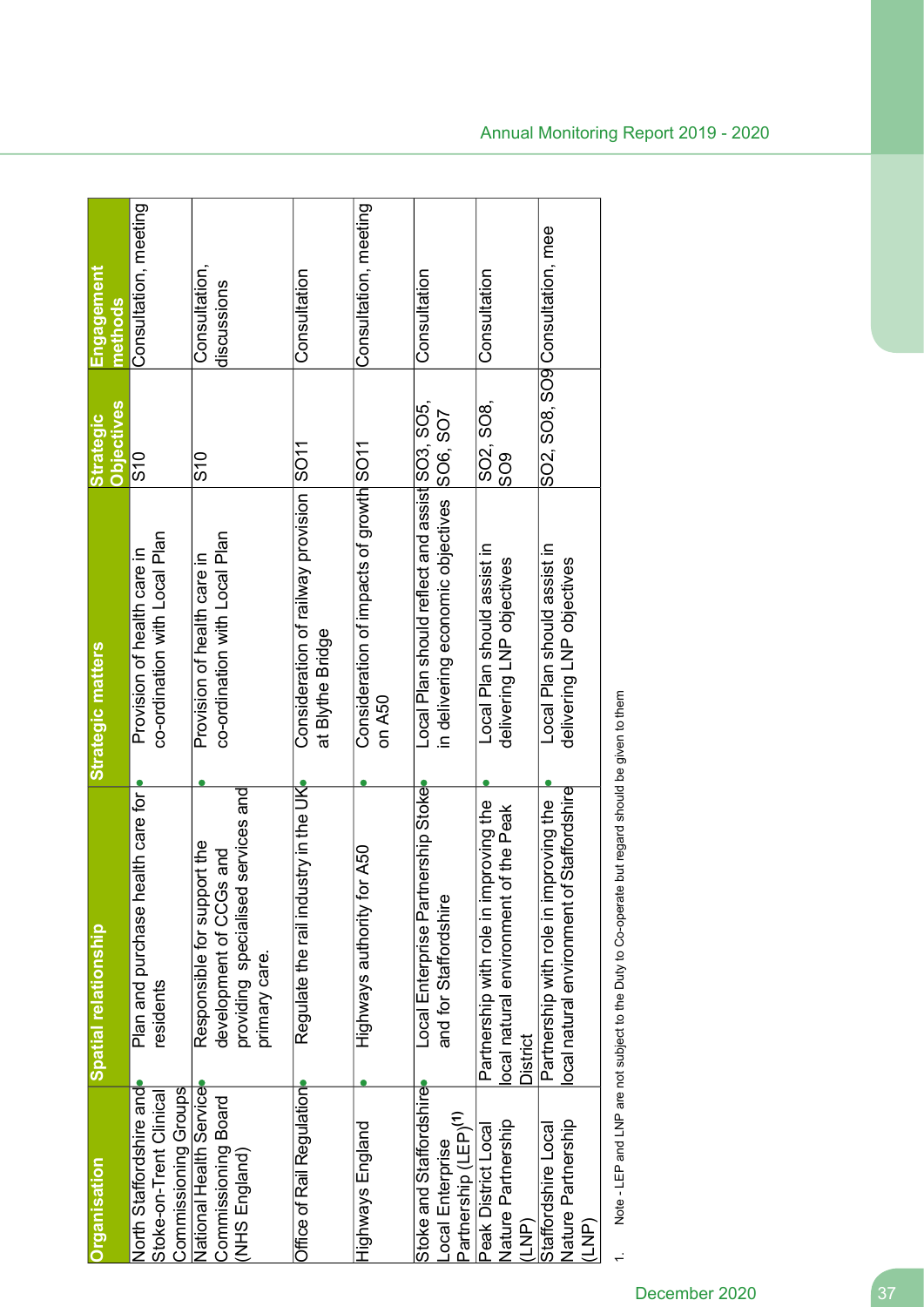### **Joint evidence base studies**

**7.4** Numerous joint evidence base studies have shaped the Local Plan and those of neighbouring authorities. In addition, when not directly involved in relevant studies, neighbouring authorities and other stakeholders have also been consulted on the approach and initial findings of evidence base studies to ensure a consistent approach. A summary of joint working on the Local Plan evidence base is provided below.

#### **Table 7.2 Evidence base**

| <b>Study</b>                                    | <b>Study Partners</b>                  | <b>Consultees</b>                                                            |
|-------------------------------------------------|----------------------------------------|------------------------------------------------------------------------------|
| <b>Strategic Housing Market</b>                 | <b>High Peak Borough</b>               | Neighbouring local planning                                                  |
| Assessment                                      | Council                                | authorities                                                                  |
| <b>Employment Land Study</b>                    | High Peak Borough                      | Neighbouring local planning                                                  |
|                                                 | Council                                | authorities                                                                  |
| Updated Gypsy and Traveller Stoke-on-Trent City |                                        | Neighbouring local planning                                                  |
| <b>Needs Assessment</b>                         | Council,                               | lauthorities                                                                 |
|                                                 | Newcastle-under-Lyme                   |                                                                              |
|                                                 | Borough Council,                       |                                                                              |
|                                                 | Stafford Borough Council               |                                                                              |
| <b>Retail Study</b>                             | High Peak Borough<br>Council           |                                                                              |
| Level 1 Strategic Flood Risk                    | <b>Environmental Agency,</b>           | Highways Agency, neighbouring                                                |
| <b>Assessment Update</b>                        | <b>Staffordshire County</b><br>Council | local authorities, utilities companies                                       |
| Ecological Study and update                     |                                        | Natural England (data records)                                               |
| <b>Cheadle Town Centre</b>                      | <b>Staffordshire County</b>            |                                                                              |
| Transport Study and Phase 2 Council             |                                        |                                                                              |
| Assessment                                      |                                        |                                                                              |
| <b>Green Belt Review and</b>                    |                                        | Neighbouring local planning                                                  |
| Updates                                         |                                        | authorities                                                                  |
| <b>Strategic Housing Land</b>                   |                                        | Neighbouring local planning                                                  |
| <b>Availability Assessment</b>                  |                                        | authorities, Staffordshire County                                            |
| (SHLAA)                                         |                                        | Council, Highways Agency, English                                            |
|                                                 |                                        | Heritage, Natural England,                                                   |
|                                                 |                                        | <b>Environment Agency, Historic</b><br><b>England, Homes and Communities</b> |
|                                                 |                                        | Agency, North Staffordshire and                                              |
|                                                 |                                        | Stoke-on-Trent Clinical                                                      |
|                                                 |                                        | Commissioning Groups, NHS                                                    |
|                                                 |                                        | England, Office of Rail Regulation                                           |
| Strategic Housing and                           | <b>Peak District National</b>          |                                                                              |
| Economic Land Assessment Park Authority, High   |                                        |                                                                              |
| (SHELAA)                                        | Peak Borough Council                   |                                                                              |
| Green Infrastructure Strategy                   | Staffordshire County                   | Neighbouring local authorities and                                           |
|                                                 | Council, Peak District                 | other statutory bodies                                                       |
|                                                 | National Park Authority,               |                                                                              |
|                                                 | <b>Staffordshire Local</b>             |                                                                              |
|                                                 | Nature Partnership,                    |                                                                              |
|                                                 | <b>Environment Agency,</b>             |                                                                              |
|                                                 | Natural England                        |                                                                              |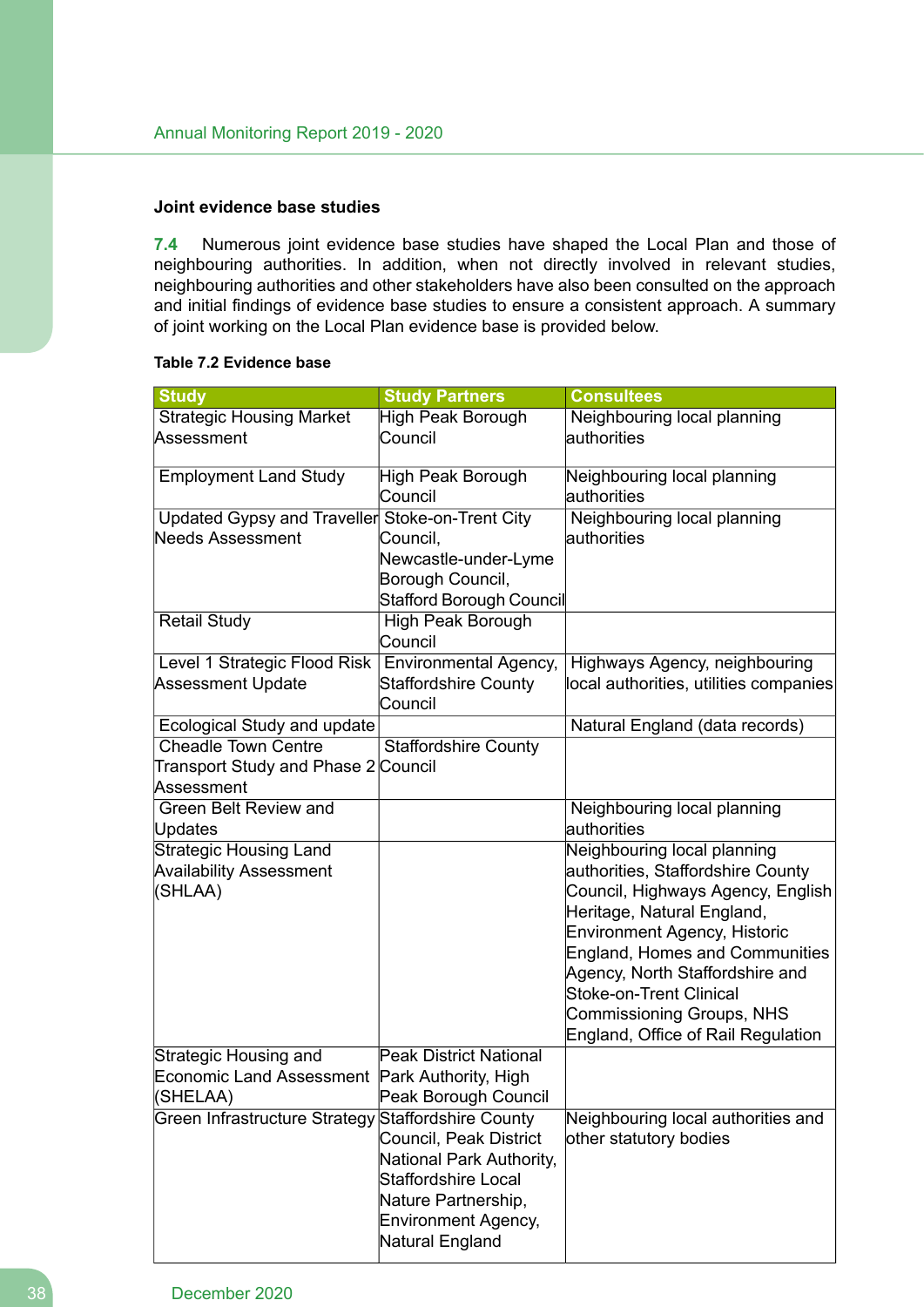| <b>Study</b>                   | <b>Study Partners</b> | <b>Consultees</b>                      |
|--------------------------------|-----------------------|----------------------------------------|
| Open Space Study and           |                       | <b>Staffordshire County Council</b>    |
| <b>Playing Pitch Strategy</b>  |                       |                                        |
| Development Capacity,          |                       | Staffordshire County Council,          |
| <b>Viability and Community</b> |                       | Highways England, Network              |
| Infrastructure Levy Study,     |                       | Rail, North Staffordshire and          |
| including                      |                       | Stoke-on-Trent Clinical                |
|                                |                       | Commissioning Groups, NHS              |
| Infrastructure Delivery Plan   |                       | England                                |
| Habitats Regulations           |                       | Staffordshire County Council,          |
| Assessment                     |                       | Derbyshire County Council (provision   |
|                                |                       | of cross boundary traffic data),       |
|                                |                       | Natural England                        |
| Landscape, Local Green         |                       | Peak District National Park Authority, |
| Space and Heritage Impact      |                       | Historic England, Natural England,     |
| Assessment                     |                       | Staffordshire County Council           |

### **Outcomes and future arrangements**

**7.5** The outcome of the co-operation undertaken during the preparation of the Local Plan in terms of its influence on the plan, its delivery and the plans and strategies of partners are specified in the table below. Details of how these outcomes will be taken forward and implemented during the plan period are also recorded.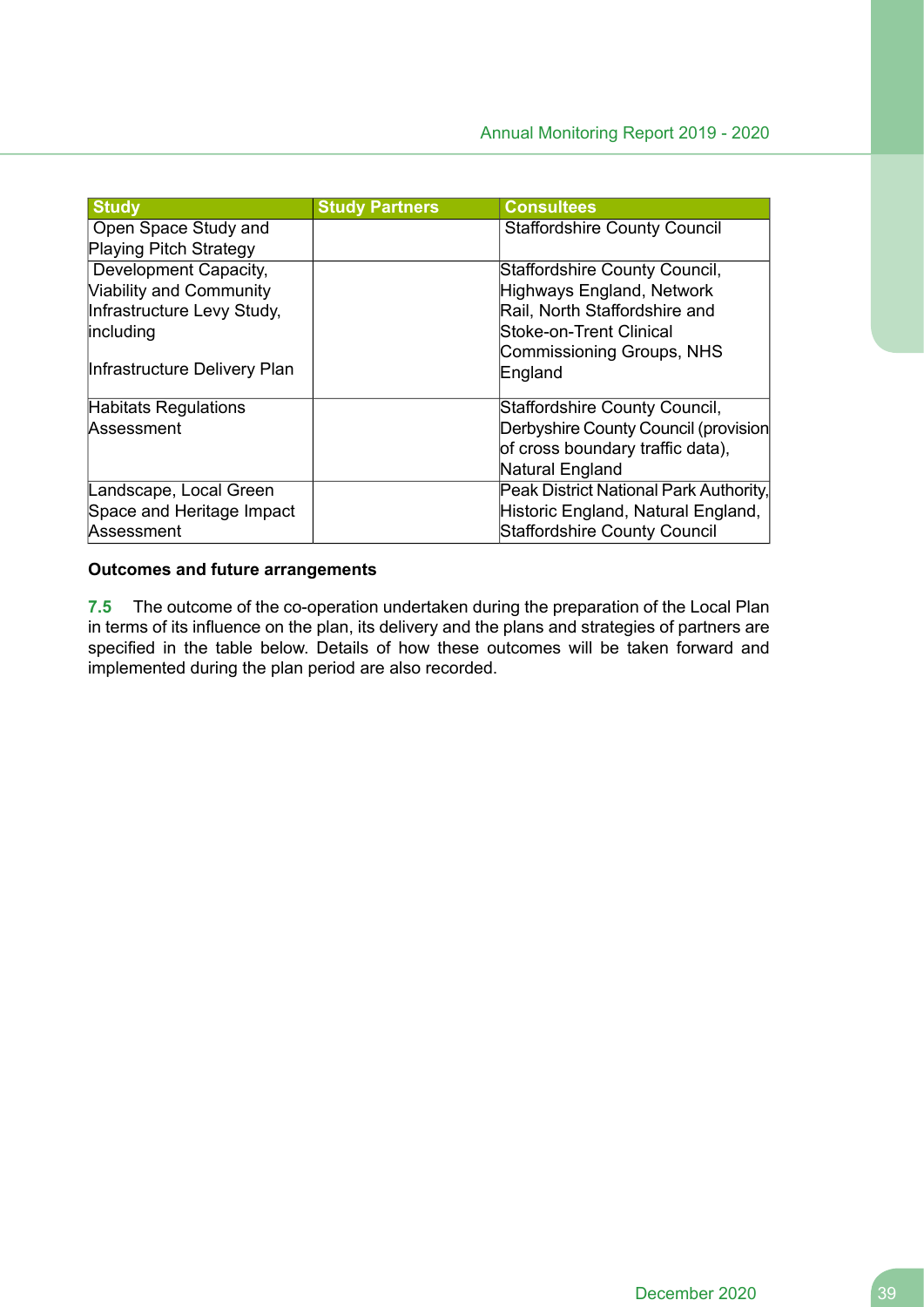| Organisation                          | 'n,<br>Strategic matter                                     | <b>Qutcomes</b>                                                                                                                                                                                                                  | Future arrangements                                   |
|---------------------------------------|-------------------------------------------------------------|----------------------------------------------------------------------------------------------------------------------------------------------------------------------------------------------------------------------------------|-------------------------------------------------------|
| Staffordshire County Council<br>(SCC) | Council led infrastructure<br>Ensuring that County          | Local Plan spatial strategy (Policies SS2 and  Implementation and monitoring<br>SS3) seeks to concentrate development in                                                                                                         | of relevant policies                                  |
|                                       | nas sufficient capacity to<br>planned growth<br>accommodate | towns and larger villages which are more<br>sustainable in terms of infrastructure                                                                                                                                               | Consultation on planning<br>applications              |
|                                       |                                                             | E2 (Employment) informed by SCC feedback Ongoing dialogue to deliver<br>Allocations including Policy H2 (Housing) and<br>and consideration of infrastructure                                                                     | infrastructure in line with the<br>Local Plan and IDP |
|                                       |                                                             | makes provisions for developers to pay towards <sup>I</sup> Further details in future<br>SCC related infrastructure. Commitment for<br>Policy SS12 (Planning Obligations and CIL)<br>further joint consideration of funding      | Statement of Common Ground                            |
|                                       |                                                             | arrangements and cross boundary education<br>movements                                                                                                                                                                           |                                                       |
|                                       |                                                             | Considerations) in respect of broadband and<br>Policies update to reflect SCC advice and<br>(Mobberley Farm) in relation to transport<br>SS7 (Cheadle Area Strategy) / DSC3<br>evidence including; DC1 (Design<br>infrastructure |                                                       |
|                                       |                                                             | includes measures identified by SCC including<br>Staffs Moorlands Infrastructure Delivery Plan<br>additional school provision                                                                                                    |                                                       |
|                                       |                                                             | Alton Towers Resort Transport Liaison Group<br>mitigate traffic impacts under terms of legal<br>co-ordinates transport improvements to<br>agreement                                                                              |                                                       |

Table 7.3 Co-operation, outcomes and future arrangements **Table 7.3 Co-operation, outcomes and future arrangements**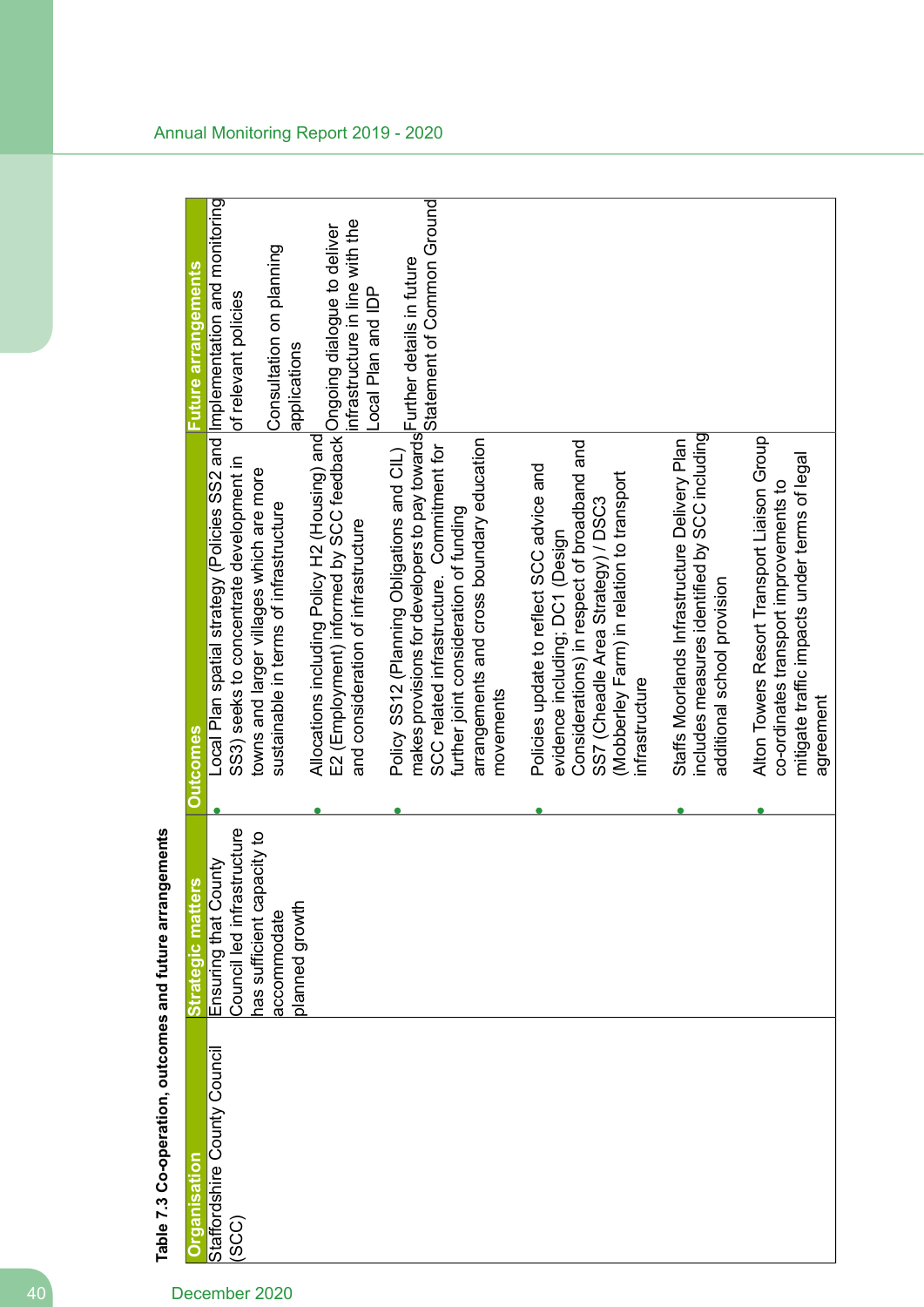| <b>Strategic matters</b><br><b>Drganisation</b>             |                                                                                  | <b>Outcomes</b>                                                                                                                                                                                                                                                                                                                                                                                                                              |                                                                                                                                             |
|-------------------------------------------------------------|----------------------------------------------------------------------------------|----------------------------------------------------------------------------------------------------------------------------------------------------------------------------------------------------------------------------------------------------------------------------------------------------------------------------------------------------------------------------------------------------------------------------------------------|---------------------------------------------------------------------------------------------------------------------------------------------|
|                                                             | polices and designations in<br>respect of the Local Plan<br>Need for coordinated | address minerals and waste issues to supportof relevant policies<br>Policy SD5 (Flood Risk) reflects requirements applications<br>య<br>Policy SD1 (Sustainable Use of resources)<br>provision including ADD01, CH001/CH132<br>Site allocated to enable additional school<br>of Lead Local Flood Authority (SCC)<br>Minerals and waste Plan.<br>LE140                                                                                         | Implementation and monitoring<br>Continued joint working and<br>Consultation on planning<br>Future arrangements<br>liaison on site delivery |
| Constellation Part<br>strategy for the                      | Consideration of emerging<br>nership                                             | Allocation of Blythe Vale site which may<br>Joint work towards emerging strategy<br>support strategy                                                                                                                                                                                                                                                                                                                                         | Constellation Partnership<br>Continued work through                                                                                         |
| Working towards<br>Peak District National Park<br>Authority | development requirements<br>neeting                                              | Objectively assessed need for development of Sharing of monitoring data and<br>to take account of likely completions within the Implementation of relevant<br>National Park Authority agree to inclusion of alapplications<br>District up to the year 2031 (supporting text to <mark>policies</mark><br>Policy SS4) <sup>(1)</sup><br>100 dwelling allowance in the Local Plan. Plan<br>housing and employment relates to whole<br>District. | Further details in Statement of<br>Common Ground (Appendix<br>1) <sup>(2)</sup><br>Consultation on planning<br>evidence                     |

Please note - the figure of 100 dwellings within the National Park is an estimate based on past delivery rates and does not represent a housing target for the National Park Authority.<br>Please note - as of June 2018, Stateme Please note - the figure of 100 dwellings within the National Park is an estimate based on past delivery rates and does not represent a housing target for the National Park Authority. Please note - as of June 2018, Statement of Common Ground signed by Leader of SMDC and Planning Policy Manager of PDNPA.

 $\overline{\phantom{a}}$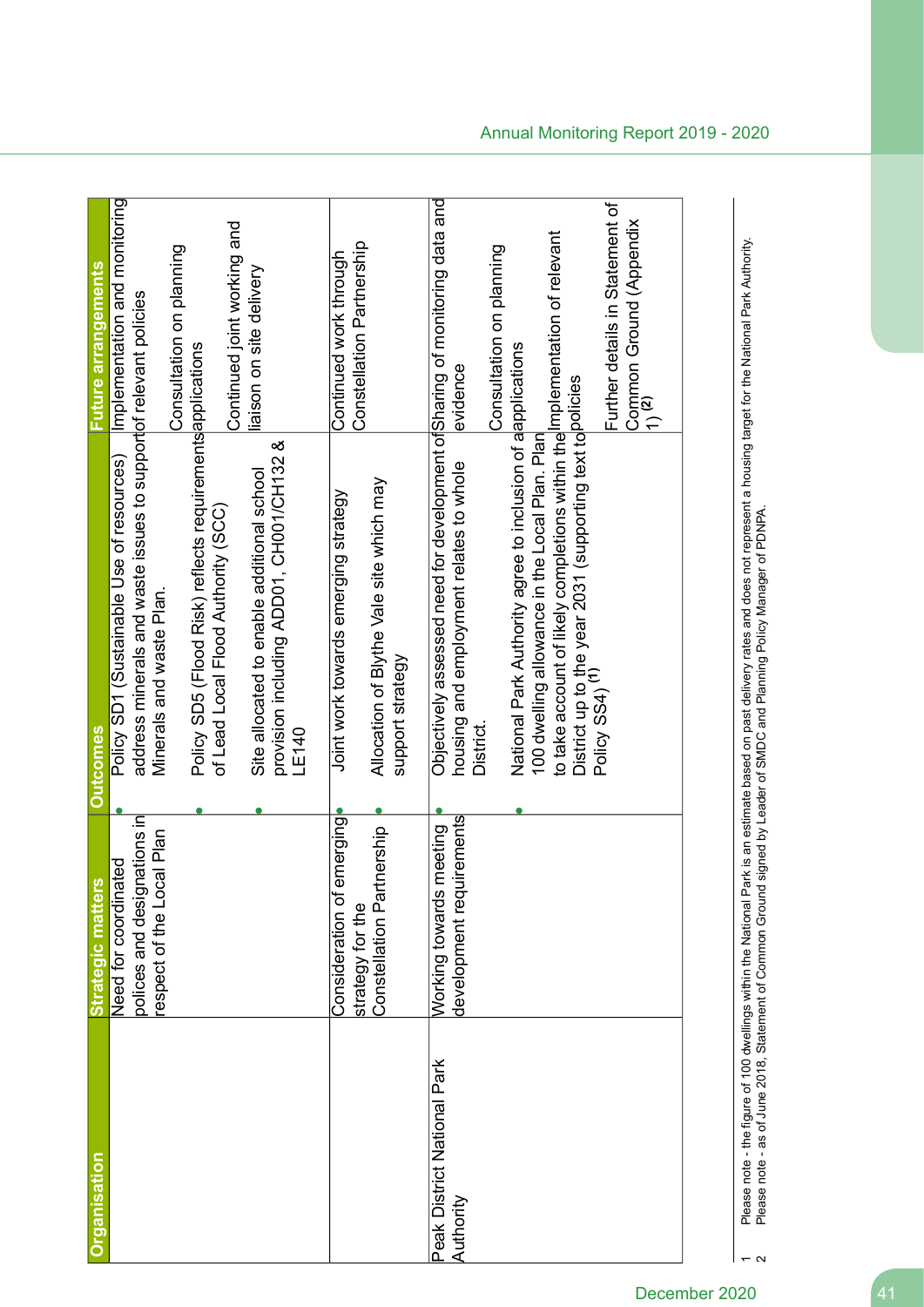| Strategic matter                                                                    | <b>Outcomes</b>                                                                         | <b>Future arrangements</b>                                                                                                                                                                                                                                                                                                                                                                                                                                       |
|-------------------------------------------------------------------------------------|-----------------------------------------------------------------------------------------|------------------------------------------------------------------------------------------------------------------------------------------------------------------------------------------------------------------------------------------------------------------------------------------------------------------------------------------------------------------------------------------------------------------------------------------------------------------|
|                                                                                     | within the District is likely to be negligible and<br>so no allowance is made for this. |                                                                                                                                                                                                                                                                                                                                                                                                                                                                  |
|                                                                                     | Joint Strategic Housing and Economic Land<br>Availability Assessment                    |                                                                                                                                                                                                                                                                                                                                                                                                                                                                  |
| nature conversation of the<br>and<br>e<br>A<br>andscape setting<br>Consideration of | Settlement Setting) outline policy to address<br>Low Carbon Energy), DC3 (Landscape &   | Consultation on planning<br>policies                                                                                                                                                                                                                                                                                                                                                                                                                             |
|                                                                                     | Input on Landscape, Local Green Space and<br>measures                                   | applications                                                                                                                                                                                                                                                                                                                                                                                                                                                     |
| Co-ordination of shared<br>nfrastructure                                            |                                                                                         |                                                                                                                                                                                                                                                                                                                                                                                                                                                                  |
|                                                                                     |                                                                                         | Infrastructure Strategy working<br>Joint working through Green<br>dnonb                                                                                                                                                                                                                                                                                                                                                                                          |
|                                                                                     |                                                                                         | Common Ground (Appendix 1)<br>Further details in Statement of                                                                                                                                                                                                                                                                                                                                                                                                    |
| lanning<br>where applicable<br>heighbourhood pl<br>Joint support for                | Support given to emerging Leekfrith<br>Neighbourhood Plan                               | Common Ground (Appendix 1)<br>Further details in Statement of                                                                                                                                                                                                                                                                                                                                                                                                    |
|                                                                                     | National Park                                                                           | allocations and policy in respect of mitigation Common Ground (Appendix 1)<br>Heritage Impact Study which has informed site Further details in Statement of<br>Policies SS1 (Development Principles), (SD2 Implementation of relevant<br>Input into Green Infrastructure Strategy which Implementation of relevant<br>in turn informs Policy C3 (Green Infrastructure) policies<br>Employment land delivery in the National Park<br>impacts on the National Park |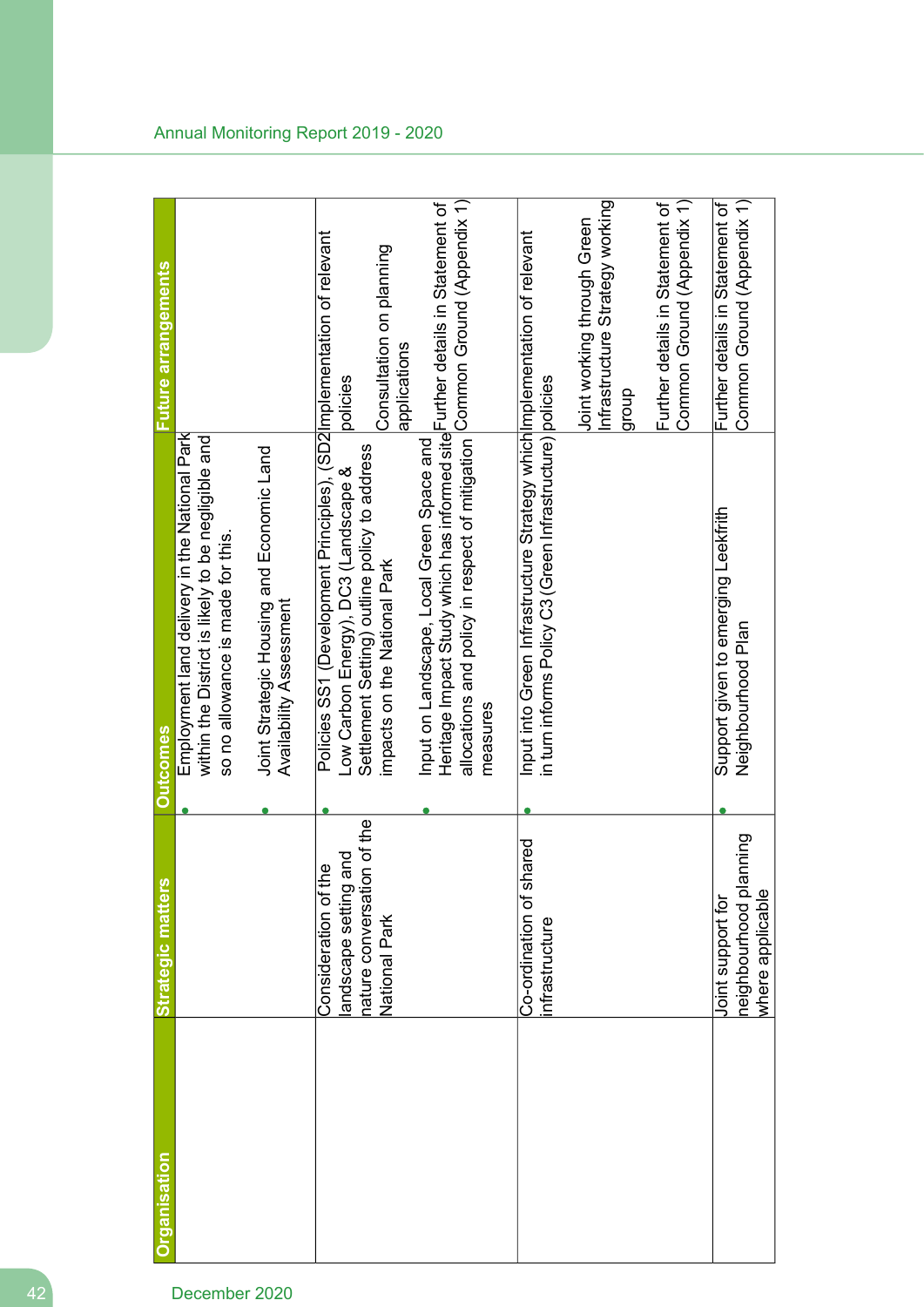| rganisation                                                      | <b>SO</b><br>Strategic matter                               | <b>Outcomes</b>                                                                                                                                                                                                                                             | Future arrangements                                                             |
|------------------------------------------------------------------|-------------------------------------------------------------|-------------------------------------------------------------------------------------------------------------------------------------------------------------------------------------------------------------------------------------------------------------|---------------------------------------------------------------------------------|
| Stoke-on-Trent City Council<br>(SoTCC)                           | uirements<br>meeting<br>Working towards<br>development requ | Policy SS4 (Housing and Employment Land<br>Staffordshire without undermining emerging<br>Stoke-on-Trent and Newcastle-under-Lyme<br>Supply) supports growth in Moorlands<br>Joint Local Plan                                                                | Further details in Statement of<br>Common Ground (Appendix<br>1) <sup>(3)</sup> |
|                                                                  |                                                             | SoTCC were unable to support this request as<br>Newcastle-under-Lyme Joint Local Plan help<br>Stoke-on-Trent near to Biddulph could be<br>with the provision of housing for SMDC.<br>allocated in the Stoke-on-Trent and<br>SMDC enquired whether a site in |                                                                                 |
|                                                                  |                                                             | exceptional circumstances for the release of<br>that site did not exist. Stoke-on-Trent City<br>Staffordshire Green Belt and evidence for<br>the suggested site lay within the North                                                                        |                                                                                 |
|                                                                  |                                                             | Council are not proposing amendments to the<br>North Staffordshire Green Belt as part of the<br>Newcastle-under-Lyme Joint Local Plan<br>consultation on the Stoke-on-Trent and                                                                             |                                                                                 |
|                                                                  |                                                             | Preferred Options Consultation.                                                                                                                                                                                                                             |                                                                                 |
|                                                                  |                                                             | housing development requirements due to the<br>SoTCC unable to assist in meeting SMDC's<br>fact that the Stoke-on-Trent and                                                                                                                                 |                                                                                 |
|                                                                  |                                                             | the early stages of preparation and the councils<br>are gathering evidence and consulting on the<br>Newcastle-under-Lyme Joint Local Plan is in<br>Preferred Options to meet their own needs.                                                               |                                                                                 |
| Please note: as of June 2018, the Statement of Common Grour<br>S |                                                             | nd has been agreed at officer level by all Staffordshire Moorlands District Council, Stoke-on-Trent City Council, Stafford Borough                                                                                                                          |                                                                                 |
| Council and Newcastle-under-Lyme Borough Council and by r        |                                                             | elevant Councillors on behalf of Staffordshire Moorlands District Council and Newcastle-under-Lyme Borough Council                                                                                                                                          |                                                                                 |

Council and Newcastle-under-Lyme Borough Council and a computer of Staffordshire On behalf Gotaffordshire On by relevant Council and New Borough Council and Newcastle-under-Lyme Borough Council.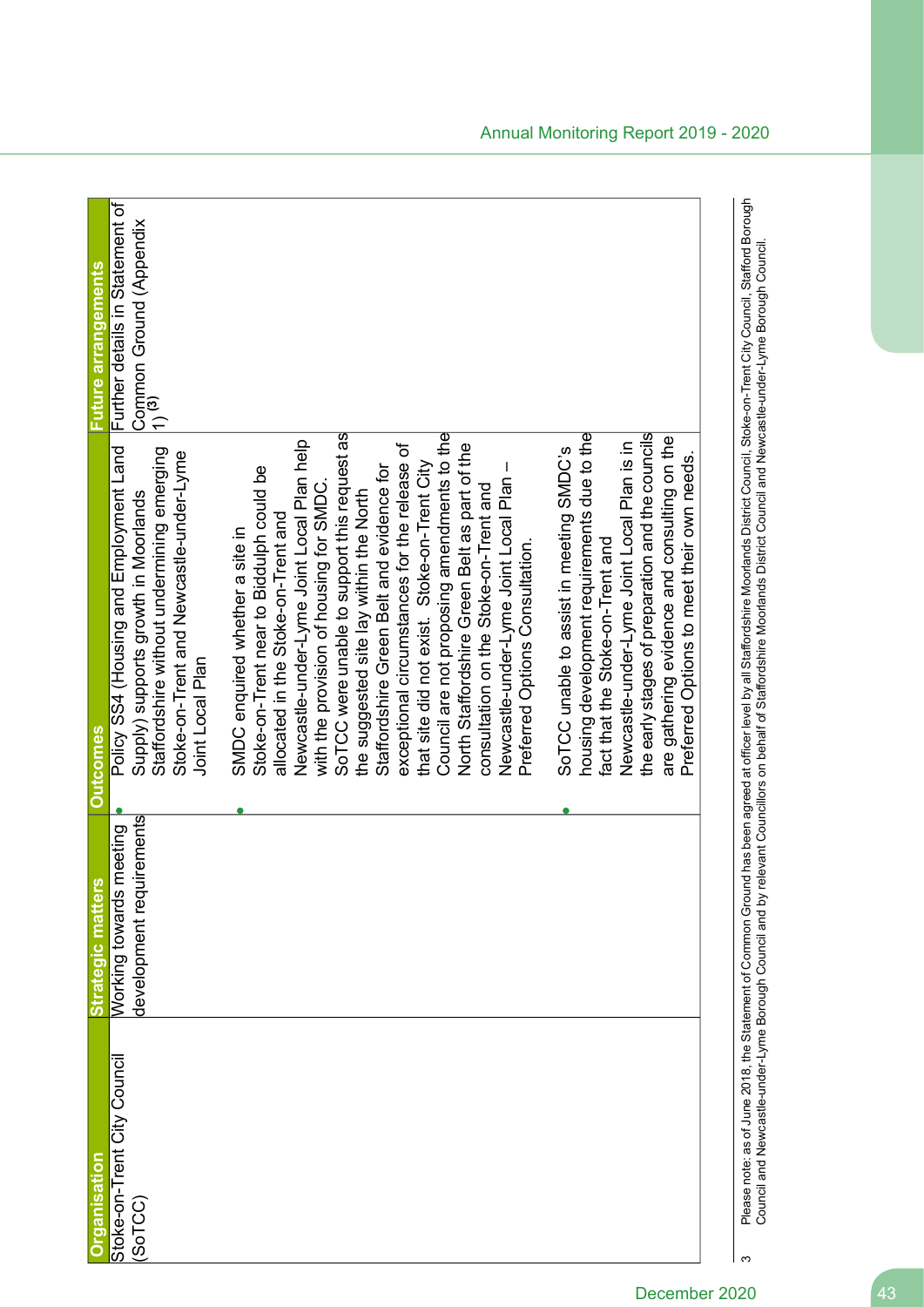| <b>Organisation</b> | <b>Strategic matters</b> | <b>Outcomes</b>                                                                                                                                                                                                                                                                                                                                                           | Future arrangements |
|---------------------|--------------------------|---------------------------------------------------------------------------------------------------------------------------------------------------------------------------------------------------------------------------------------------------------------------------------------------------------------------------------------------------------------------------|---------------------|
|                     |                          | The Joint Local Plan will need to be at a more<br>which would need to be resolved before the<br>Consultation identifies a shortfall in housing<br>Stoke-on-Trent and Newcastle-under-Lyme<br>consider the needs of adjoining authorities.<br>supply within the Housing Market Area of<br>advanced stage before the councils can<br>The Joint Local Plan Preferred Options |                     |
|                     |                          | Staffordshire Moorlands could be considered.<br>SoTCC unable to assist in meeting SMDC's<br>consideration of housing need arising from                                                                                                                                                                                                                                    |                     |
|                     |                          | gypsy and travellers development requirements<br>consideration of meeting their own gypsy and<br>Newcastle-under-Lyme Joint Local Plan is in<br>due to the fact that the Stoke-on-Trent and<br>the early stages of preparation and                                                                                                                                        |                     |
|                     |                          | traveller needs was on-going as part of the plan<br>determine whether additional needs could be<br>met over and above the existing requirement<br>preparation. It was therefore too early to<br>for Stoke-on-Trent.                                                                                                                                                       |                     |
|                     |                          | development constraints, including Green Belt.<br>SoTCC's development requirements due to<br>SMDC is unable to assist in meeting any of                                                                                                                                                                                                                                   |                     |
|                     |                          | Joint assessment of gypsies, travellers and<br>travelling showpersons accommodation                                                                                                                                                                                                                                                                                       |                     |
|                     |                          | Consultation on SHMA                                                                                                                                                                                                                                                                                                                                                      |                     |
|                     |                          |                                                                                                                                                                                                                                                                                                                                                                           |                     |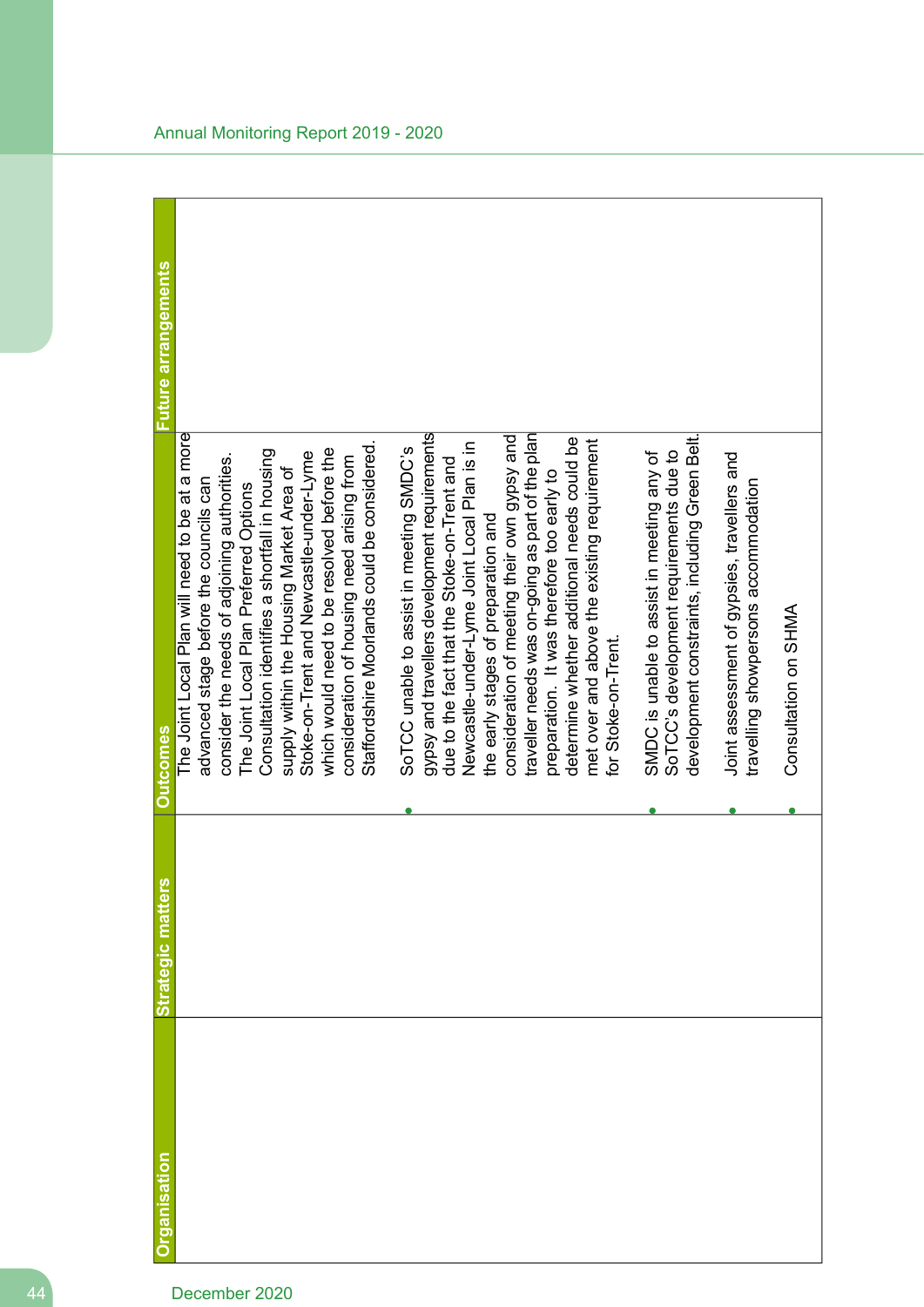| <b>Organisation</b> | <b>Strategic matters</b>                                          | <b>Outcomes</b>                                                                                                                                                                             | Future arrangements                                           |
|---------------------|-------------------------------------------------------------------|---------------------------------------------------------------------------------------------------------------------------------------------------------------------------------------------|---------------------------------------------------------------|
|                     |                                                                   | Consultation on Employment Land Review                                                                                                                                                      |                                                               |
|                     |                                                                   | Consultation on SHLAA                                                                                                                                                                       |                                                               |
|                     | growth<br>Co-ordination of shared<br>nfrastructure e.g.<br>on A50 | Input into Green Infrastructure Strategy which Implementation and monitoring<br>in turn informs Policy C3 (Green Infrastructure) of relevant polices and                                    | Infrastructure Delivery Plan                                  |
|                     |                                                                   | on the A50 and Derby/Crewe railway line and Further details in Statement of<br>Agreement to jointly consider impacts of growth<br>services                                                  | Common Ground (Appendix 1)                                    |
|                     |                                                                   | Consideration of potential impacts of growth<br>on school capacity                                                                                                                          |                                                               |
|                     | Co-ordination of Green Belt<br>eviews                             | Input into respective green belt reviews<br>undertaken during plan preparation                                                                                                              | Further details in Statement of<br>Common Ground (Appendix 1) |
|                     |                                                                   | would would affect the common green belt<br>Agreement to liaise on green belt reviews<br>boundary                                                                                           |                                                               |
|                     | <b>Blythe</b><br>Vale Strategic Sit<br>Consideration of           | of employment, 300 homes to the north of the Infrastructure Delivery Plan<br>DSR1 (Blythe Vale) -mixed-use development of relevant polices and<br>Agreement for liaison to implement Policy | Implementation and monitoring                                 |
|                     |                                                                   | site and supporting infrastructure measures                                                                                                                                                 | Common Ground (Appendix 1)<br>Further details in Statement of |
|                     | emerging<br>Consideration of<br>strategy for the                  | Joint work towards emerging strategy                                                                                                                                                        | Constellation Partnership<br>Continued work through           |
|                     | Constellation Partnership                                         | Allocation of Blythe Vale site which may<br>support strategy                                                                                                                                | Common Ground (Appendix 1)<br>Further details in Statement of |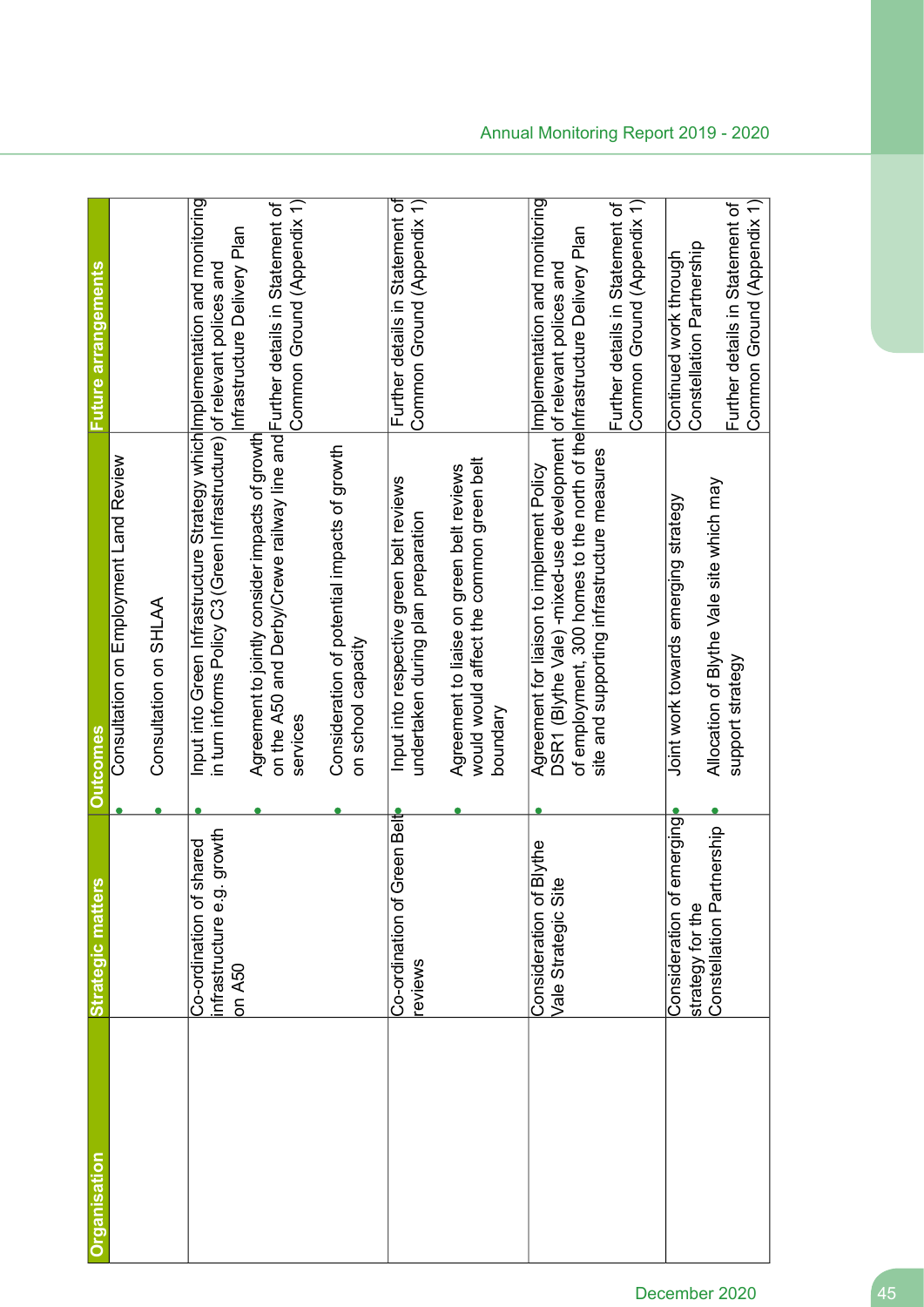| <b>Organisation</b>                                                  | <b>Strategic matters</b>                    | <b>Outcomes</b>                                                                                                                                                                                                                    | <b>Future arrangements</b>                                    |
|----------------------------------------------------------------------|---------------------------------------------|------------------------------------------------------------------------------------------------------------------------------------------------------------------------------------------------------------------------------------|---------------------------------------------------------------|
| Newcastle-under-Lyme BoroughWorking towards meeting<br>Council (NBC) | uirements<br>development req                | Policy S4 (Housing are being and Land<br>Staffordshire without undermining emerging<br>Supply) supports growth in Moorlands<br>Joint Stoke and Newcastle Local Plan                                                                | Common Ground (Appendix 1)<br>Further details in Statement of |
|                                                                      |                                             | help with the provision of housing for SMDC.<br>Borough near to Biddulph could be allocated<br>SMDC enquired whether a site in Newcastle<br>in the Joint Stoke and Newcastle Local Plan<br>NBC were unable to support this request |                                                               |
|                                                                      |                                             | development constraints, including Green Belt<br>SMDC is unable to assist in meeting any of<br>NBC's development requirements due to                                                                                               |                                                               |
|                                                                      |                                             | Joint assessment of gypsies, travellers and<br>travelling showpersons accommodation                                                                                                                                                |                                                               |
|                                                                      |                                             | Consultation on SHMA                                                                                                                                                                                                               |                                                               |
|                                                                      |                                             | Consultation on Employment Land Review                                                                                                                                                                                             |                                                               |
|                                                                      |                                             | Consultation on SHLAA                                                                                                                                                                                                              |                                                               |
|                                                                      | shared<br>Co-ordination of<br>nfrastructure | Input into Green Infrastructure Strategy which Implementation and monitoring<br>in turn informs Policy C3 (Green Infrastructure) of relevant polices and                                                                           | Infrastructure Delivery Plan                                  |
|                                                                      |                                             | Agreement to jointly consider impacts of growth<br>on the A50                                                                                                                                                                      | Common Ground (Appendix 1)<br>Further details in Statement of |

### Annual Monitoring Report 2019 - 2020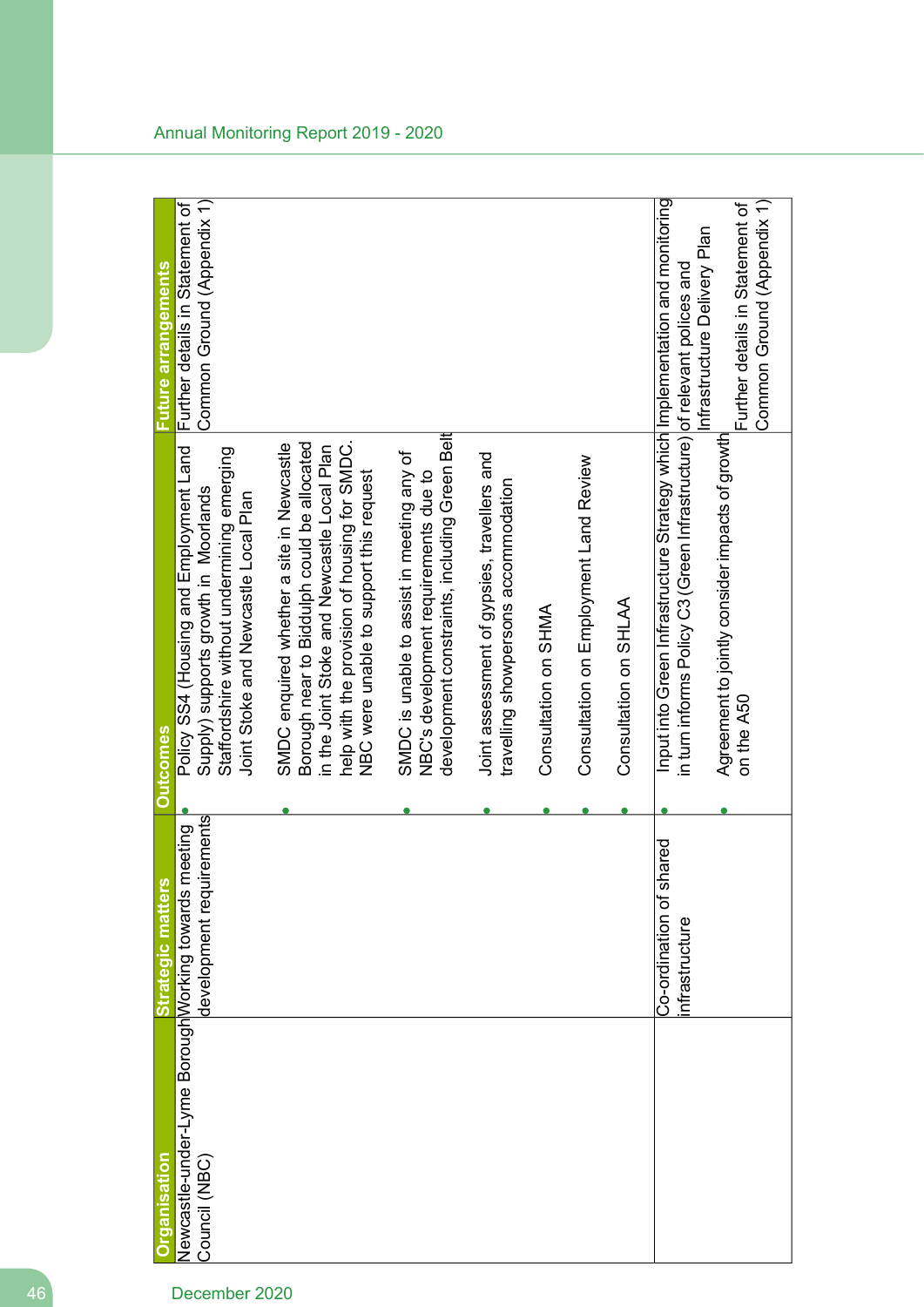| Organisation                | ίŅ,<br>Strategic matter                                                          | <b>Outcomes</b>                                                                                                                                                          | <b>Future arrangements</b>                                                                                           |
|-----------------------------|----------------------------------------------------------------------------------|--------------------------------------------------------------------------------------------------------------------------------------------------------------------------|----------------------------------------------------------------------------------------------------------------------|
|                             | Co-ordination of Green Belt<br>eviews                                            | Input into respective green belt reviews<br>undertaken during plan preparation                                                                                           | Common Ground (Appendix 1)<br>Further details in Statement of                                                        |
|                             |                                                                                  | would would affect the common green belt<br>Agreement to liaise on green belt reviews<br>boundary                                                                        |                                                                                                                      |
|                             | emerging<br>the Constellation<br>Consideration of<br>Partnership<br>strategy for | Allocation of Blythe Vale site which may<br>Joint work towards emerging strategy<br>support strategy                                                                     | Common Ground (Appendix 1)<br>Further details in Statement of<br>Constellation Partnership<br>Continued work through |
| Stafford Borough<br>Council | uirements<br>meeting<br>Working towards<br>development req                       | Policy SS4 (Housing and Employment Land Further details in Statement of<br>Staffordshire without undermining Stafford<br>Supply) supports growth in Moorlands<br>Borough | Common Ground (Appendix 1)                                                                                           |
|                             |                                                                                  | development constraints, including Green Belt<br>SMDC is unable to assist in meeting any of<br>SBC's development requirements due to                                     |                                                                                                                      |
|                             |                                                                                  | Joint assessment of gypsies, travellers and<br>travelling showpersons accommodation                                                                                      |                                                                                                                      |
|                             |                                                                                  | Consultation on SHMA                                                                                                                                                     |                                                                                                                      |
|                             |                                                                                  | Consultation on Employment Land Review                                                                                                                                   |                                                                                                                      |
|                             |                                                                                  | Consultation on SHLAA                                                                                                                                                    |                                                                                                                      |
|                             |                                                                                  |                                                                                                                                                                          |                                                                                                                      |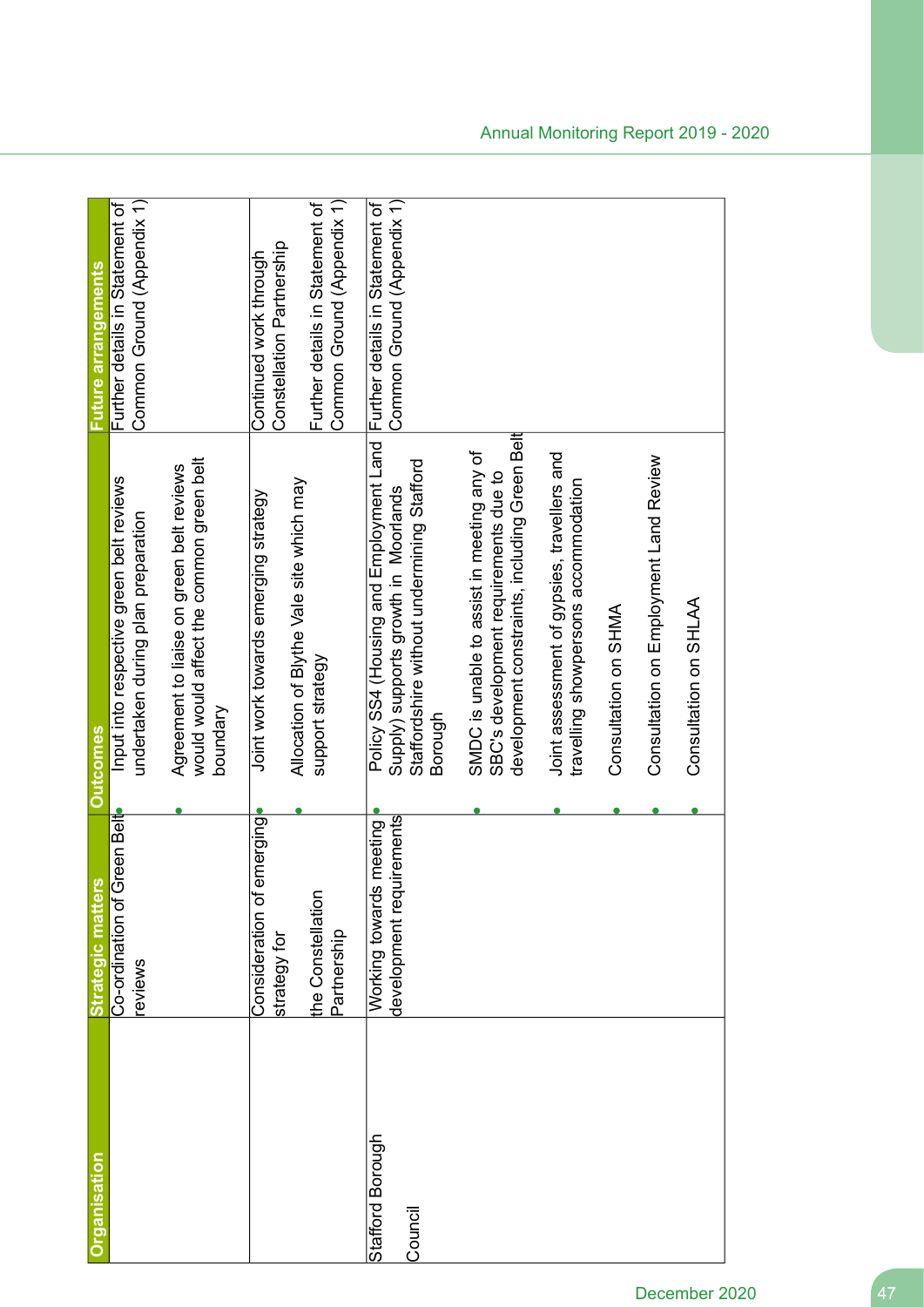| Organisation | Strategic matter                                                     | <b>Outcomes</b>                                                                                                                                                                                                                                                                                                                                                                                                                                                                                                                           | uture arrangements                                                                    |
|--------------|----------------------------------------------------------------------|-------------------------------------------------------------------------------------------------------------------------------------------------------------------------------------------------------------------------------------------------------------------------------------------------------------------------------------------------------------------------------------------------------------------------------------------------------------------------------------------------------------------------------------------|---------------------------------------------------------------------------------------|
|              | growth<br>shared<br>nfrastructure e.g.<br>Co-ordination of<br>on A50 | Input into Green Infrastructure Strategy which Implementation and monitoring<br>SBC welcomes the Blythe Bridge Opportunity Infrastructure Delivery Plan<br>in turn informs Policy C3 (Green Infrastructure). of relevant polices and<br>Infrastructure Strategy maps - maps updated<br>Staffordshire Moorlands Local Plan's Green<br>designated for potential new floodplain and<br>Council's area should be removed from the<br>riparian woodland within Stafford Borough<br>corridor for green infrastructure, areas<br>to reflect this | Further details in Statement of<br>Common Ground (Appendix 1)                         |
|              |                                                                      | Agreement to jointly consider impacts of growth<br>on the A50                                                                                                                                                                                                                                                                                                                                                                                                                                                                             |                                                                                       |
|              | Co-ordination of Green Belt<br>eviews                                | Input into respective green belt reviews<br>undertaken during plan preparation                                                                                                                                                                                                                                                                                                                                                                                                                                                            | Further details in Statement of<br>Common Ground (Appendix 1)                         |
|              |                                                                      | would would affect the common green belt<br>Agreement to liaise on green belt reviews<br>boundary                                                                                                                                                                                                                                                                                                                                                                                                                                         |                                                                                       |
|              | <b>Blythe</b><br>Consideration of I<br>Vale Strategic Sit            | at Blythe Vale as well as a master plan for the Further details in Statement of<br>measures. SBC wish to be consulted on further Infrastructure Delivery Plan<br>detailed studies regarding new infrastructure<br>area setting out links to adjoining areas and<br>DSR1 (Blythe Vale), including infrastructure<br>Agreement for liaison to implement Policy<br>landscape implications                                                                                                                                                    | Implementation and monitoring<br>Common Ground(Appendix 1)<br>of relevant polices and |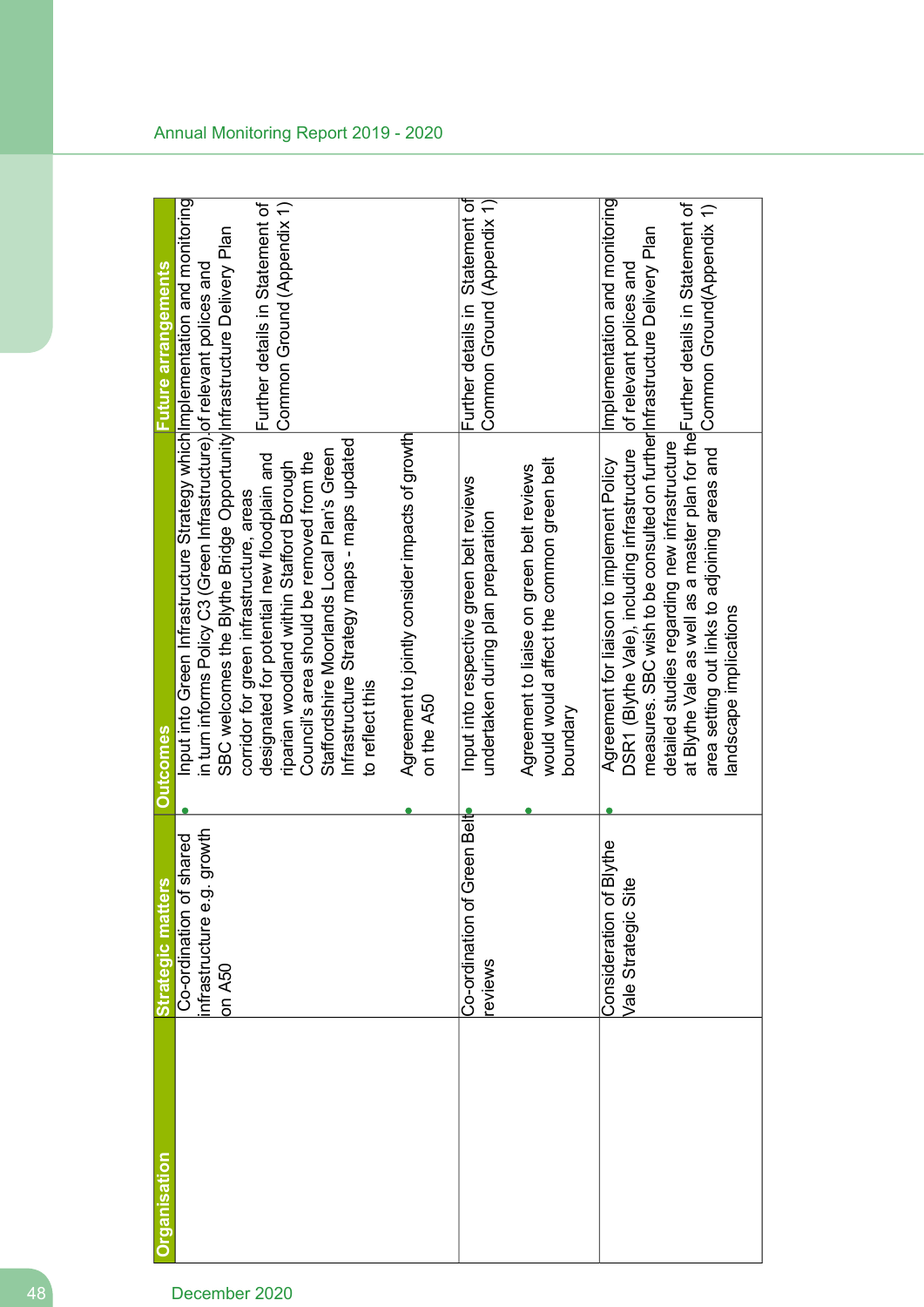| Organisation                          | <b>Strategic matters</b>                                                                                       | <b>Outcomes</b>                                                                                                                                                                                                                                                               | Future arrangements                                                                                                                                 |
|---------------------------------------|----------------------------------------------------------------------------------------------------------------|-------------------------------------------------------------------------------------------------------------------------------------------------------------------------------------------------------------------------------------------------------------------------------|-----------------------------------------------------------------------------------------------------------------------------------------------------|
|                                       | emerging<br>Constellation Partnership<br>Consideration of<br>strategy for the                                  | Allocation of Blythe Vale site which may<br>Joint work towards emerging strategy<br>support strategy                                                                                                                                                                          | Constellation Partnership<br>Continued work through                                                                                                 |
| East Staffordshire<br>Borough Council | Towers and growth on A50<br>nfrastructure e.g. traffic<br>Co-ordination of shared<br>5q<br>implications of Alt | Alton Towers Resort Transport Liaison Group Meetings to implement Alton<br>Agreement to jointly consider impacts of growth Infrastructure Delivery Plan<br>mitigate traffic impacts under terms of legal<br>co-ordinates transport improvements to<br>agreement<br>on the A50 | Implementation and monitoring<br>Statement of Common Ground<br>Towers Legal Agreement<br>Further details in future<br>of relevant polices and       |
|                                       | <b>Blythe</b><br>Vale Strategic Site<br>Consideration of                                                       | Agreement to jointly consider impacts of<br>growth on the A50                                                                                                                                                                                                                 | Implementation and monitoring<br>Statement of Common Ground<br>Infrastructure Delivery Plan<br>Further details in future<br>of relevant polices and |
|                                       | mprove the Churnet Valley<br>Initiatives to conserve and                                                       | Churnet Valley Living Landscape Partnership Continued joint working under<br>Policy SS11 (Churnet Valley Strategy) seeks<br>co-ordinates and implements measures to<br>to conserve and improve the valley<br>conserve and improve the valley                                  | provisions of the partnership<br>mplementation of relevant<br>policies                                                                              |

### Annual Monitoring Report 2019 - 2020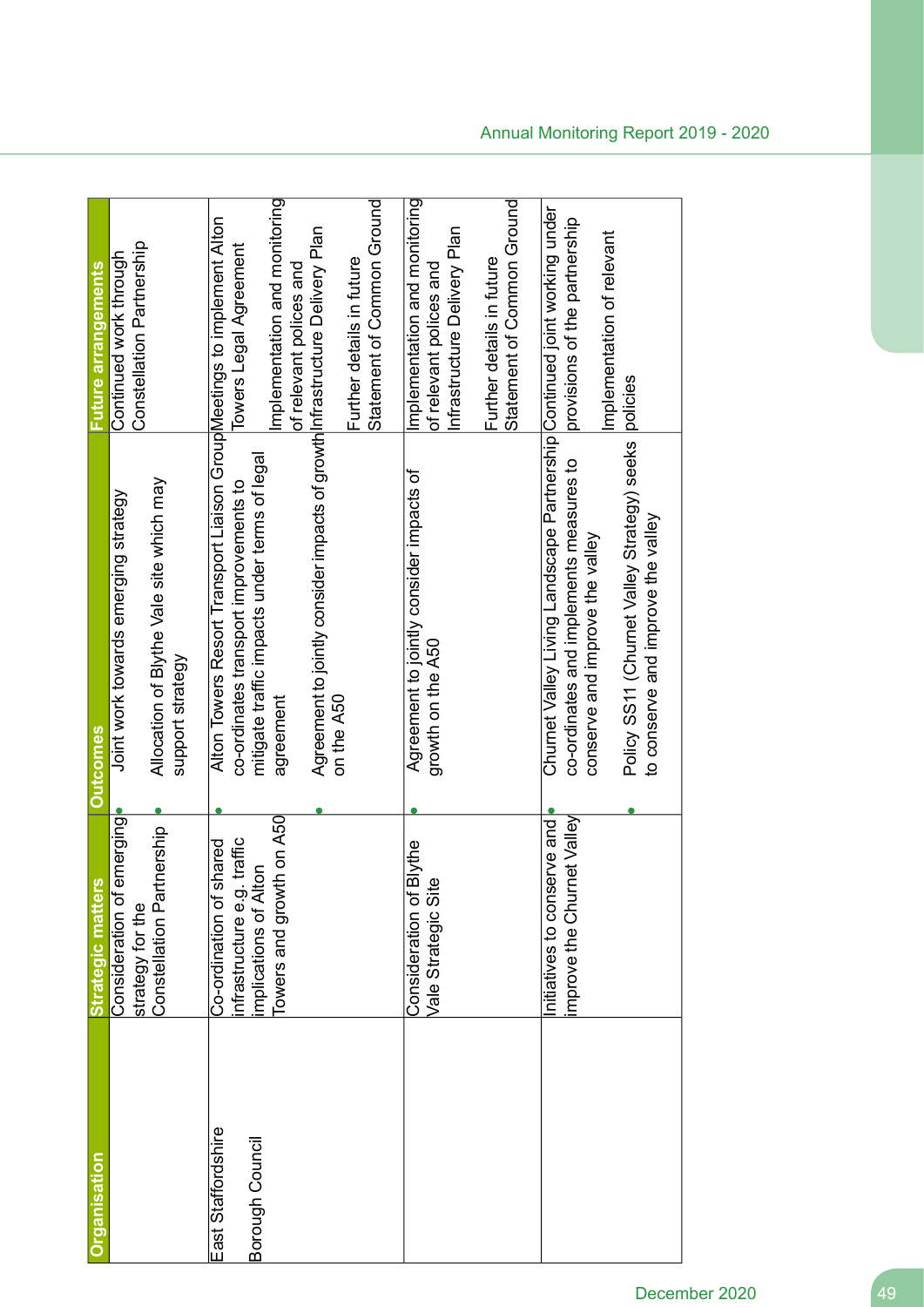| <u>Organisation</u>                               | <b>Strategic matters</b>                                                               | <b>Outcomes</b>                                                                                                                                                 | Future arrangements                                                  |
|---------------------------------------------------|----------------------------------------------------------------------------------------|-----------------------------------------------------------------------------------------------------------------------------------------------------------------|----------------------------------------------------------------------|
| Cheshire East Council                             | Co-ordination of shared                                                                | Input into Green Infrastructure Strategy which Implementation of relevant                                                                                       |                                                                      |
|                                                   | Green<br>infrastructure e.g.<br>nfrastructure                                          | in turn informs Policy C3 (Green Infrastructure) policies                                                                                                       |                                                                      |
|                                                   |                                                                                        | Future consideration of cross boundary                                                                                                                          | Future input into new evidence                                       |
|                                                   |                                                                                        | highways impacts of growth in Cheshire East<br>and Staffordshire                                                                                                | Constellation Partnership<br>- potentially as part of                |
|                                                   | Co-ordination of Green Belt<br>reviews                                                 | Input into respective green belt reviews<br>undertaken during plan preparation                                                                                  | Future input into new evidence                                       |
|                                                   |                                                                                        | would would affect the common green belt<br>Agreement to liaise on green belt reviews<br>boundary                                                               |                                                                      |
|                                                   | y for the<br>emerging strategy<br>Consideration of                                     | Joint work towards emerging strategy                                                                                                                            | Constellation Partnership<br>Continued work through                  |
|                                                   | Constellation Partnership                                                              | Allocation of Blythe Vale site which may<br>support strategy                                                                                                    |                                                                      |
| <b>High Peak Borough Council</b><br>(HPBC)        | consideration of setting and<br>$\overline{5}$<br>nature conservati<br>Shared need for | Policies SS1 (Development Principles), (SD2 Implementation of relevant<br>Settlement Setting) outline policy to address<br>Low Carbon Energy), DC3 (Landscape & | policies                                                             |
|                                                   | of Peak District National<br>Park                                                      | impacts on the National Park                                                                                                                                    | Co-ordination through Strategic<br>Alliance between HPBC and<br>SMDC |
| Derbyshire Dales District Council Shared need for | consideration of setting and<br>nature conservation                                    | Policies SS1 (Development Principles), (SD2 Implementation of relevant<br>Settlement Setting) outline policy to address<br>Low Carbon Energy), DC3 (Landscape & | policies                                                             |
|                                                   | lational<br>of Peak District N<br>Park                                                 | impacts on the National Park                                                                                                                                    | Correspondence / meetings as<br>required                             |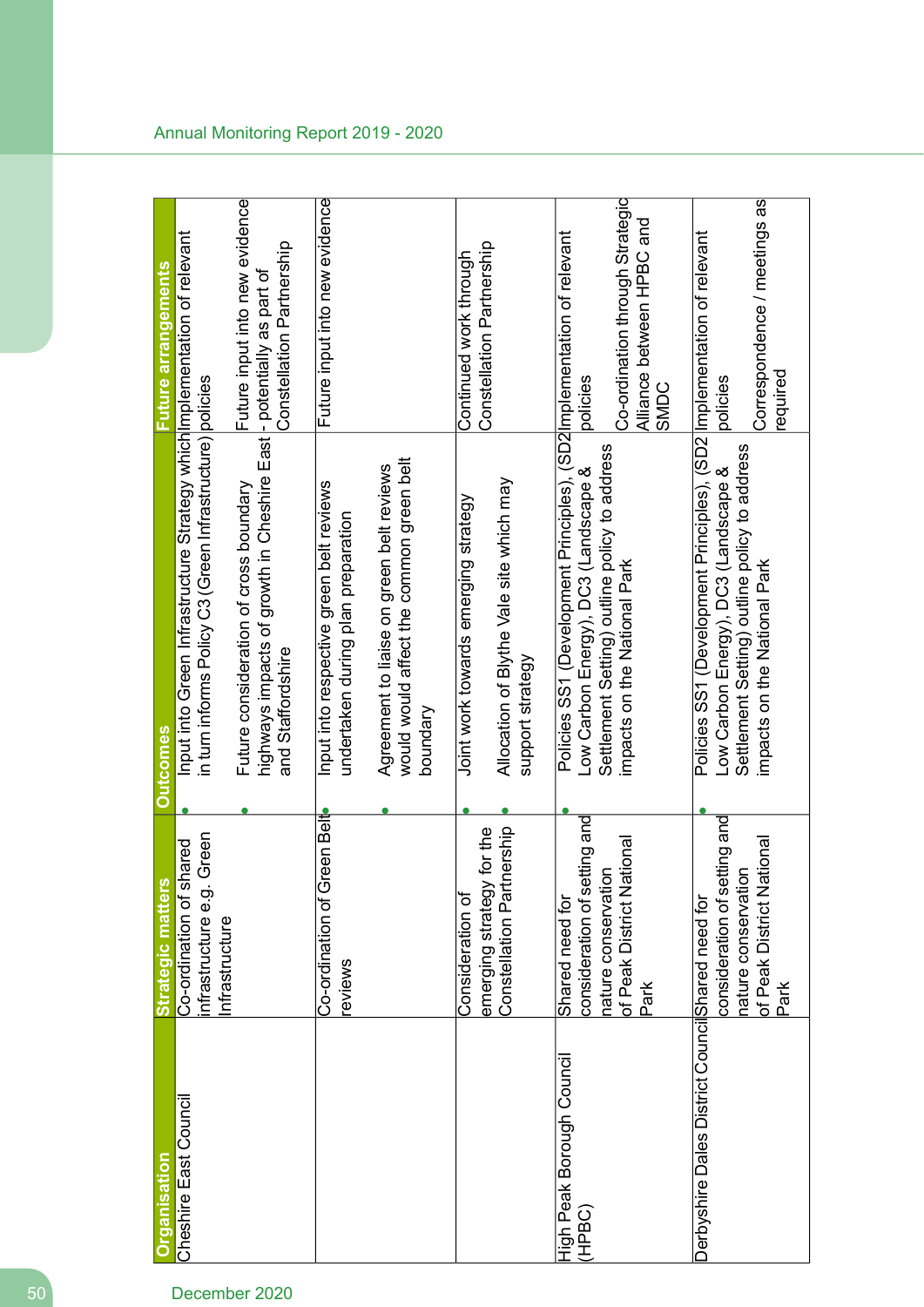| <u>irganisation</u>          | Strategic matters                                                            | <b>Outcomes</b>                                                                                                                                                                                                                                                           | <b>Euture arrangements</b>                                                                               |
|------------------------------|------------------------------------------------------------------------------|---------------------------------------------------------------------------------------------------------------------------------------------------------------------------------------------------------------------------------------------------------------------------|----------------------------------------------------------------------------------------------------------|
| Environment Agency (EA)      | and environmental matters<br>including Churnet Valley<br>Input on flood risk | Findings of Strategic Flood Risk Assessment Consultation on planning<br>and dialogue with EA has                                                                                                                                                                          | applications                                                                                             |
|                              |                                                                              | Water Quality) & SD5 (Flood Risk), H2 (Housing<br>informed Local Plan Policies SD4 (Pollution and<br>Allocations)                                                                                                                                                         | Implementation and monitoring<br>of relevant<br>policies                                                 |
|                              |                                                                              | Churnet Valley Living Landscape Partnership Consultation on future evidence<br>Policy SS11 (Churnet Valley Strategy) seeks<br>co-ordinates and implements measures to<br>to conserve and improve the valley<br>conserve and improve the valley                            | Continued joint working under<br>provisions of the partnership<br>and Local Plan reviews<br>base updates |
| <b>Historic England (HE)</b> | Valley<br>environment matters<br>including Churnet<br>Input on historic      | and Heritage Impact Study and dialogue with applications<br>Environment) an Strategic Development Site of relevant<br>HE have informed Local Plan policies including<br>Findings of Landscape, Local Green Space<br>SS5 (Leek Area Strategy), DC2 (Historic<br>Policies); | Implementation and monitoring<br>Consultation on planning<br>policies                                    |
|                              |                                                                              | Churnet Valley Living Landscape Partnership Consultation on future evidence<br>Policy SS11 (Churnet Valley Strategy) seeks<br>co-ordinates and implements measures to<br>to conserve and improve the valley<br>conserve and improve the valley                            | Continued joint working under<br>provisions of the partnership<br>and Local Plan reviews<br>base updates |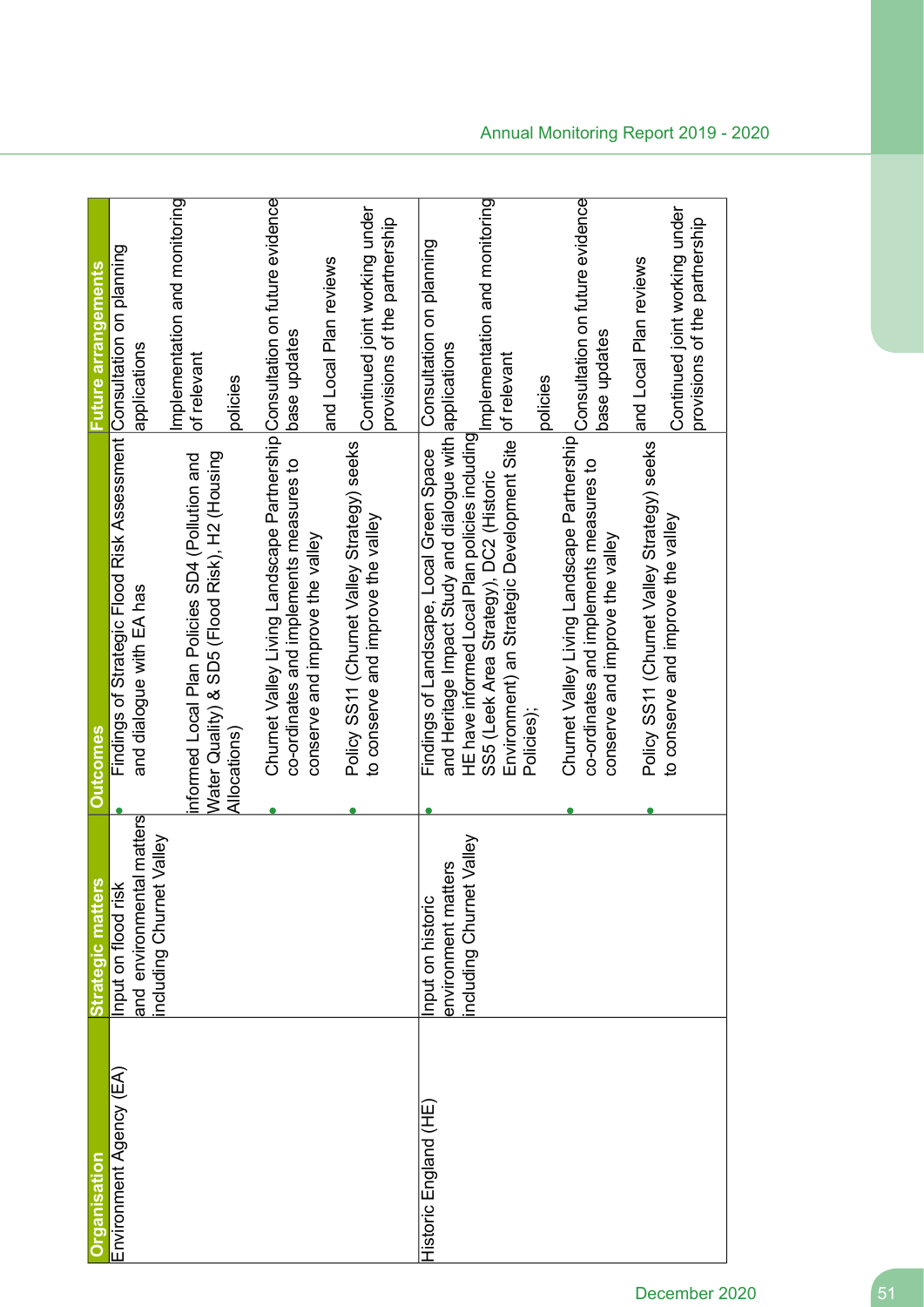| <b>Organisation</b>           | S,<br><b>Strategic matter</b>                        | <b>Outcomes</b>                                                                                                                                 | <b>Future arrangements</b>                                                                            |
|-------------------------------|------------------------------------------------------|-------------------------------------------------------------------------------------------------------------------------------------------------|-------------------------------------------------------------------------------------------------------|
| Natural England               | Input on                                             | Input into the Habitat Regulations Assessment Consultation on planning                                                                          |                                                                                                       |
|                               | environmental matters                                | which has informed Local Plan policies                                                                                                          | applications                                                                                          |
|                               | t Valley<br>including Churnet                        | including; SS8 (Larger Villages Area Strategy)                                                                                                  |                                                                                                       |
|                               |                                                      | DSL1 (Land at Horsecroft Far, Leek) & DSL2 Implementation and monitoring                                                                        | of relevant policies                                                                                  |
|                               |                                                      | (Land a the Mount, Leek). Natural England                                                                                                       |                                                                                                       |
|                               |                                                      | support conclusions and outcomes of<br>assessment.                                                                                              | Consultation on future evidence                                                                       |
|                               |                                                      |                                                                                                                                                 | base updates                                                                                          |
|                               |                                                      | Churnet Valley Living Landscape Partnership<br>co-ordinates and implements measures to                                                          | and Local Plan reviews                                                                                |
|                               |                                                      | conserve and improve the valley                                                                                                                 | Continued joint working under                                                                         |
|                               |                                                      | Policy SS11 (Churnet Valley Strategy) seeks<br>to conserve and improve the valley                                                               | provisions of the partnership                                                                         |
| Homes England                 | ivery of<br>housing, including<br>Partner in the del | Policy H3 makes provisions for affordable<br>housing                                                                                            | Consultation on planning<br>applications                                                              |
|                               | affordable housing                                   | Policy H2 allocates land to be controlled by<br>Homes England to enable housing                                                                 | Implementation and monitoring<br>of relevant policies                                                 |
|                               |                                                      | development (WE003 & WE052)                                                                                                                     | mplementation of allocation<br>regarding potential funding<br>Continued dialogue<br>opportunities and |
| North Staffordshire           | Provision of health care                             | Input into Infrastructure Delivery Plan                                                                                                         | Implementation and monitoring                                                                         |
| and Stoke-on-Trent            | in co-ordination with Local                          |                                                                                                                                                 | of relevant polices and                                                                               |
| Clinical Commissioning Groups | Plan                                                 | Policy C1 (Creating Sustainable Communities) Infrastructure Delivery Plan<br>facilitates new and protects existing healthcare<br>infrastructure |                                                                                                       |
|                               |                                                      |                                                                                                                                                 |                                                                                                       |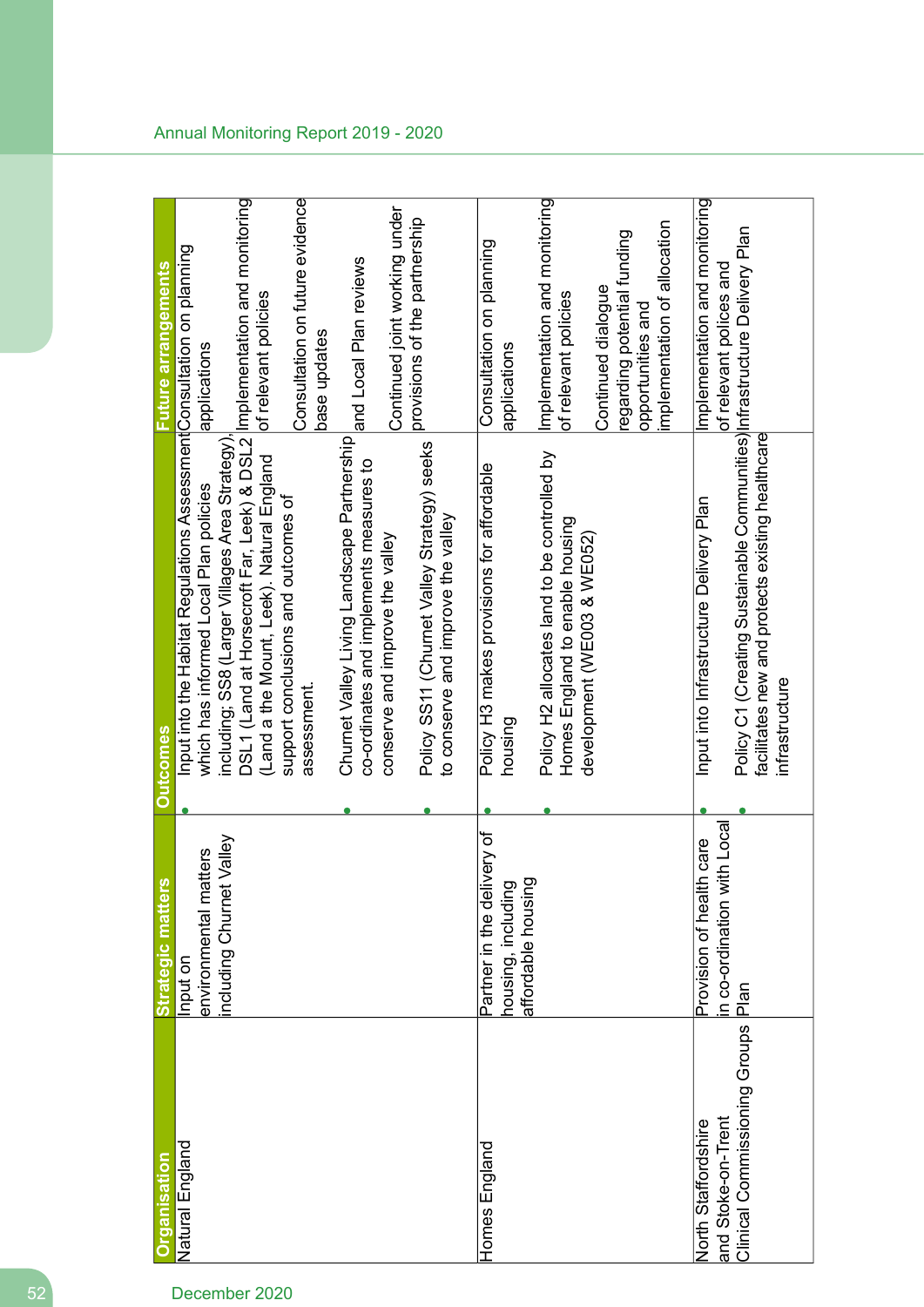| Service Commissioning<br>Board (NHS England)<br>National Health<br><b>Tiganisation</b> | n co-ordination with Local<br>Provision of health care<br>ဖွ<br><b>Strategic matter</b><br>Plan | Sustainable Communities) facilitates new andof relevant polices and<br>No direct outcome but Policy C1 (Creating<br>protects existing healthcare infrastructure<br><b>Outcomes</b>                                                                                                                                                              | Implementation and monitoring<br>Infrastructure Delivery Plan<br>uture arrangements      |
|----------------------------------------------------------------------------------------|-------------------------------------------------------------------------------------------------|-------------------------------------------------------------------------------------------------------------------------------------------------------------------------------------------------------------------------------------------------------------------------------------------------------------------------------------------------|------------------------------------------------------------------------------------------|
| Office of Rail Regulation                                                              | e Bridge<br>railway<br>provision at Blyth<br>Consideration of                                   | No direct outcome but Policy DSR1 (Blythe<br>Vale) requires consideration of impacts on<br>railway arising from applications                                                                                                                                                                                                                    | Implementation and monitoring<br>of relevant policies                                    |
| Highways England                                                                       | impact of<br>Consideration of<br>growth on A50                                                  | Agreement to work with Highways England and Joint working on study<br>local authority partners to consider and address<br>the impact of Local Plan growth on the A50                                                                                                                                                                            | Implementation and monitoring<br>Infrastructure Delivery Plan<br>of relevant polices and |
| Stoke and Staffordshire Local<br>Enterprise Partnership (LEP)                          | ocal Plan should reflect<br>and assist in delivering<br>economic objectives                     | LEP's Strategic Economic Plan recognised in limplementation and monitoring<br>the Local Plan's Challenges and Spatial Visionof relevant polices<br>Land Supply's hottoddns (Xiddng pre-<br>Policy SS4 (Strategic Housing and Employment<br>support proposals in line with LEP's priorities.<br>Policy E1 (New Employment Development)<br>growth |                                                                                          |
| Peak District Local Nature<br>Partnership (LNP)                                        | objectives<br>d assist<br>ocal Plan shoul<br>n delivering LNP                                   | conserve and enhance the biodiversity of the<br>Geological Resources) makes provisions to<br>None direct but Policy NE1 (Biodiversity &<br>District and neighbouring areas                                                                                                                                                                      | Implementation and monitoring<br>of relevant polices                                     |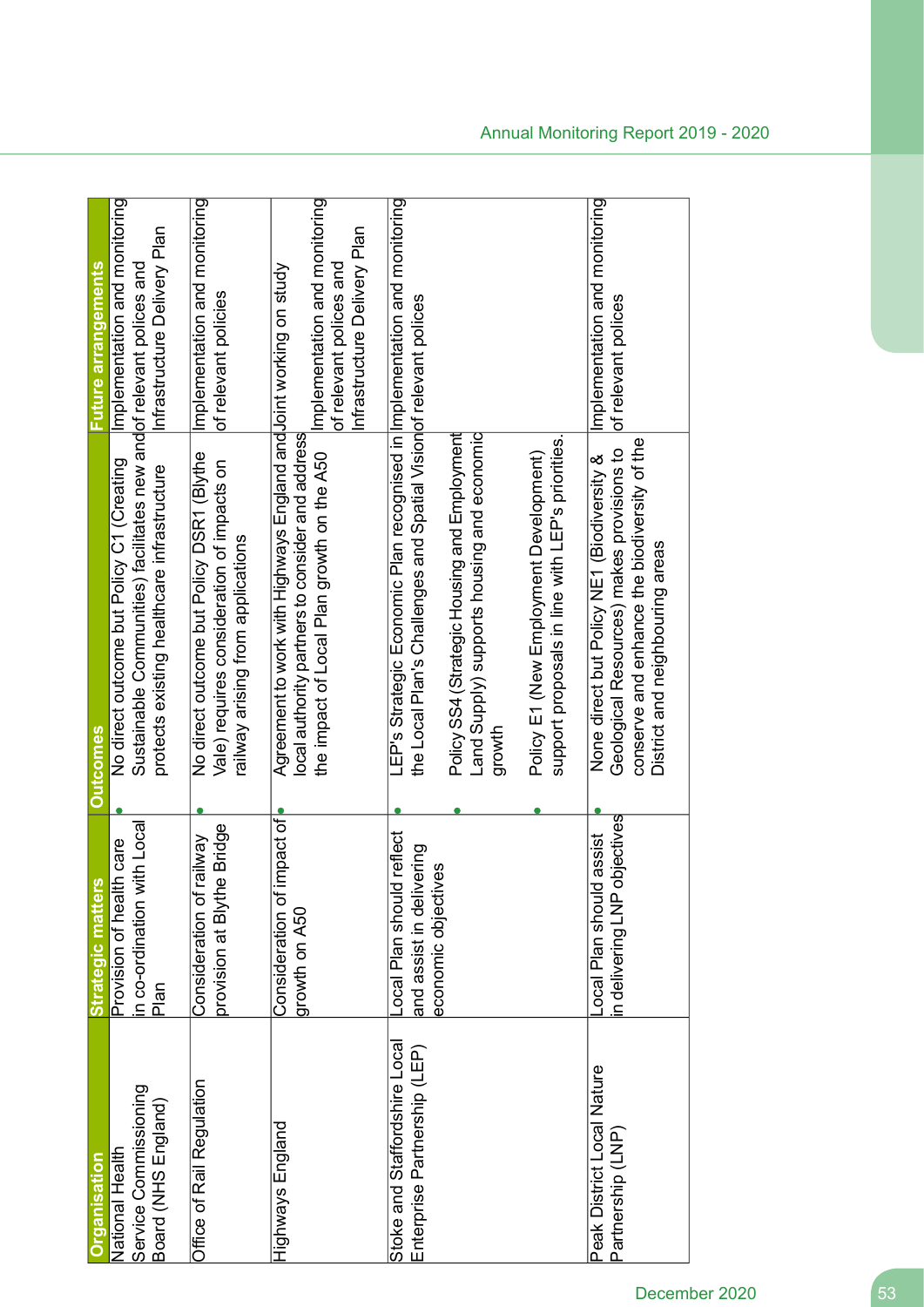|                                                | ღ<br>trategic matte                                             | <b>Dutcomes</b>                                                                                                                                                                                                              | <b>Future arrangements</b> |
|------------------------------------------------|-----------------------------------------------------------------|------------------------------------------------------------------------------------------------------------------------------------------------------------------------------------------------------------------------------|----------------------------|
| staffordshire Local Nature<br>artnership (LNP) | objectives<br>d assist<br>Local Plan shoul<br>in delivering LNP | None direct but Policy NE1 (Biodiversity &   Implementation and monitoring<br>Geological Resources) makes provisions to lof relevant poli<br>conserve and enhance the biodiversity of the<br>District and neighbouring areas |                            |
|                                                |                                                                 |                                                                                                                                                                                                                              |                            |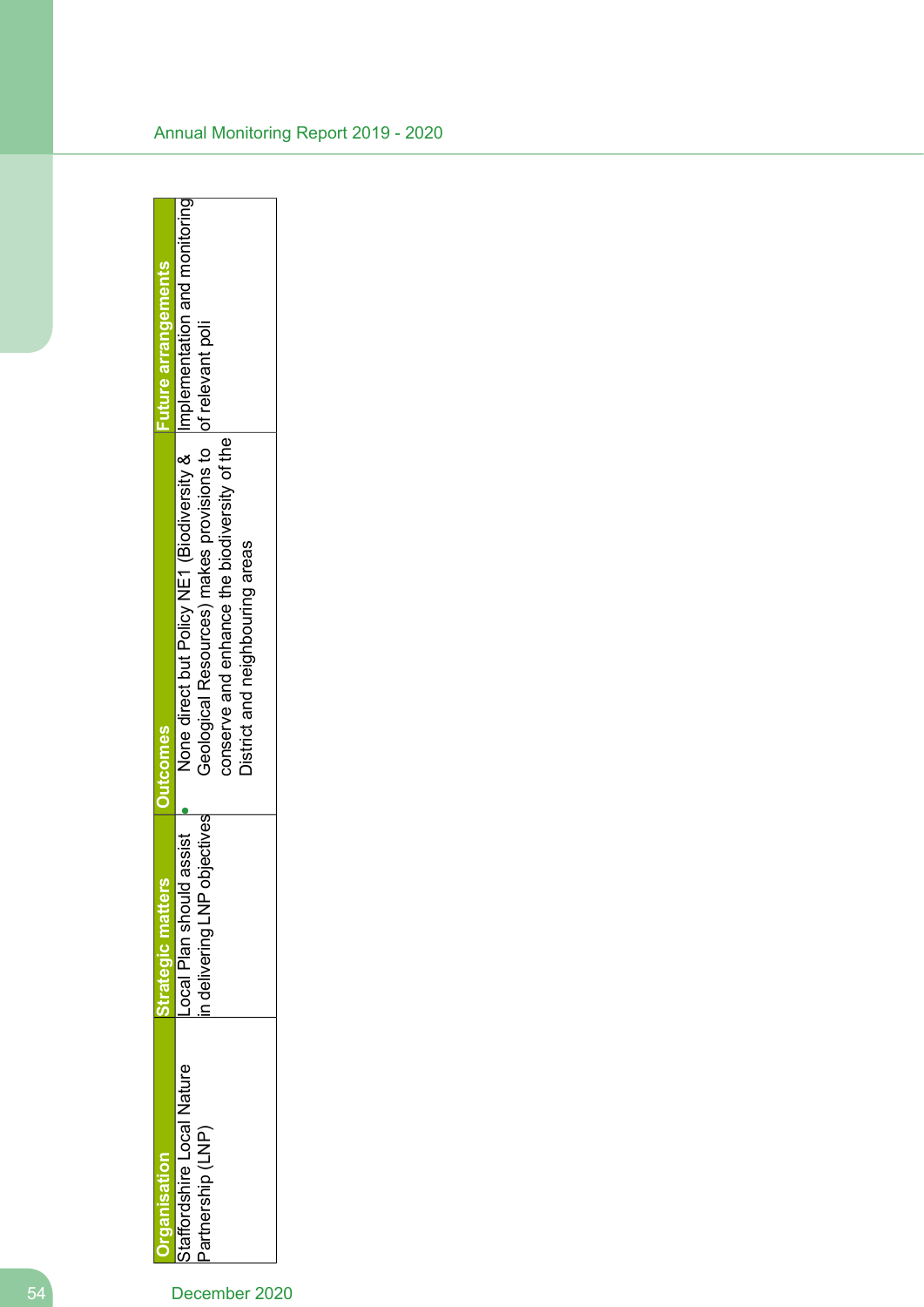### **Consultation**

### **Table 7.4 Planning Documents**

| <b>Name of Document</b>                                                                                                                                     | <b>Consultation</b><br><b>Start</b><br><b>Date</b> | <b>Authority /</b><br><b>Organisation</b>                                           | <b>Action</b>                                                                                                                                 |
|-------------------------------------------------------------------------------------------------------------------------------------------------------------|----------------------------------------------------|-------------------------------------------------------------------------------------|-----------------------------------------------------------------------------------------------------------------------------------------------|
| <b>Staffordshire Moorlands</b><br><b>Local Plan Site Options</b><br><b>Consultation Booklet</b><br>(including SCI & SHLAA)                                  | <b>July 2015</b>                                   | All residents<br>and businesses<br>in Staffordshire<br>Moorlands, all<br>interested | Responses received were<br>taken into consideration in the<br>preparation of the Preferred<br><b>Options Consultations.</b>                   |
| <b>Staffordshire Moorlands</b><br>Preferred Site Options &<br>Boundary consultation                                                                         | 28 April<br>2016                                   | parties on the<br>LDF database<br>and all statutory<br>bodies and                   | Responses received were<br>taken into consideration in the<br>preparation of the Preferred<br>Options Consultation.                           |
| <b>Staffordshire Moorlands</b><br><b>Local Plan Preferred</b><br><b>Options Consultation</b>                                                                | <b>July 2017</b>                                   | neighbouring<br>authorities.                                                        | Responses received were<br>taken into consideration in the<br>preparation of the Submission<br>Version Local Plan.                            |
| <b>Staffordshire Moorlands</b><br><b>Local Plan Submission</b><br>Version published                                                                         | 27<br>February<br>- 11 April<br>2018               |                                                                                     | Submission Version of the<br>Local Plan published with<br>representations invited on the<br>soundness and legal<br>compliance of its content. |
| <b>Staffordshire Moorlands</b><br>Local Plan<br><b>Consultation on Housing</b><br><b>Implementation Strategy &amp;</b><br>Local Green Space<br>designations | January<br>2019                                    |                                                                                     | Consultation on the Housing<br>Implementation Strategy and<br>Local Green Space<br>designations.                                              |
| <b>Staffordshire Moorlands</b><br><b>Local Plan</b><br><b>Main Modifications</b><br>consultation                                                            | September<br>October<br>2019                       |                                                                                     | Consultation on the main<br>modifications to the Local Plan                                                                                   |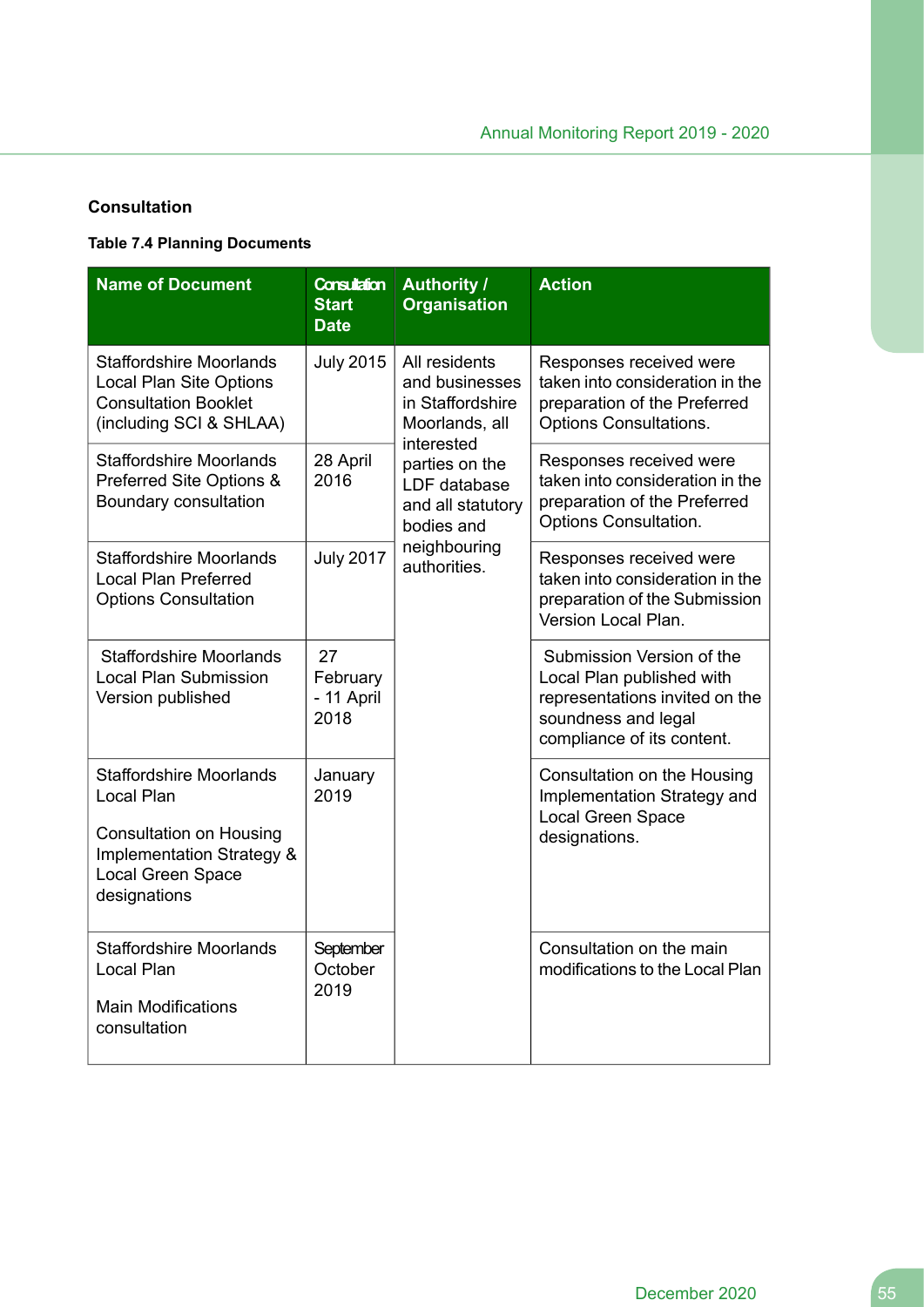Statement of Community Involvement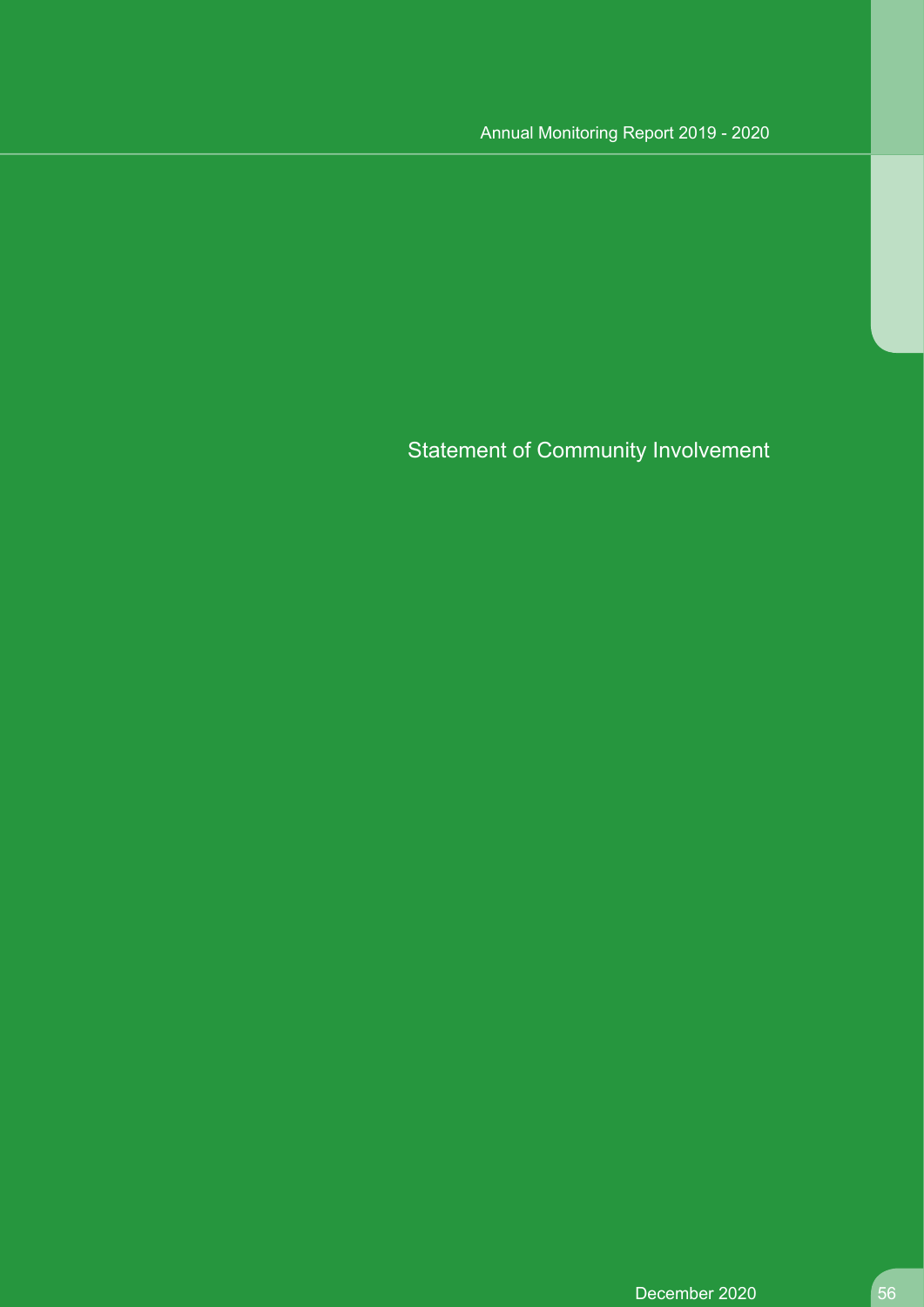# **8 Statement of Community Involvement**

**8.1** The Statement of Community Involvement (SCI) is a document explaining to the local community how they will be involved in the preparation of planning policy documents and planning applications. The preparation of an SCI is a statutory requirement under the Planning & Compulsory Purchase Act 2004. It is intended to set out standards to be met by the authority in terms of community involvement, building on the minimum requirements set out in the Town & Country Planning (Local Planning) (England) Regulations 2012.

**8.2** The Council's first SCI was adopted in 2006 and an updated SCI was adopted in December 2014. A revision to Chapter 5 of the updated SCI, relating to consultation on planning applications was consulted on in July 2015. This amendment was necessary to reflect the latest planning procedures which came into place after the SCI was adopted.

**8.3** In line with the monitoring requirements set out in the new SCI, future versions of the AMR will provide a summary of the previous years' community involvement activities in relation to Development Plan Documents and Supplementary Planning Documents and assess their effectiveness. This will be done by:

- Use of equal opportunities monitoring data collected from participants of consultation exercises;
- Use of the Citizens' Panel (where appropriate) to obtain feedback on the effectiveness of planning policy consultations in terms of methods of notification and gathering views;
- Consideration of comments received about the quality and effectiveness of planning policy consultations from participants.

**8.4** During the monitoring period, as part of the examination of the Staffordshire Moorlands Local Plan consultation was carried out on the main modifications to the Plan in September-October 2019 and further hearing sessions were held in February 2020.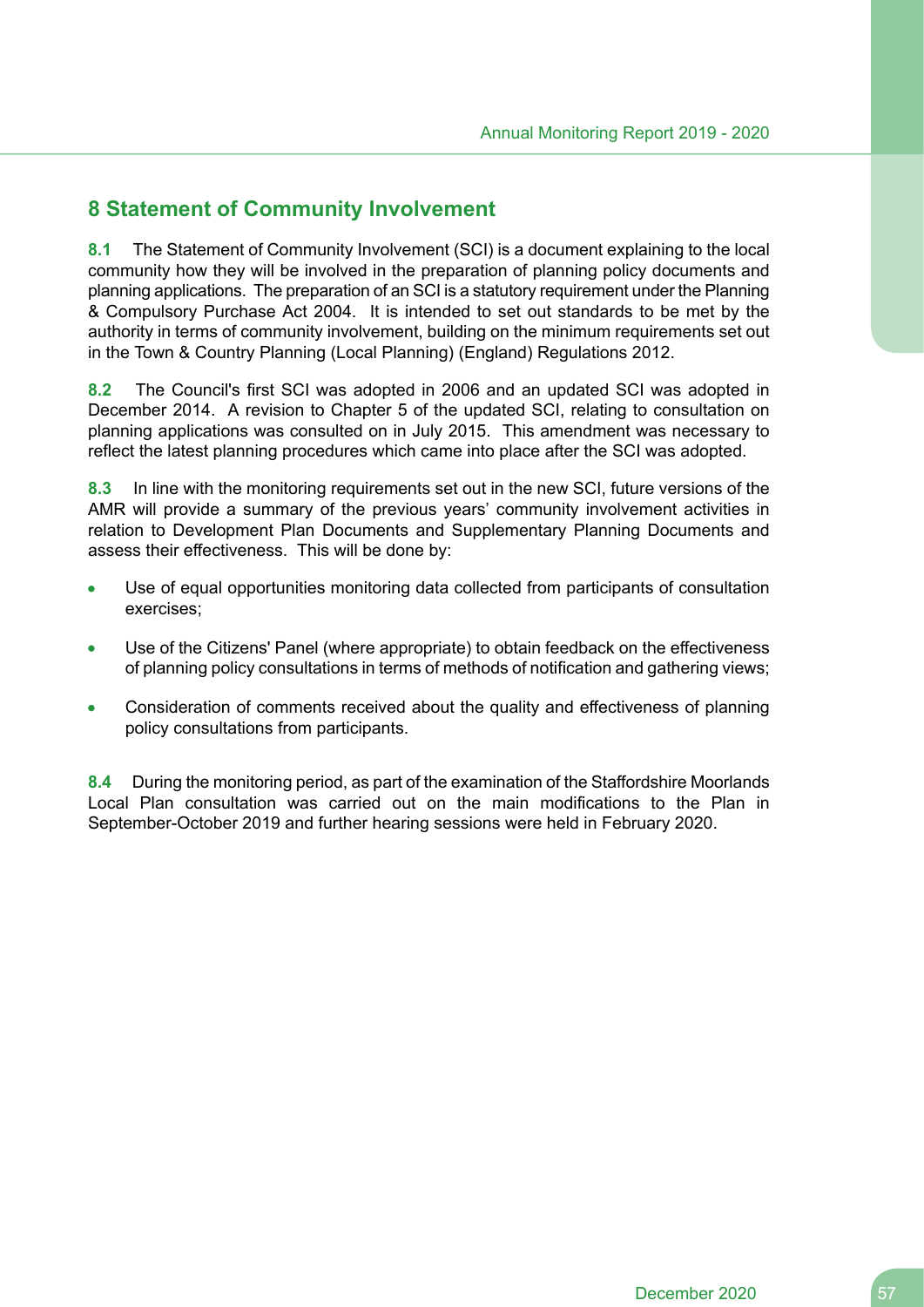# Annual Monitoring Report 2019 - 2020

Neighbourhood Planning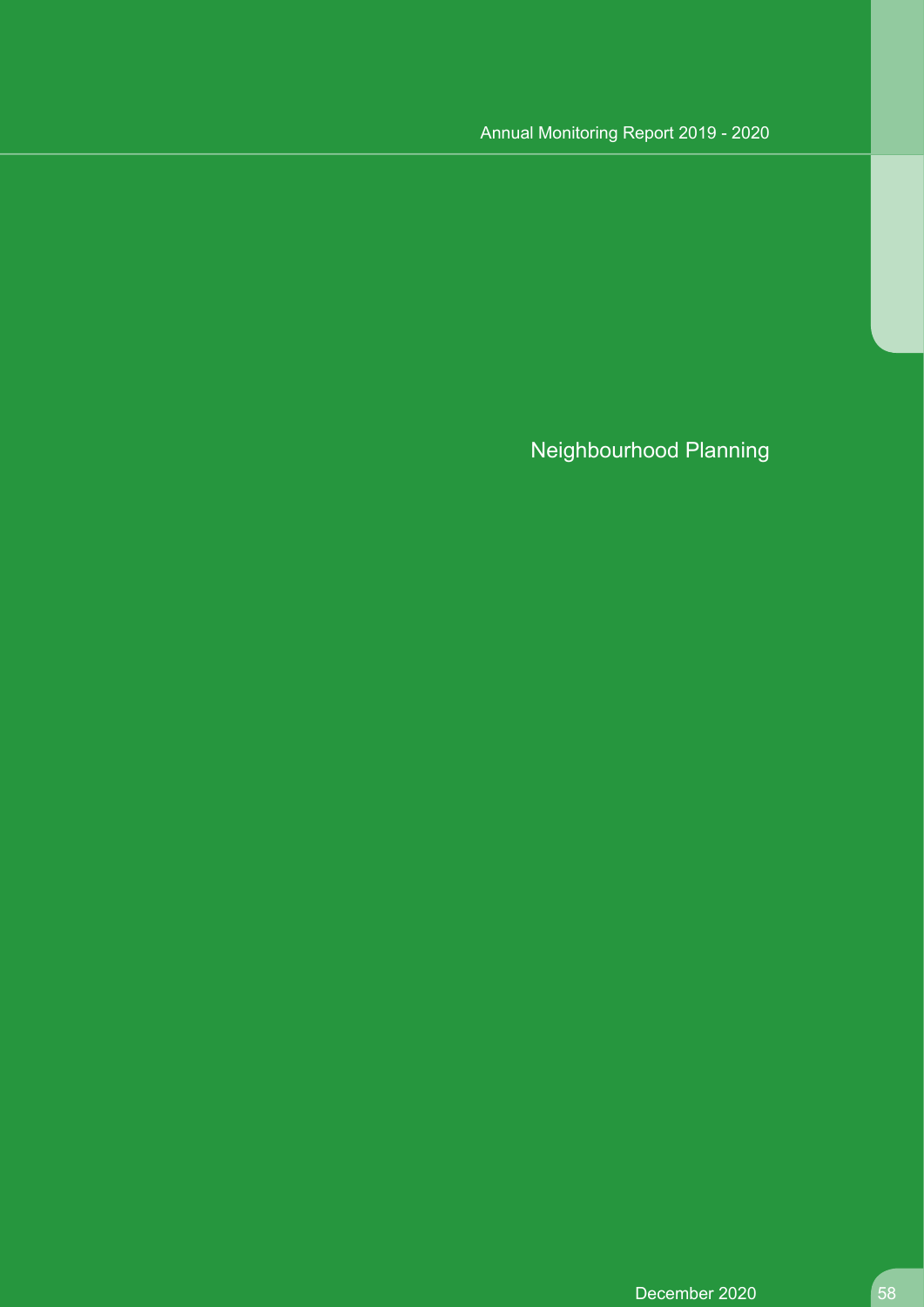# **9 Neighbourhood Planning**

### **Neighbourhood Planning**

**9.1** Neighbourhood planning is part of the new planning system introduced by the Localism Act 2011, through the establishment of Neighbourhood Development Plans, Neighbourhood Development Orders and Community Right to Build initiatives.

**9.2** Neighbourhood planning enables members of a local community to take forward planning proposals for the neighbourhood in which they live. Local communities can produce Neighbourhood Plans for their local area, putting in place planning policies for the future development and growth of the neighbourhood. Neighbourhood Development Plans are voluntary local planning policy documents - that are written and developed by a community - usually led by a town or parish council.

**9.3** Once a neighbourhood plan is made, and adopted in Staffordshire Moorlands it will form part of the Local Development Plan for Staffordshire Moorlands. This means that it will become a main consideration within the local planning system.

### **Support for Neighbourhood Planning**

**9.4** The District Council supports Neighbourhood Planning and aims to provide assistance to local communities who wish to produce plan by providing:

- Initial advice and an introductory meeting to explain the process.  $\bullet$
- Holding Neighbourhood Planning forums  $\bullet$
- Advice on the evidence needed to prepare the plan.  $\bullet$
- Provision of local maps.
- Specialist technical advice on issues such as affordable housing, heritage and conservation and sustainability appraisal.
- A "critical friend" role throughout the drafting of the plan, attending steering group meetings where necessary to provide advice and support.
- Assistance with consultation and publicity programmes, including providing details of statutory consultees and support with press releases.
- Reviewing draft documents to ensure they meet the basic conditions.

**9.5** There are eight Neighbourhood Areas designated in the District. For all the neighbourhood areas the designated area is the same as the parish/town council boundary.

**9.6** The information below provides details on the progress on the Neighbourhood Plans up to the end of the monitoring period.

### **Leekfrith Neighbourhood Plan**

**Name of Designated Neighbourhood Area**: Leekfrith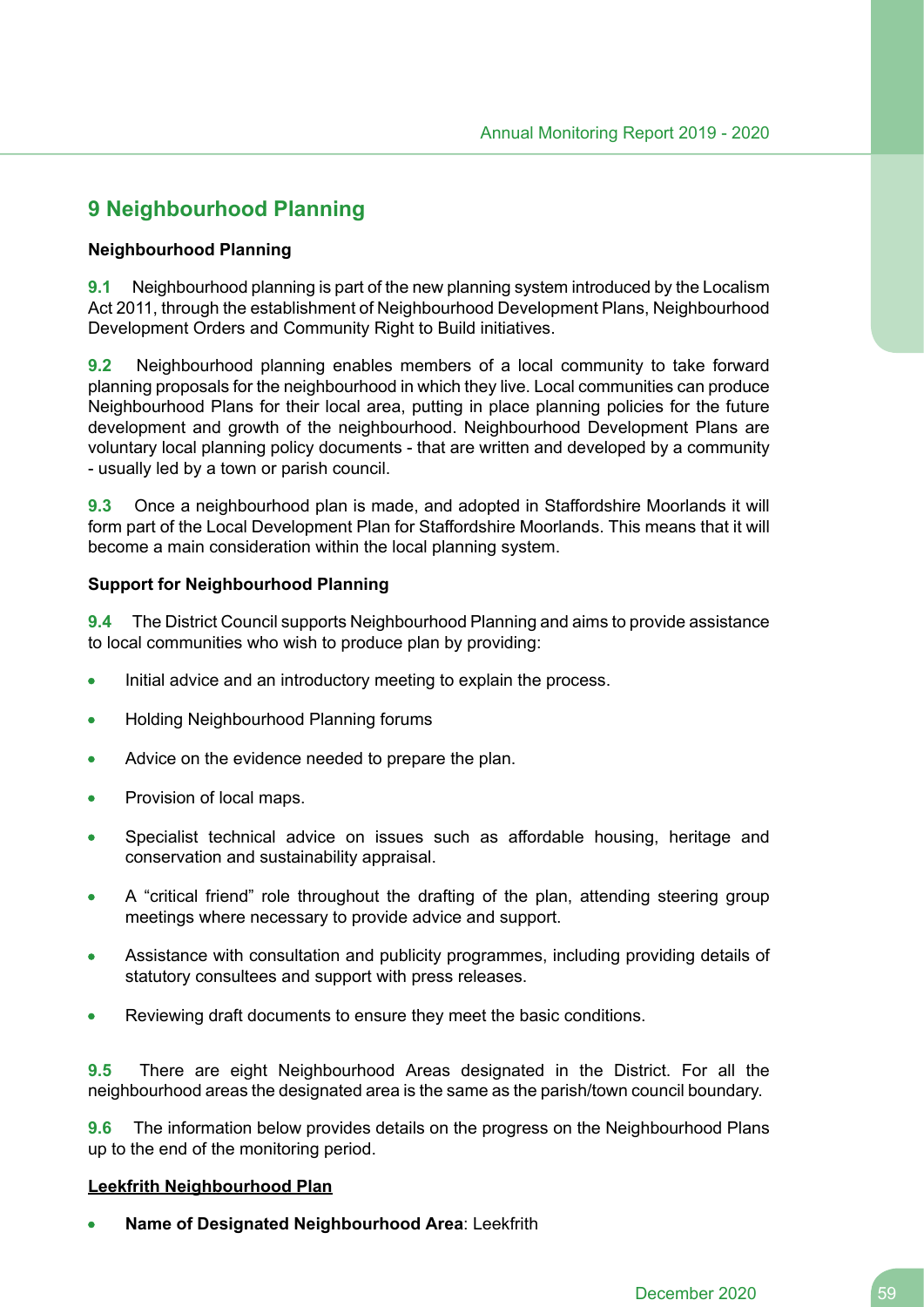- **Date of Designation**: 24<sup>th</sup> March 2015 (Staffordshire Moorlands District Council) and  $\bullet$ 13<sup>th</sup> March 2015 (Peak District National Park Authority)
- **Relevant Body**: Leekfrith Parish Council
- **Progress**: Work underway
	- The Neighbourhood Plan Area was designated in March 2015.
	- The Draft Plan was consulted on between 31 January 21 March 2018.  $\bullet$
	- The Independent Examination of the Leekfrith Neighbourhood Plan commenced  $\blacksquare$ on 27th November 2019.
	- $\bullet$ The Examiner's report was received by the Council on 23rd December 2019.
	- The District Council (in February 2020) and Peak District National Park (in March  $\bullet$ 2020) have now decided that the Neighbourhood Plan as (recommended to be modified) can proceed to referendum. A date for the referendum will be set once the implications of the Coronavirus become clear.
	- The Plan sets out planning policies for Leekfrith Neighbourhood Area concerning:  $\bullet$ the redevelopment of Upper Hulme Mill, full-time rental of holiday accommodation, the requirement for a transport statement and parking at the Roaches.

### **Brown Edge Neighbourhood Plan**

- **Name of Designated Neighbourhood Area**: Brown Edge
- **Date of Designation: 16<sup>th</sup> February 2016**
- **Relevant Body**: Brown Edge Parish Council
- **Progress:** Work underway

### **Biddulph Neighbourhood Plan**

- **Name of Designated Neighbourhood Area**: Biddulph
- **Date of Designation: 16<sup>th</sup> February 2016**
- **Relevant Body**: Biddulph Town Council
- **Progress**: Work underway
	- The Neighbourhood Plan Area was designated in February 2016.
	- Pre-submission consultation on the draft Neighbourhood Plan for Biddulph, alongside the draft Neighbourhood Development Order - Biddulph town centre,took place between Monday 23rd September and Monday 4th November 2019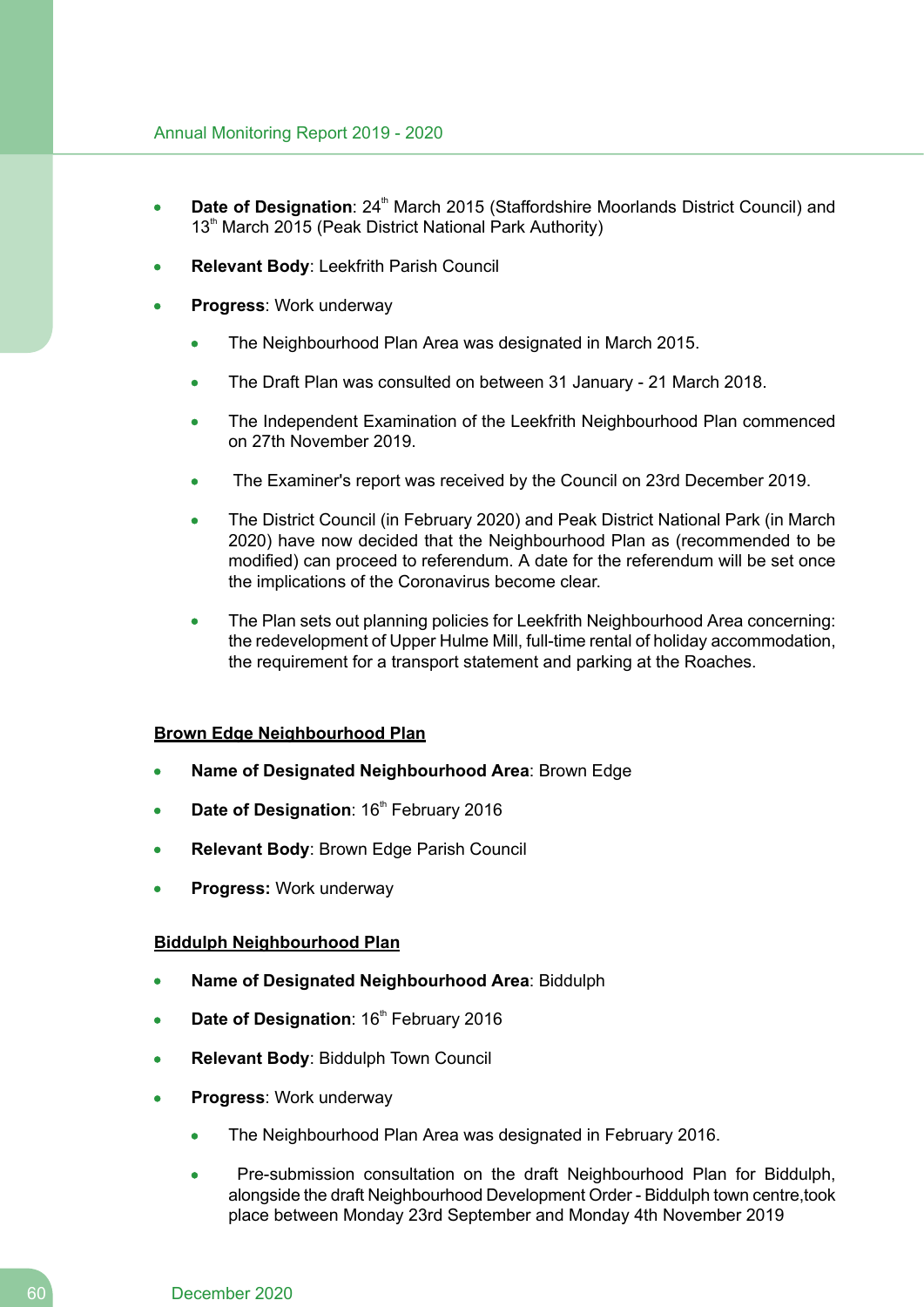### **Checkley Neighbourhood Plan**

- **Name of Designated Neighbourhood Area**: Checkley
- **Date of Designation: 16<sup>th</sup> February 2016**
- **Relevant Body**: Checkley Parish Council
- **Progress:** Work underway

### **Draycott in the Moors Neighbourhood Plan**

- **Name of Designated Neighbourhood Area**: Draycott in the Moors
- **Date of Designation: 19th July 2016**
- **Relevant Body**: Draycott in the Moors Parish Council  $\bullet$
- **Progress**: Work underway

### **Rushton Neighbourhood Plan**

- **Name of Designated Neighbourhood Area**: Rushton
- **Date of Designation: 14<sup>th</sup> February 2017**
- **Relevant Body**: Rushton Parish Council  $\bullet$
- **Progress**: Work underway  $\blacksquare$

### **Forsbrook Neighbourhood Plan**

- **Name of Designated Neighbourhood Area**: Forsbrook
- **Date of Designation**: 11<sup>th</sup> April 2018
- **Relevant Body**: Forsbrook Parish Council
- **Progress**: Work underway

### **Leek Neighbourhood Plan**

- **Name of Designated Neighbourhood Area:** Leek
- **Date of Designation:** 20 July 2018  $\bullet$
- **Relevant Body:** Leek Town Council
- **Progress:** Underway. A volunteer steering group has been formed and community consultation undertaken.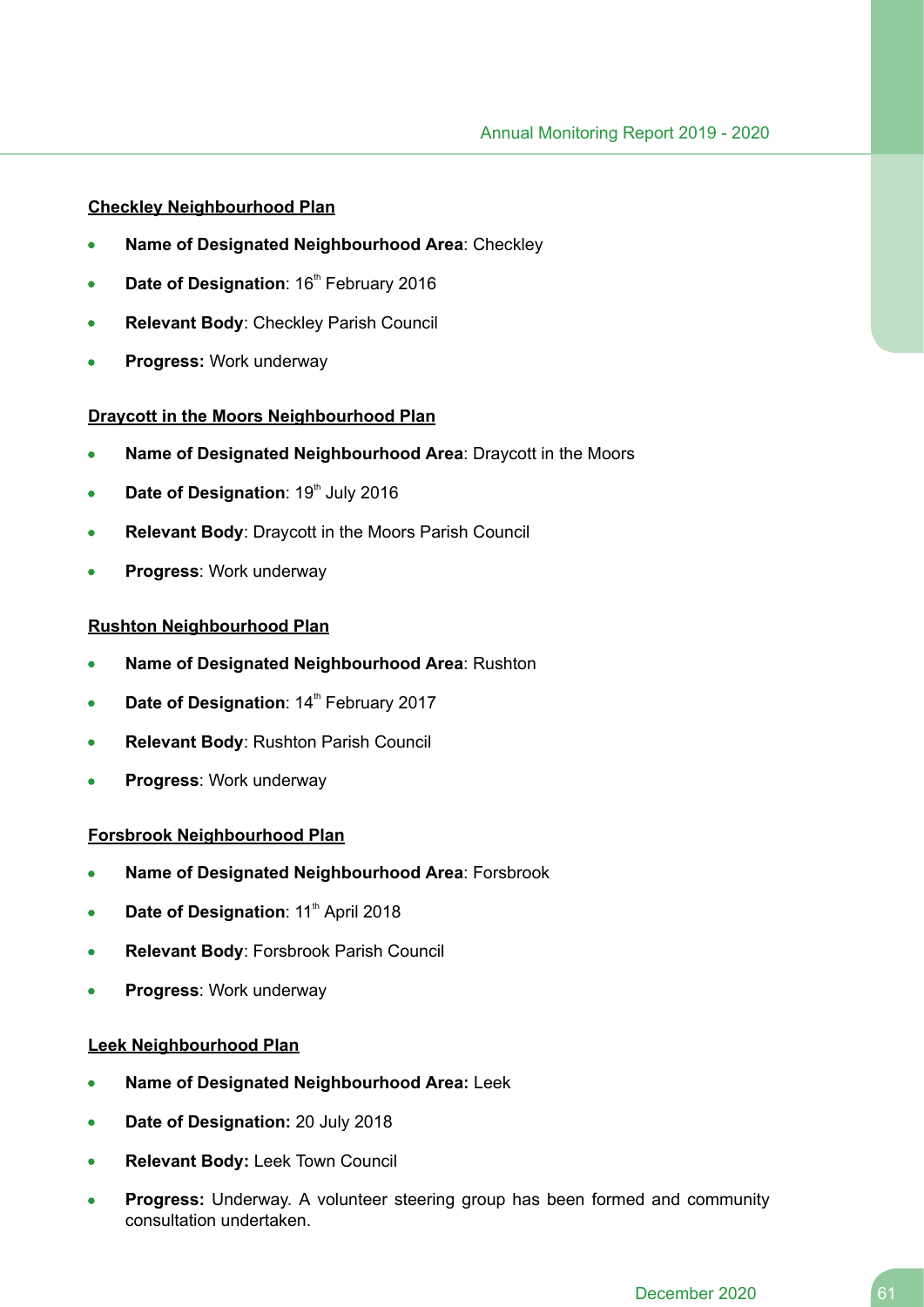# Annual Monitoring Report 2019 - 2020

Community Infrastructure Levy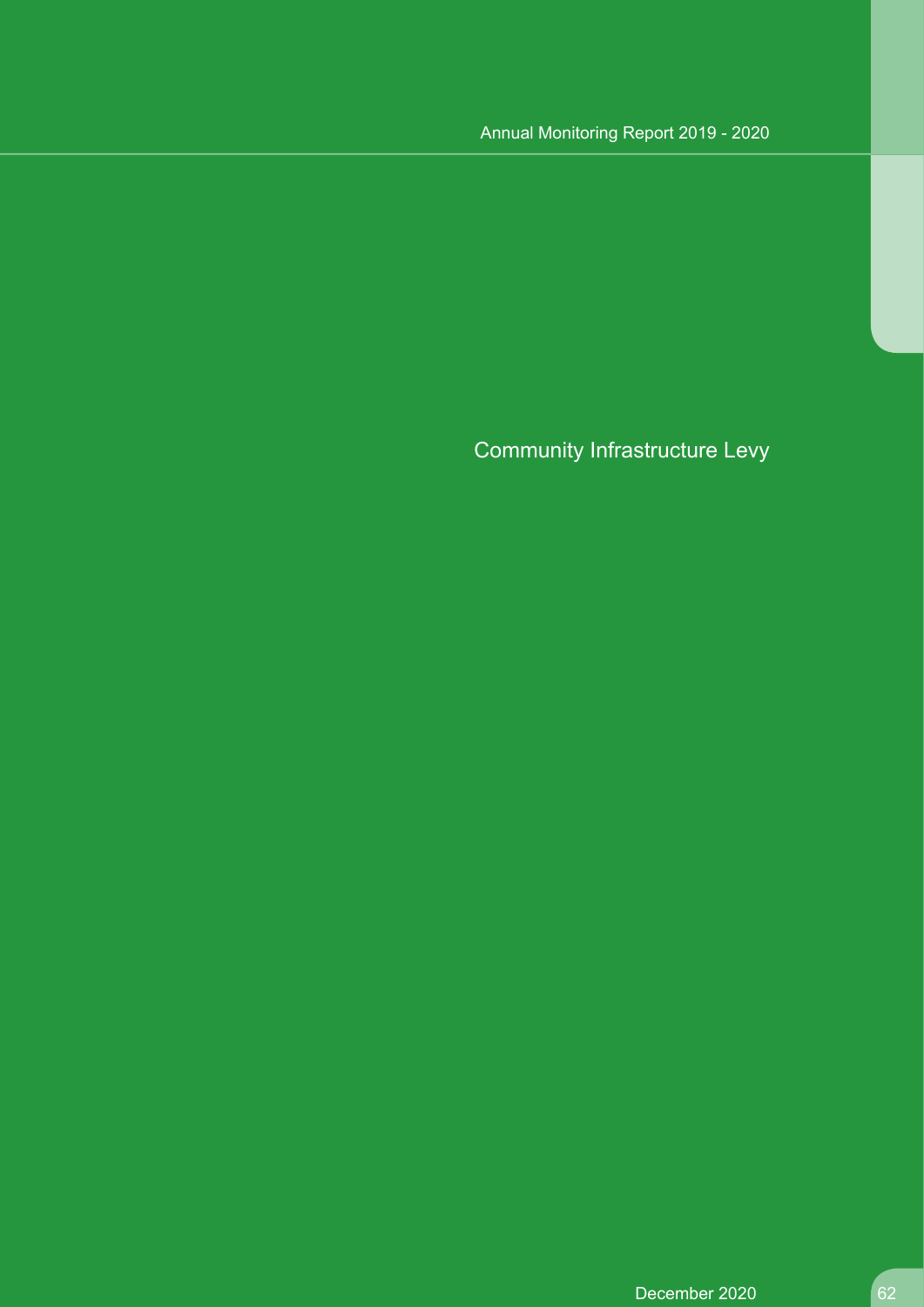## **10 Community Infrastructure Levy**

**10.1** The Community Infrastructure Levy (CIL) is a planning charge, introduced by the Planning Act 2008 as a tool for local authorities in England and Wales to help deliver infrastructure to support the development of their area. It came into force on 6 April 2010 through the Community Infrastructure Levy Regulations 2010.

**10.2** In 2013 Staffordshire Moorlands District Council along with the Peak District National Park Authority, Derbyshire Dales District Council and High Peak Borough Council commissioned a viability assessment (2013) which considers how CIL charges could be implemented.

**10.3** Staffordshire Moorlands District Council and High Peak Borough Council have commissioned consultants Keppie Massie to provide an update to the earlier study.

**10.4** The Council has not made a decision on whether or not it will take CIL forward yet.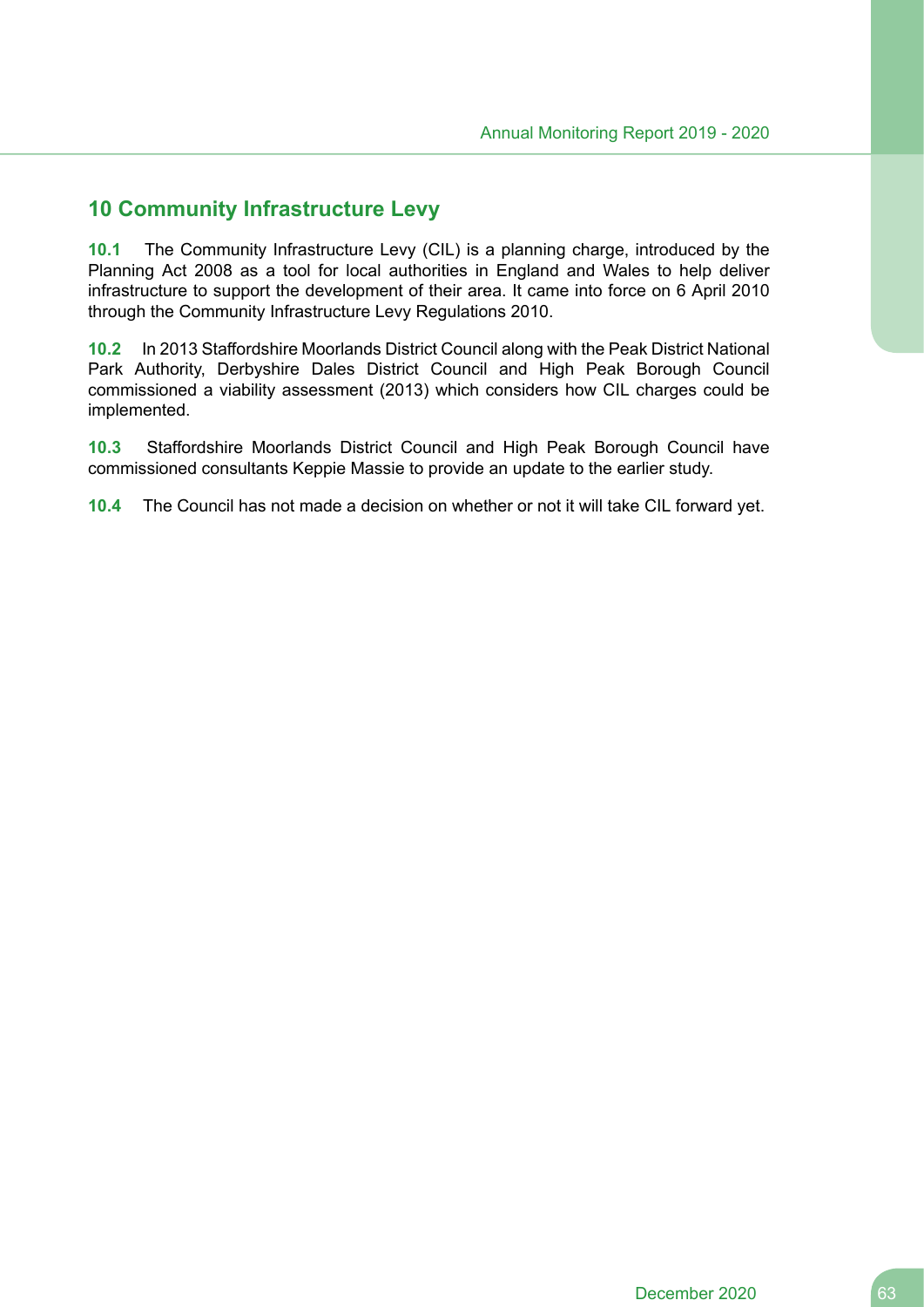# Annual Monitoring Report 2019 - 2020

# Self Build Register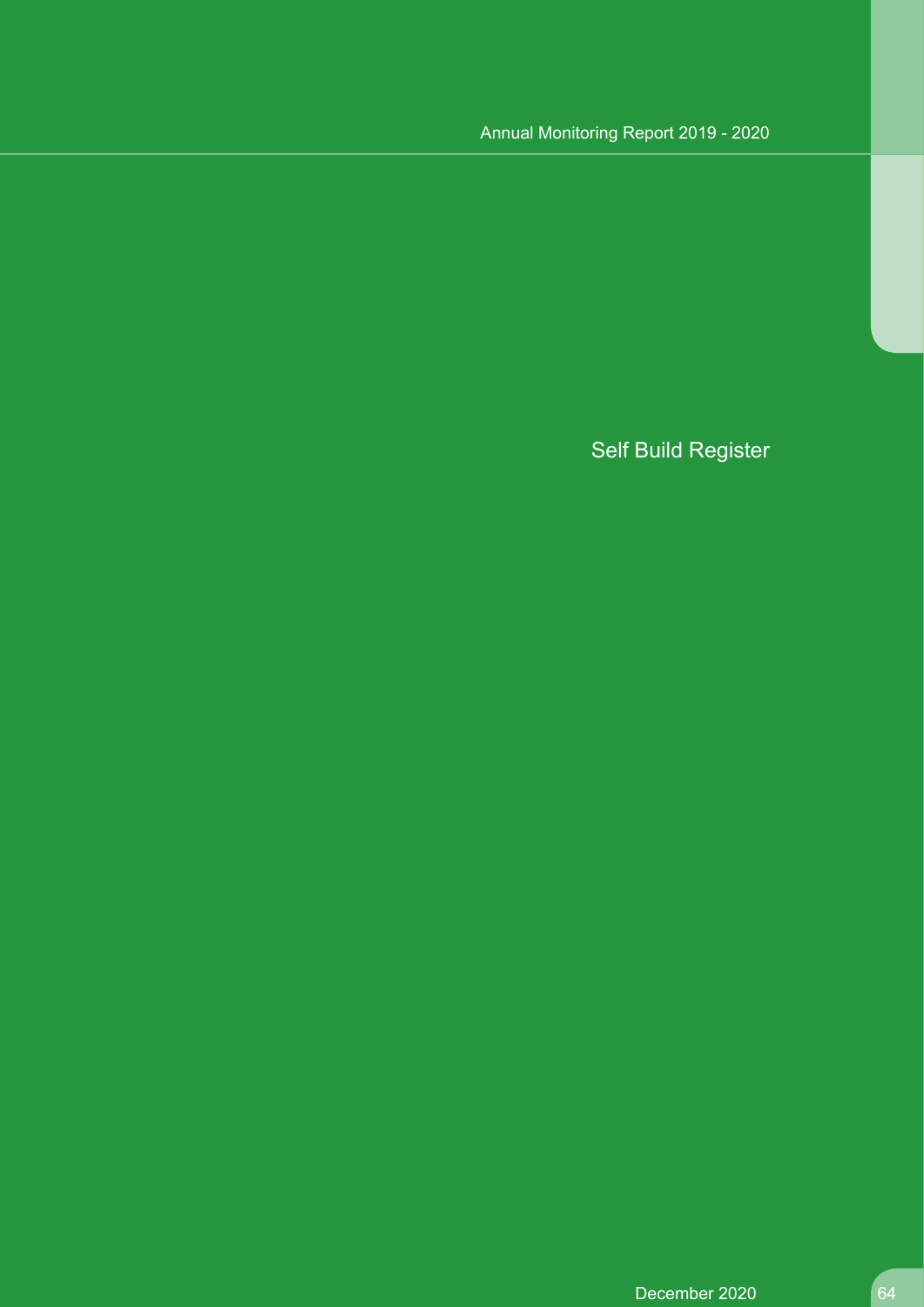# **11 Self Build Register**

**11.1** The Self-build and Custom Housebuilding Act 2015 requires the Council to keep a register of individuals/associations who are seeking a serviced plot of land to build a house for them to occupy as their sole or main residence. This register will provide information regarding the demand for self/custom build housing in the District and will inform the evidence base of the demand for this housing for a number of purposes including Local Plan review and assessing planning applications (and wider Council functions including housing strategies; regeneration strategies, land disposal plans etc).

**11.2** In line with the legislation the Council initiated its register on 1st April 2016. Demand on the register has generally increased each year as more people request to be added. However it is good practice for Councils to keep self-build demand under review by writing out annually to all register entries checking whether they wish to remain on the register. The Government instructs Councils to measure self-build demand according to annual 'base periods' [October-October]- this is discussed further in this section below. To synchronise with base periods the Council writes out to all entries on the register every October.

**11.3** The register provides details of the property required and includes information on the following:

- Whether the applicant is already registered with other local authority(ies)
- Plot/property details
- Location requested
- Anticipated timescale for building

**11.4** The total number of successful entries on the Staffordshire Moorlands Register (after the October 2020 annual write out) is 29. Of these, 8 applications for the register were made during this monitoring period. A number of registrations gave limited details. Whilst applicants can express a demand for more than one building plot, all apart from one of the remaining entries on the register either requested a single plot, or did not specify number of plots at all (so assumed to demand 1x plot)- so (as one entry requested 7xplots) the total demand for self/custom-build plots is 35. In some cases separate entries have been grouped together where it is clear they only constitute a single entry (eq where 2x separate applications were received from each member of a couple living together)

**11.5** Two of the applications received during this monitoring period had also registered with other local planning authorities [but neither identified the authorities in question]. In the wider register 6x entries had done so, but 2x of these did not identify the other authorities in question. Of the remaining 4x, Stoke on Trent City Council was identified twice, along with Stafford Borough and Cheshire East Councils.

### **Property Types**

**11.6** The following tables set out the number of entries in relation to requested property types and sizes.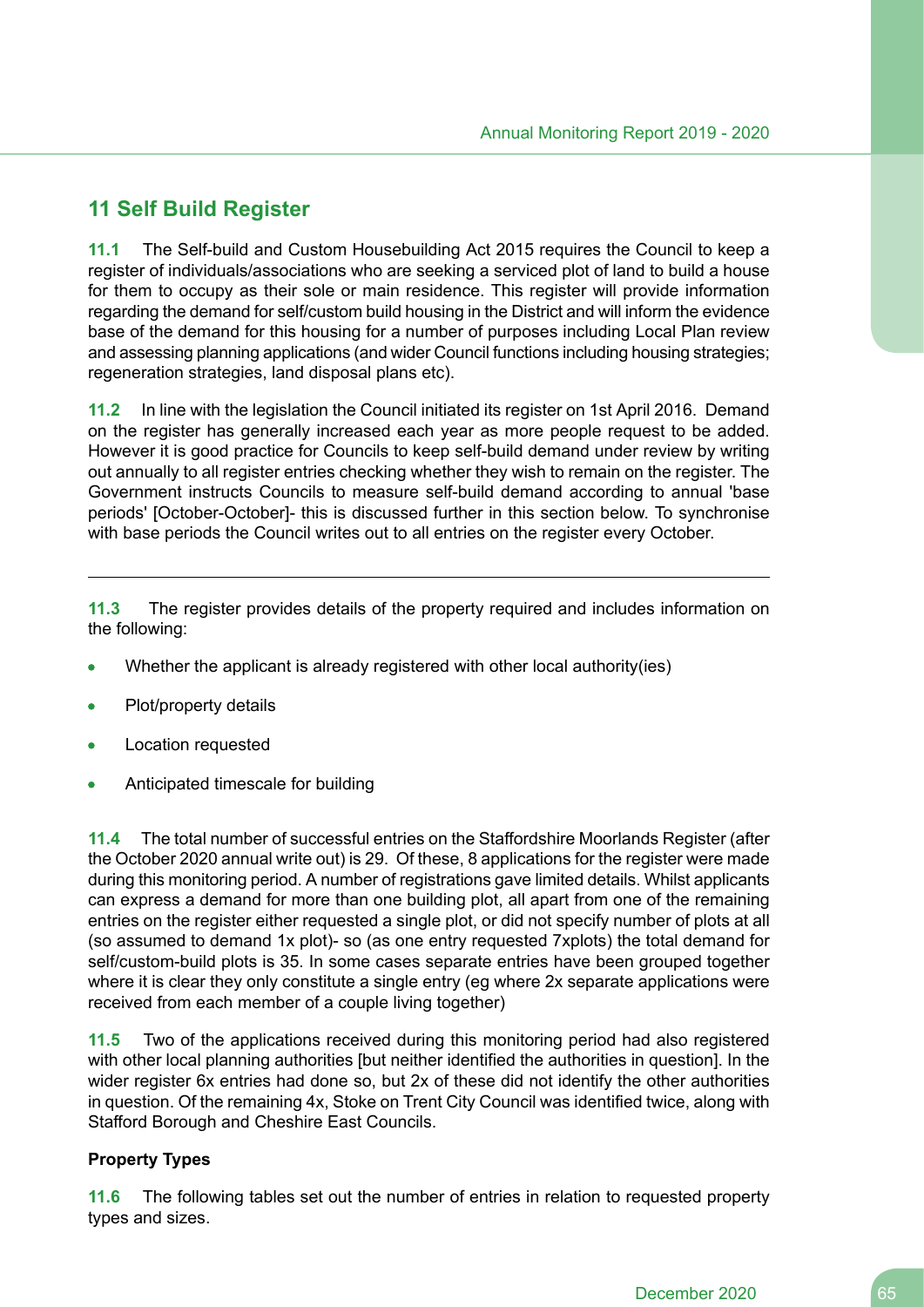### **Table 11.1**

| <b>Property Type</b>                 | <b>Number of entries</b><br>in monitoring<br>period | <b>Number of entries</b><br>in overall register |  |
|--------------------------------------|-----------------------------------------------------|-------------------------------------------------|--|
| <b>Detached House</b><br>/"Detached" | 6                                                   | 23                                              |  |
| Detached Bungalow                    | $\Omega$                                            | 2                                               |  |
| <b>Terraced House</b>                | 0                                                   |                                                 |  |
| Other/ Not stated                    | 2                                                   | 3                                               |  |
| <b>Total</b>                         | 8                                                   | 29                                              |  |

### **Table 11.2 Number of Bedrooms**

| <b>Number of Bedrooms</b> | <b>Number of entries in</b><br>monitoring period | <b>Number of entries in</b><br>overall register |
|---------------------------|--------------------------------------------------|-------------------------------------------------|
|                           | 0                                                | 0                                               |
| 2                         |                                                  | 4                                               |
| 3                         | $\overline{2}$                                   | 9                                               |
| 4                         | 3                                                | 12                                              |
| $5+$                      | $\overline{2}$                                   | 4                                               |
| Not stated                | 0                                                | 0                                               |
| <b>Total</b>              | 8                                                | 29                                              |

**11.7** During both the monitoring period, and in the overall register by far the most common request was for larger, 3 or 4 bed detached dwellings.

### **Plot Types**

**11.8** The following table set out the number of entries in relation to requested plot types.

### **Table 11.3 Plot Types**

| <b>Plot Type</b>                                          | <b>Number of entries in</b><br>monitoring period | <b>Number of entries in</b><br>overall register |
|-----------------------------------------------------------|--------------------------------------------------|-------------------------------------------------|
| A stand alone individual self   5<br>build plot           |                                                  | 22                                              |
| A plot as part of a wider<br>community self build project |                                                  |                                                 |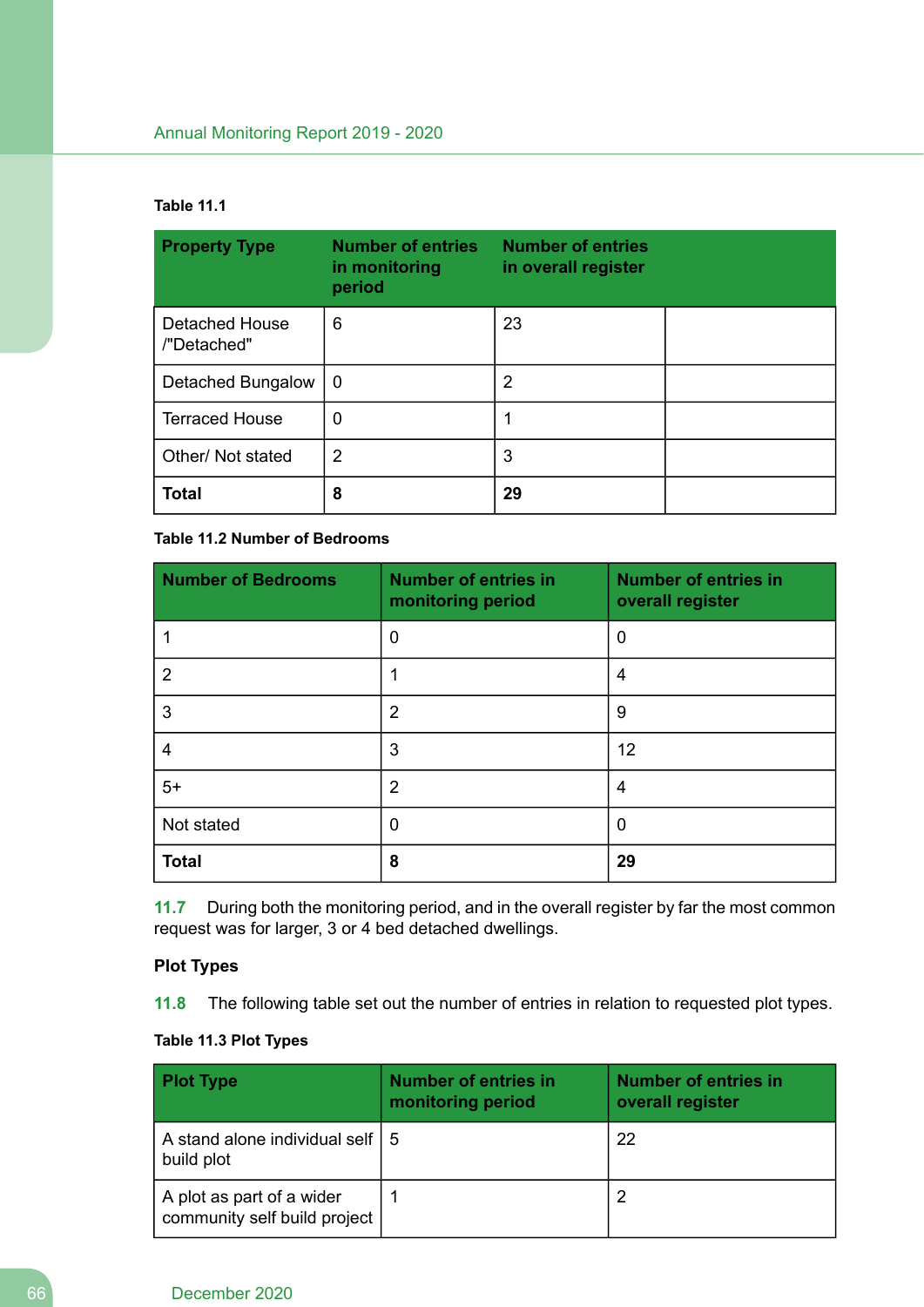| <b>Plot Type</b>                                                          | <b>Number of entries in</b><br>monitoring period | <b>Number of entries in</b><br>overall register |
|---------------------------------------------------------------------------|--------------------------------------------------|-------------------------------------------------|
| An individual self build plot<br>on a conventional housing<br>development | 0                                                | O                                               |
| Other/Various types<br>acceptable/ Not stated                             | 2                                                | 5                                               |
| <b>Total</b>                                                              | 8                                                | 29                                              |

**11.9** The vast majority of entries both on the overall register and during the monitoring period requested standalone individual self-build plots; the second most common stated request was a plot as part of a wider community self build project (or various types being acceptable).

### **Locations**

**11.10** Most entries specified a particular settlement or area in the District, although a number specified multiple locations, or were vague. Another common response was to specify anywhere in the District. As can be seen in the table below [which for clarity groups responses] in the monitoring period there was no strong favourite with a spread of locations identified. Overall the most common responses were multiple locations, anywhere in the District, the Leek area, and rural villages.

### **Table 11.4 Location**

| <b>Location</b>                                                                | <b>Number of entries</b><br>in monitoring<br>period | <b>Number of entries</b><br>in overall register |  |
|--------------------------------------------------------------------------------|-----------------------------------------------------|-------------------------------------------------|--|
| "All" / "Anywhere in<br>District" /<br>"Staffordshire<br>Moorlands" or similar | 3                                                   | 6                                               |  |
| Biddulph / Biddulph<br>Moor                                                    | 0                                                   | $\mathbf{0}$                                    |  |
| Blythe Bridge /<br>Caverswall                                                  | 0                                                   | $\overline{2}$                                  |  |
| Brown Edge / Endon<br>/ Longsdon / Stanley                                     | $\overline{0}$                                      | $\overline{2}$                                  |  |
| Cheadle / Draycott /<br>Checkley / Freehay                                     | 0                                                   | $\overline{2}$                                  |  |
| Leek area                                                                      | 1                                                   | 5                                               |  |
| Rural / Villages etc                                                           | $\overline{2}$                                      | 5                                               |  |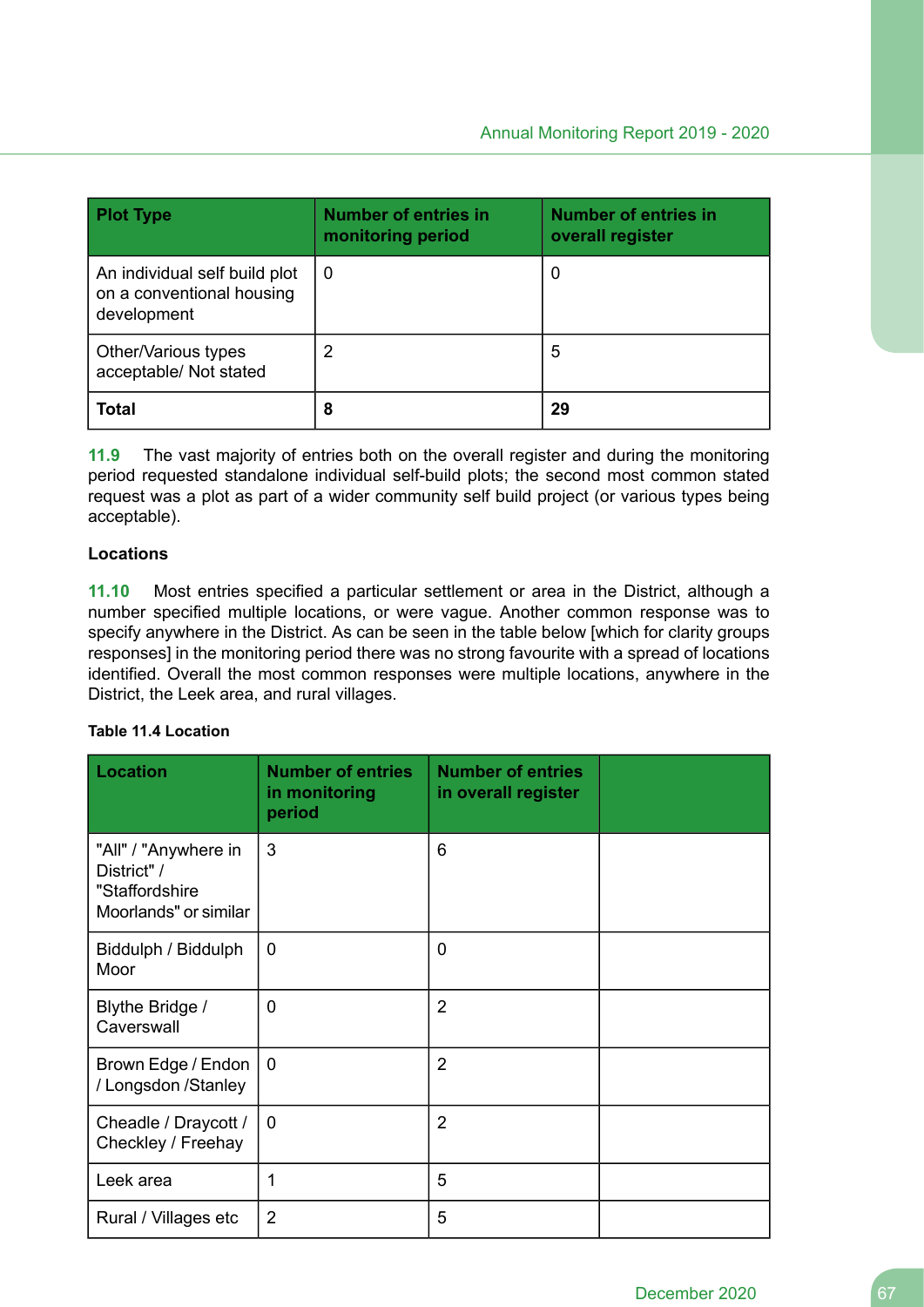| <b>Location</b>                            | <b>Number of entries</b><br>in monitoring<br>period | <b>Number of entries</b><br>in overall register |  |
|--------------------------------------------|-----------------------------------------------------|-------------------------------------------------|--|
| Other / multiple<br>locations / Not stated |                                                     |                                                 |  |
| <b>Total</b>                               | 8                                                   | 29                                              |  |

#### **Sustainable Construction**

**11.11** 4 entries in the overall register indicated they wanted a dwelling made with sustainable construction methods (eg Passivhaus), 2 of which fell within the monitoring period.

#### **Commencement**

**11.12** Entries on the register may specify a desired construction commencement date. The table below sets out the most common requests (in relation to date the entry was received).

#### **Table 11.5 Timescale**

| <b>Commencement</b>     | <b>Number of entries in</b><br>monitoring period | <b>Number of entries in</b><br>overall register |
|-------------------------|--------------------------------------------------|-------------------------------------------------|
| ASAP/ Immediately       | 4                                                | 9                                               |
| Within 3 months         | 1                                                | 3                                               |
| Within 3-6 months       | 0                                                | 3                                               |
| Within 6-12 months      | 3                                                | 11                                              |
| Within 1-2 years        | 0                                                | 0                                               |
| Within 2-3 years        | 0                                                | 1                                               |
| Other/ Unclear response | 0                                                | 2                                               |
| <b>Total</b>            | 8                                                | 29                                              |

### **11.13**

The majority of registrations wanted to build relatively quickly. During the monitoring period there is a spread of requests, but all falling within the first 12 months. In the overall register the most common request was 6-12 month commencement followed by ASAP.

### **Meeting Demand Arising from Base Periods**

**11.14** The Housing and Planning Act 2016 placed a duty on Councils to grant sufficient development permissions to meet the demand for self-build and custom housebuilding arising in each 'base period' within three years after the end of each base period. This came into force on 31 October 2016. The Planning Practice Guidance (PPG) enshrined these legislative

#### 68 December 2020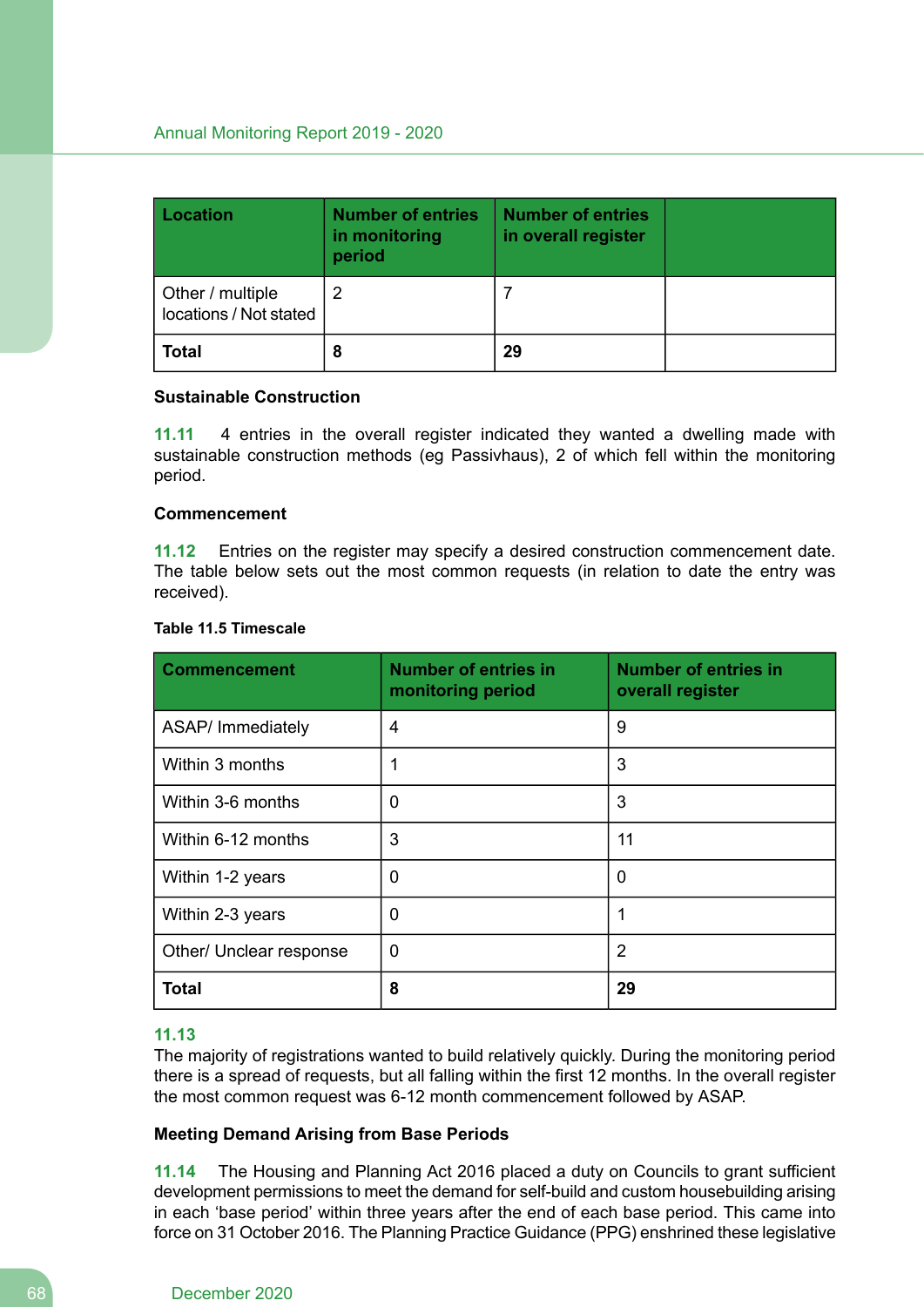requirements into policy and required base periods to run from 31 October to 30 October each year [With Base Period I running from 01.04.16 - 30.10.16; Base Period II running 31.10.16 - 30.10.17, and so on].

**11.15** However whilst some residential applications make clear the scheme is for self-/custom-build, it is not a legal requirement to declare this on the application (and many applicants may not yet have decided their intention for the plot). Further as the legislation defines self-build plots as those *capable of accommodating* a self-build unit, arguably many generic approvals for single market housing plots may qualify (and in some cases, larger development sites). Staffordshire Moorlands Council granted various forms of approval for **91 single residential plots** throughout the District between 01.04.16 and 30.10.19 (ie the start of Base Period I to the end of Base Period IV). During Base Period V the Council approved **58x** separate individual residential planning approvals (discounting 'renewals' or reserved matters of earlier live consents, to avoid doublecounting).

**11.16** Some consents explicitly declare in the particulars that they are self- or custom-build. Also many agricultural workers' dwellings, rural workers' dwellings etc by their nature constitute self-build/custom-build (even if this is not explicitly stated by the applicant). During Base Period V the Council approved **7x** dwellings explicitly for self- or custom-build.

**11.17** In addition to this a number of generic residential consents could be reasonably construed to constitute self-/custom-build according to the information provided in the application particulars (even if the term 'self-build' or 'custom-build' is not used by the applicant). During Base Period V the Council approved **8x** such dwellings.

**11.18** The table below shows the number of residential approvals in both categories combined (ie those explicitly for self-/custom-build **and** other approvals construed as self-/custom-build based on the information within the application) in Staffordshire Moorlands across the Base Periods.; and how this relates to register demand **(as of 30/10/20 after write out):**

|                        | Need on register on<br>31 October | <b>Permissions</b><br>needed | <b>Permissions</b><br>granted |
|------------------------|-----------------------------------|------------------------------|-------------------------------|
| <b>Base Period I</b>   | 3                                 | 0                            | 0                             |
| <b>Base Period II</b>  | 7                                 | 0                            | 0                             |
| <b>Base Period III</b> | 6                                 | 0                            | $\Omega$                      |
| <b>Base Period IV</b>  | 5                                 | 3                            | $\Omega$                      |
| <b>Base Period V</b>   | 8                                 |                              | 15                            |
| <b>Base Period VI</b>  | 0                                 | 6                            | 0                             |

### **Table 11.6 Base Period**

#### **11.19** Summary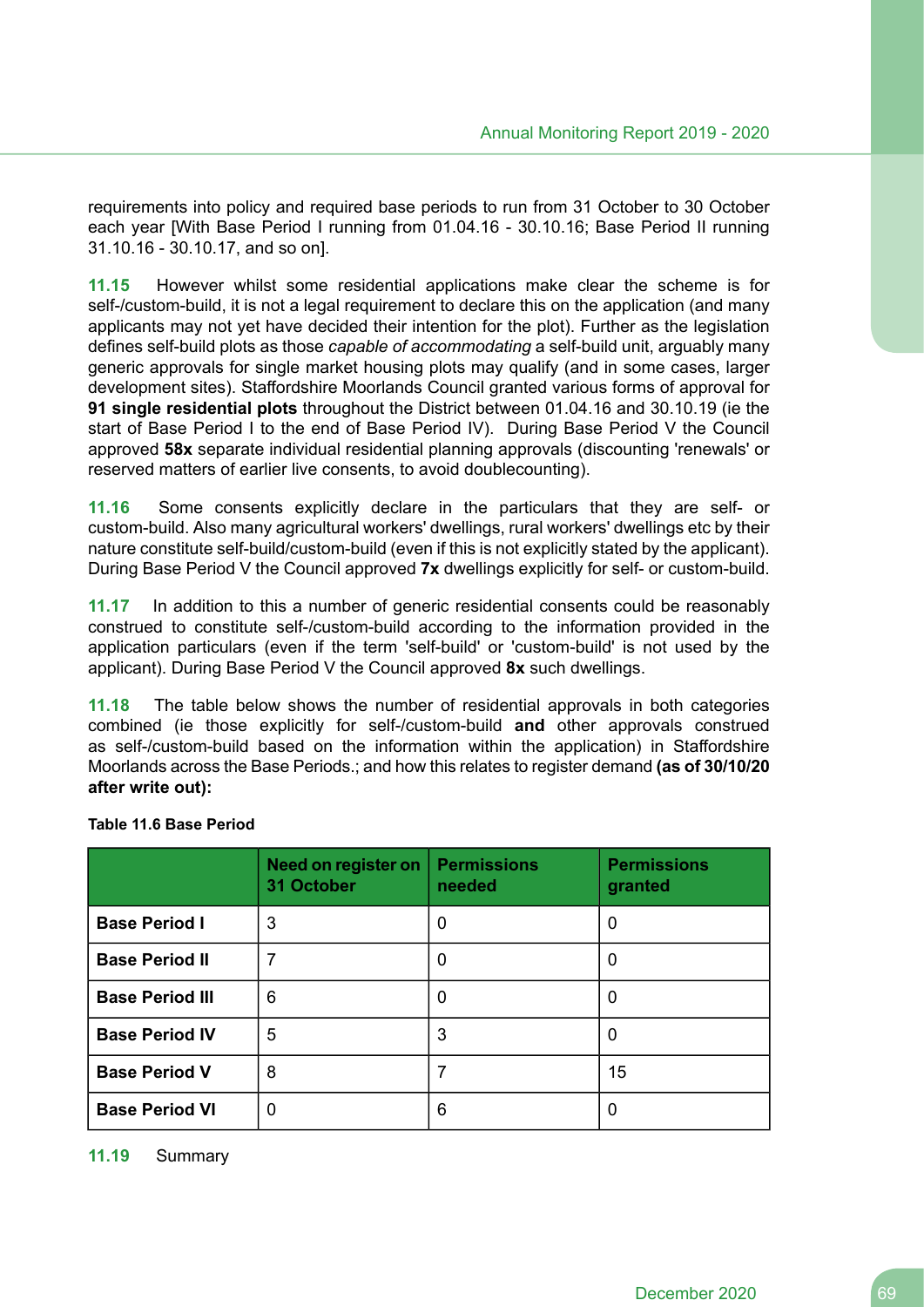**11.20** In summary most registrations were looking for a stand alone plot for a large 3/4 bedroom detached house or bungalow, and timescale for building was relatively short with most entries generally seeking to commence within 12 months. Many areas of the District were popular, notably multiple stated locations, anywhere in the District, the Leek area, and rural villages.

**11.21** The Council will look at regularly updating the register to determine if people have found a plot elsewhere, built in the District already or no longer wish to be on the register. It is important that the Register contains an accurate and up to date picture of the demand for self build plots in each annual 'base period', as set out in the legislation, as this evidence feeds into a number of Council functions including Local Plan review and assessing planning applications (and wider Council functions including housing strategies; regeneration strategies, land disposal plans etc).

**11.22** The Council is in the process of updating the Strategic Housing Land Availability Assessment (SHLAA) with a Strategic Housing Employment Land Availability Assessment (SHELAA) and this may provide a source of potential sites.